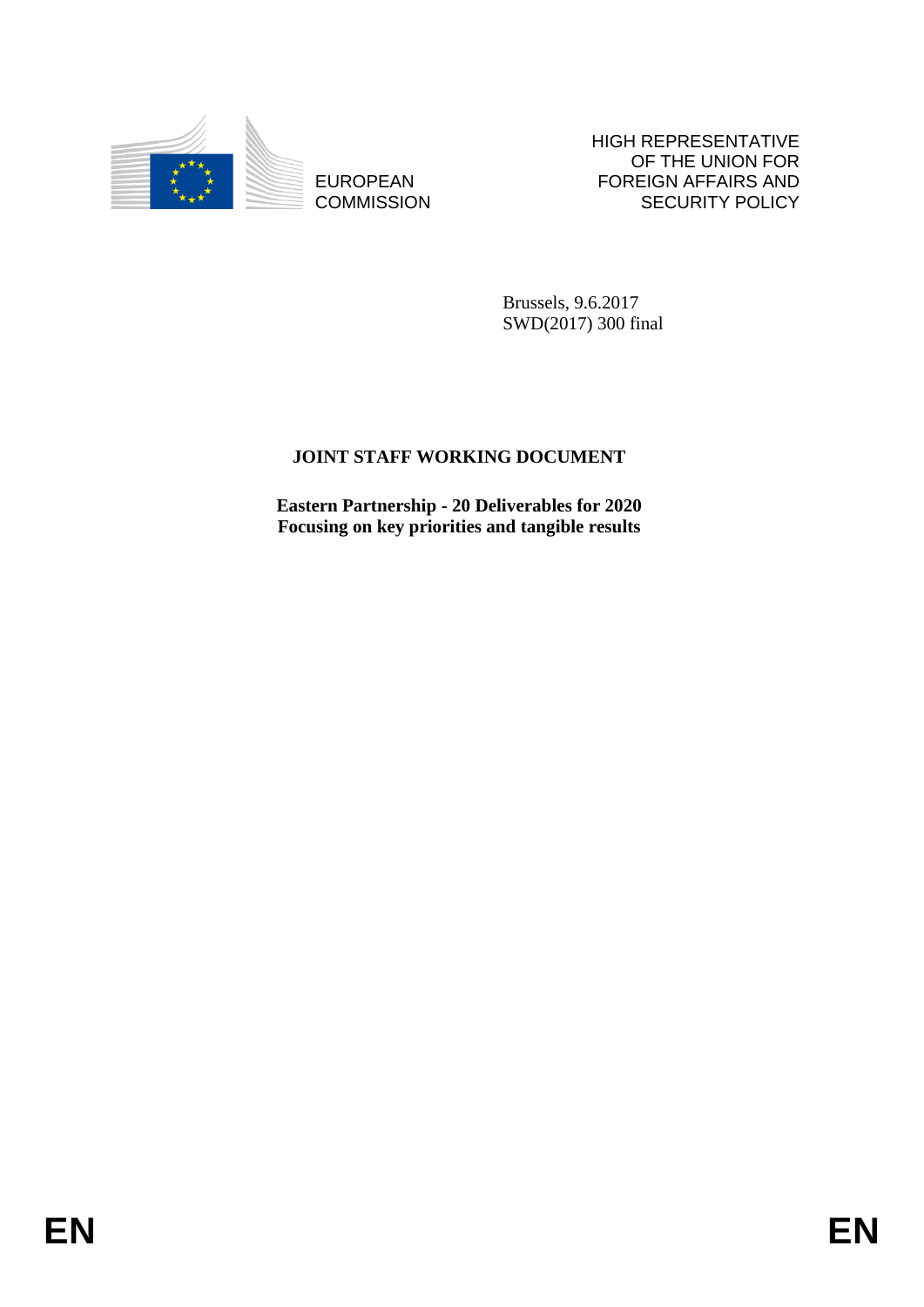This document is an updated version of the EEAS-NEAR Joint Staff Working Document SWD(2016)467 on **"20 Deliverables for 2020"** of 15 December 2016. Following the presentation of the first version of the document to Member States and Partner Countries within the fora of the Eastern Partnership<sup>1</sup> (EaP) and in the Council, the European External Action Service (EEAS) and Commission services have revised the "20 Deliverables for 2020", taking into account valuable written comments and concrete suggestions on the earlier document, as well as more general strategic non-papers by Member States and Partner Countries. The EEAS and Commission services have therefore updated the "20 Deliverables for 2020", with the aim of **improving the substance** of the document, **increasing ownership** and **ensuring commitment** of all stakeholders.

**EU Member States and Partner Countries** have been providing their views by way of individual responses, including by highlighting their **key roles** and important contributions towards achieving the "20 Deliverables for 2020". Collectively, they have developed proposals through non-papers on relevant topics, notably on a general vision ahead of the EaP Summit, on strategic communication and support to independent media, on public administration reform, on strengthening security cooperation and increasing resilience, on conditionality and on a more efficient and effective EaP multilateral structure. All six Partner Countries have actively contributed, both in writing and through discussions in the EaP multilateral fora. Their contributions are key for an even broader engagement within the EaP on the basis of a common commitment, which is at the heart of this review of the "20 Deliverables for 2020". The Civil Society Forum has set the stage for a broader public debate through its detailed policy brief giving assessments and recommendations on the "20 Deliverables for 2020" from the perspective of Civil Society thereby also adding to transparency and open policy communication.

The "20 Deliverables for 2020" document aims to identify **concrete tangible results for citizens** as delivered by the EaP in the four priority areas agreed in Riga, on the basis of **already existing commitments** on both EU's and Partner Countries' side. The "20 Deliverables for 2020" document focuses on selected **key activities** within the EaP and represent a practical tool for a more coherent, efficient and comprehensive implementation of the EaP policy by focussing on concrete benefits. A close link between the "20 Deliverables for 2020" document and the overall European Neighbourhood Policy  $(ENP)^2$  is ensured, as well as with relations between the EU and the Eastern Partners, in particular contractual relations and the Association Agendas and Partnership Priorities. The close linkage between EU assistance and national reform plans will also aim to enhance the efficiency of support and encourage partner countries to undertake reforms.

The structure of the document allows for the 20 key deliverables to act as a **work plan guiding the actions in the next phase of the EaP until 2020**, supporting delivering under existing commitments, and allowing for an easier monitoring of progress. The document remains a **flexible "living" tool** which will be regularly reviewed in close cooperation with all stakeholders, in the light of developments and in view of monitoring progress achieved on concrete results in a comprehensive and inclusive way.

<sup>&</sup>lt;sup>1</sup> The Eastern Partnership (EaP) is a joint initiative involving the EU, its Member States and 6 Eastern European Partners: Armenia, Azerbaijan, Belarus, Georgia, Moldova and Ukraine

<sup>2</sup> JOIN (2015) 50 final of 18 November 2015.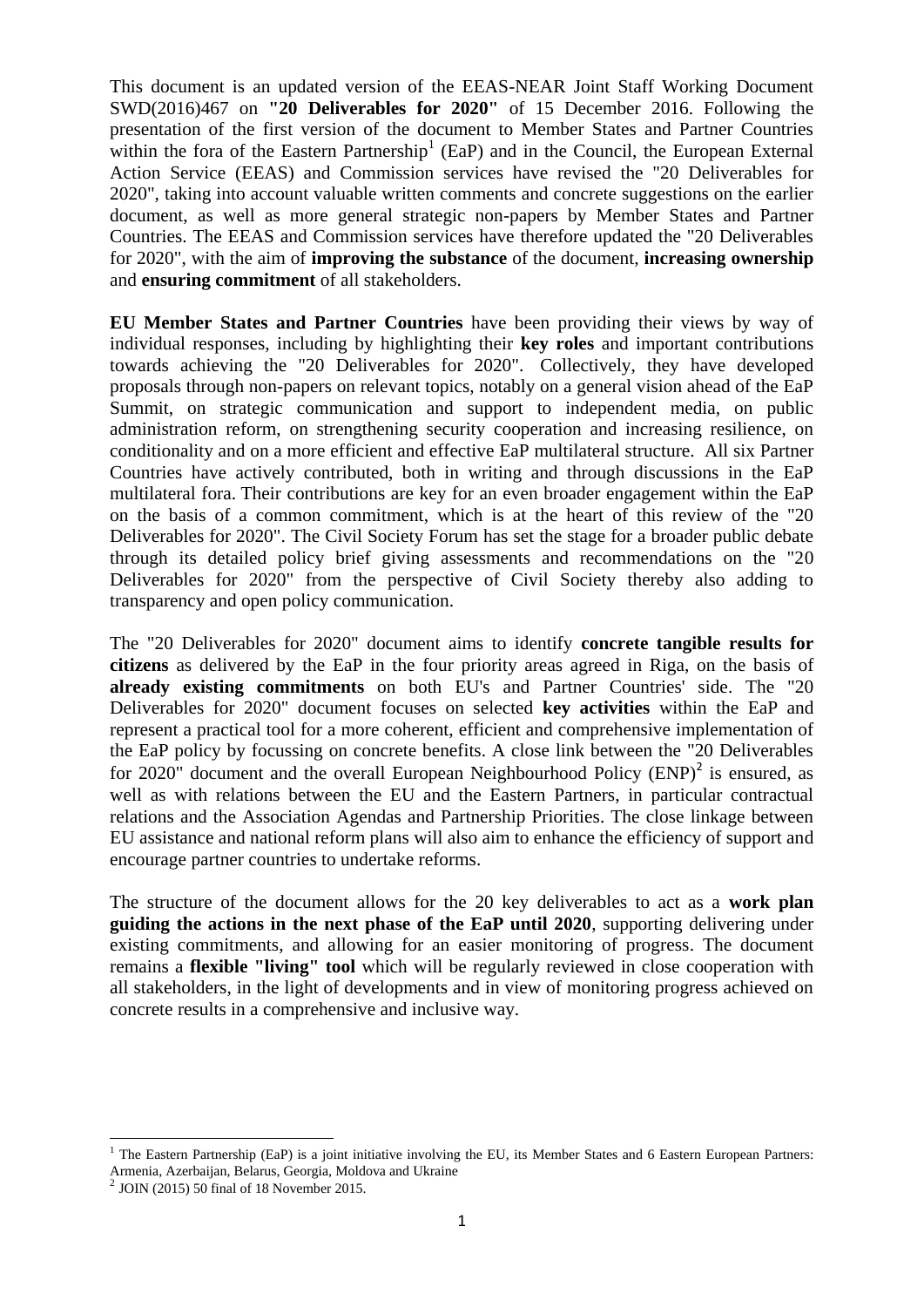| 3. Strategic communication and plurality and independence of media  10                |    |
|---------------------------------------------------------------------------------------|----|
|                                                                                       |    |
|                                                                                       |    |
|                                                                                       |    |
|                                                                                       |    |
|                                                                                       |    |
|                                                                                       |    |
|                                                                                       |    |
|                                                                                       |    |
|                                                                                       |    |
|                                                                                       |    |
|                                                                                       |    |
| Priority III: Connectivity, energy efficiency, environment and climate change 34      |    |
|                                                                                       |    |
|                                                                                       |    |
| 15. Energy efficiency, renewable energy and reduction of Greenhouse Gas emissions  38 |    |
|                                                                                       | 40 |
|                                                                                       |    |
|                                                                                       |    |
|                                                                                       |    |
|                                                                                       |    |
|                                                                                       |    |
|                                                                                       |    |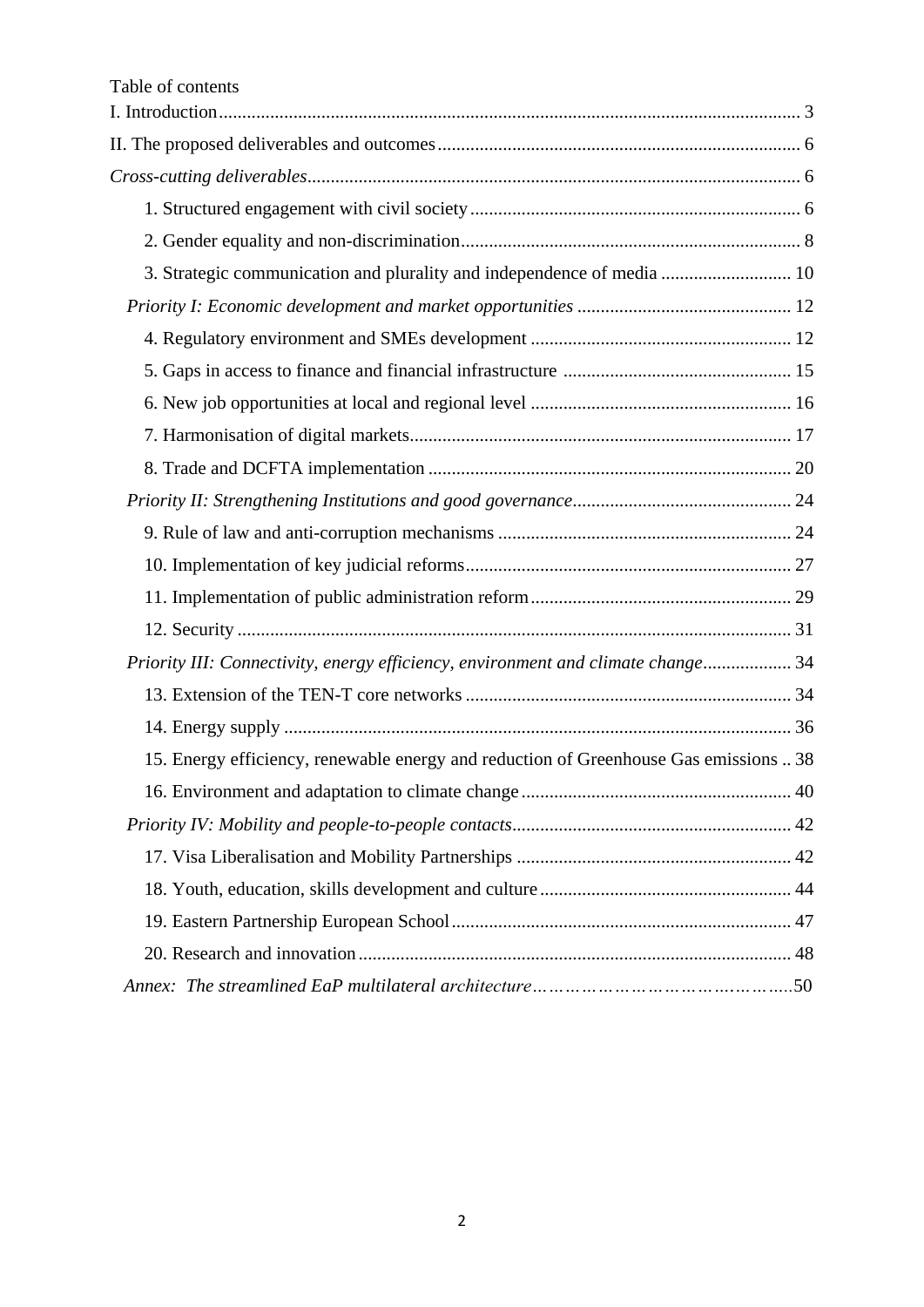## **I. INTRODUCTION**

The **Global Strategy**<sup>3</sup> and the revised **ENP** call for a focus on achieving the overall goal of increasing the **stabilisation** and **resilience** of our neighbours. The EaP is based on a shared commitment to international law and fundamental values, including democracy, the rule of law, respect for human rights, fundamental freedoms and gender equality, as well as to market economy, sustainable development and good governance. Building on these common goals and universal values and with a view to creating conditions for democratic, stable, prosperous and sustainable societies, the EaP Summit in Riga in 2015, followed up by the Ministerial in May 2016, confirmed the consensus to step up actions in the four key priority areas of:

- **economic development and market opportunities:** to support EaP Partner Countries<sup>4</sup> move towards diversified and vibrant economies, to create jobs in new sectors, attract investments and foster employability; to support macroeconomic stability; to drive economic transition process forward with a view to create an attractive environment, a level playing-field for investments and business, as well as to improve the capacity of Partner Countries to take advantage of the trade opportunities with the EU and with each other:
- **strengthening institutions and good governance:** to fight against corruption, to support justice reform and reinforce public administration; to strengthen **security cooperation,** notably to disrupt organised crime, support conflict resolution, crisis prevention, civil protection against new threats and cybersecurity; these are the preconditions for citizens' trust in the state, long-term stability and an investment-safe climate;
- **connectivity, energy efficiency, environment and climate change:** to facilitate transport interconnections between EU and the Eastern Partners and within the countries in the region, facilitating economic development, regional economic integration and people's mobility; energy, environment and climate action, to make Partner Countries less exposed to external risks and helping them develop sustainable and low-carbon economies attracting investment, as well as address environmental challenges and promote sustainable development;
- **mobility and people-to-people contacts**: bring EU and Partner Countries' societies closer together and enhance mobility in a secure and well managed environment; to invest in young people's skills, entrepreneurship and employability, with a particular focus on leadership, mobility and quality of formal and non-formal education; to promote the diversification of professional cross-regional networks; to foster the integration of EaP and EU research and innovation systems and programmes.

This more focused engagement ensures that all actions undertaken in the framework of the EaP pursue the outreach and inclusion of **civil society**<sup>3</sup> with a tailor-made approach, and foster **gender equality** and the empowerment of girls and women by following the provisions of the **EU Gender Action Plan (GAP II)**.

In this framework, the EaP supports delivery on key global policy goals set by the **UN 2030 Sustainable Development Goals** and the **Paris Agreement on Climate Change**, which sets

<sup>1</sup> <sup>3</sup> A Global Strategy for the European Union's Foreign and Security Policy was presented by the High Representative in June 2016.

<sup>&</sup>lt;sup>4</sup> EaP Partner Countries will also be referred to as Eastern Partners throughout the document.

<sup>&</sup>lt;sup>3</sup> Including business and youth organisations.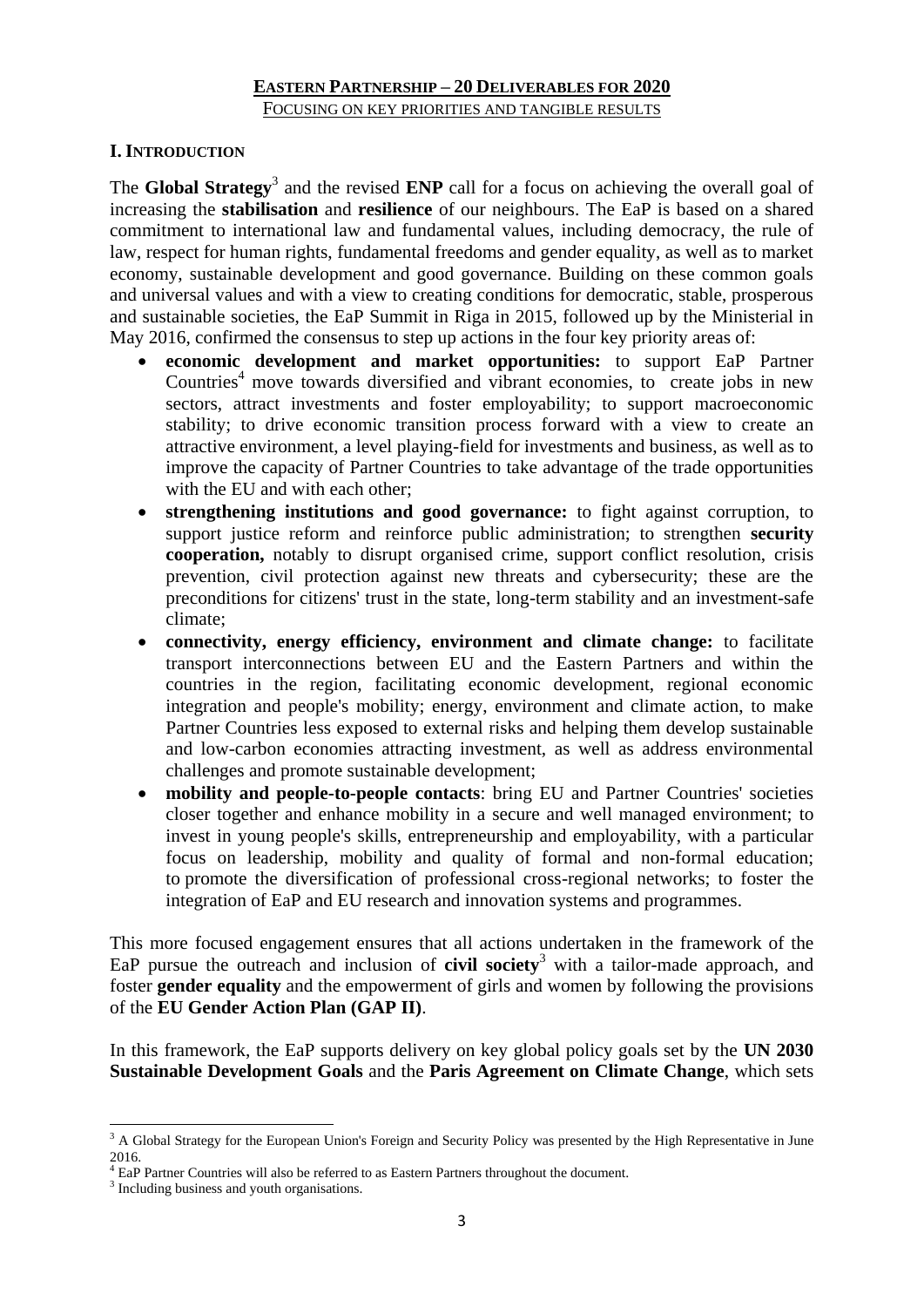the path towards a modern and low-carbon economy and provides important opportunities for sustainable economic transformation, jobs and growth.

Furthermore, major developments are expected in the EU's relations with the Eastern Partners by the next Summit in November 2017:

- Further progress in the implementation of the **Association Agreements (AAs)/Deep and Comprehensive Free Trade Areas** (DCFTAs) with Ukraine, Georgia and the Republic of Moldova (hereinafter referred to as Moldova);
- **New frameworks** for EU relations with Armenia, Azerbaijan:
	- o Progress on the finalisation of the new bilateral cooperation agreement with Armenia;
	- o Progress in negotiations for a new bilateral cooperation agreement with Azerbaijan;
- Continued critical engagement with Belarus steered by the newly created **EU-Belarus Co-ordination Group**;
- Progress on **Partnership Priorities/revised Association Agendas** and new Single Support Frameworks / Multi-Annual Indicative Programme in line with the ENP Review.

To maximise impact, a more focused approach is needed to deliver **tangible results for citizens** under each of the **four priorities agreed in Riga**. In order for this to be achieved, it is important to ensure the full alignment between policy and its implementation through both bilateral and multilateral frameworks, as well as funding instruments, notably the financing streams of the **European Neighbourhood Instrument**, and in close coordination with EU Member States, International Financial Institutions (IFIs) and other international organisations and donors. Strategic use will be made of **TAIEX** and **Twinning** as a catalyst for reforms as well as other vehicles to support the reforms and modernisation processes. Strengthened **strategic communication**, factored into EU programmes from the start and running in parallel to their implementation, will also support the successful implementation and delivery of results on the ground.

# **The streamlined EaP multilateral architecture**

In the light of comments by both Member States and Partner Countries as well as the nonpaper on a more efficient and effective EaP multilateral structure, the proposal for the general structure of a **streamlined EaP multilateral architecture** has been added to this document. The attached Annex 1 depicts the revised structure, which would harmonise the EaP architecture with the overall EaP priorities and the "20 Deliverables for 2020", and aims at making the cooperation more results-oriented and efficient. Increased engagement by Member States and Partner Countries is key to ensure a more inclusive, coherent and comprehensive approach. The EaP structure will become more systematic, more visible and more focussed, truly delivering and increasing synergies. Exchanges at all levels, including parliamentary through EURONEST<sup>5</sup>, local and regional authorities through CORLEAP<sup>6</sup> and civil society through the Civil Society Forum remain a central and integral part of the Eastern Partnership multilateral architecture.

Most importantly, the four Platforms are now re-structured as **cross-sectoral fora** in line with the four key areas of cooperation agreed in Riga. They will serve as an interface in between

**<sup>.</sup>** <sup>5</sup> The Euronest Parliamentary Assembly is the inter-parliamentary forum in which members of the European Parliament and the national parliaments of Ukraine, Republic of Moldova, Belarus, Armenia, Azerbaijan and Georgia

<sup>&</sup>lt;sup>6</sup> The Conference of Regional and Local Authorities for the Eastern Partnership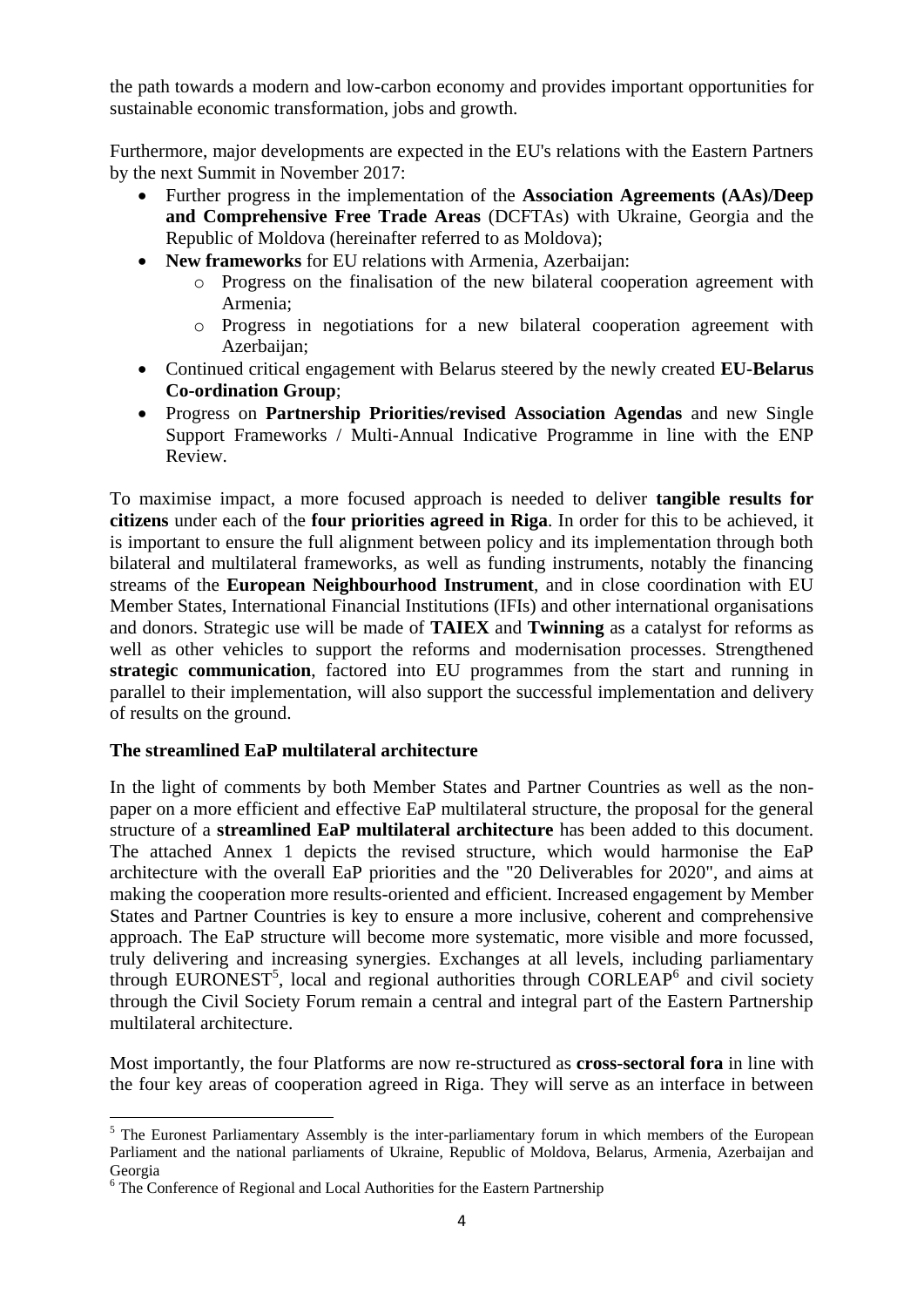the Panels and the Senior Officials meeting. Platforms will be giving a **more political steer** to the Panels and at the same time reporting back to the Senior Officials on the overall activities of the Panels within a specific priority. The Panels will serve as fora for **more in-depth discussion** on specific topics. The re-structured EaP architecture will aim to make the rich range and content of discussions more results-oriented, while at the same time **improving synergies** between and coherence of the overall discussions. All formats will remain inclusive both in geographical and sectoral terms, but they will also provide – where appropriate –the possibility for more focussed discussions on topics of greater relevance to some than to others.

Following agreement on the general structure of the revised architecture, more detailed work is planned on the process elements, such as the mechanisms for steering the preparation of meetings and chairing them, as well as on working methods to facilitate cooperation among the different Platforms on cross-cutting issues. This work will take place in a consensual, inclusive way with the participation of all stakeholders.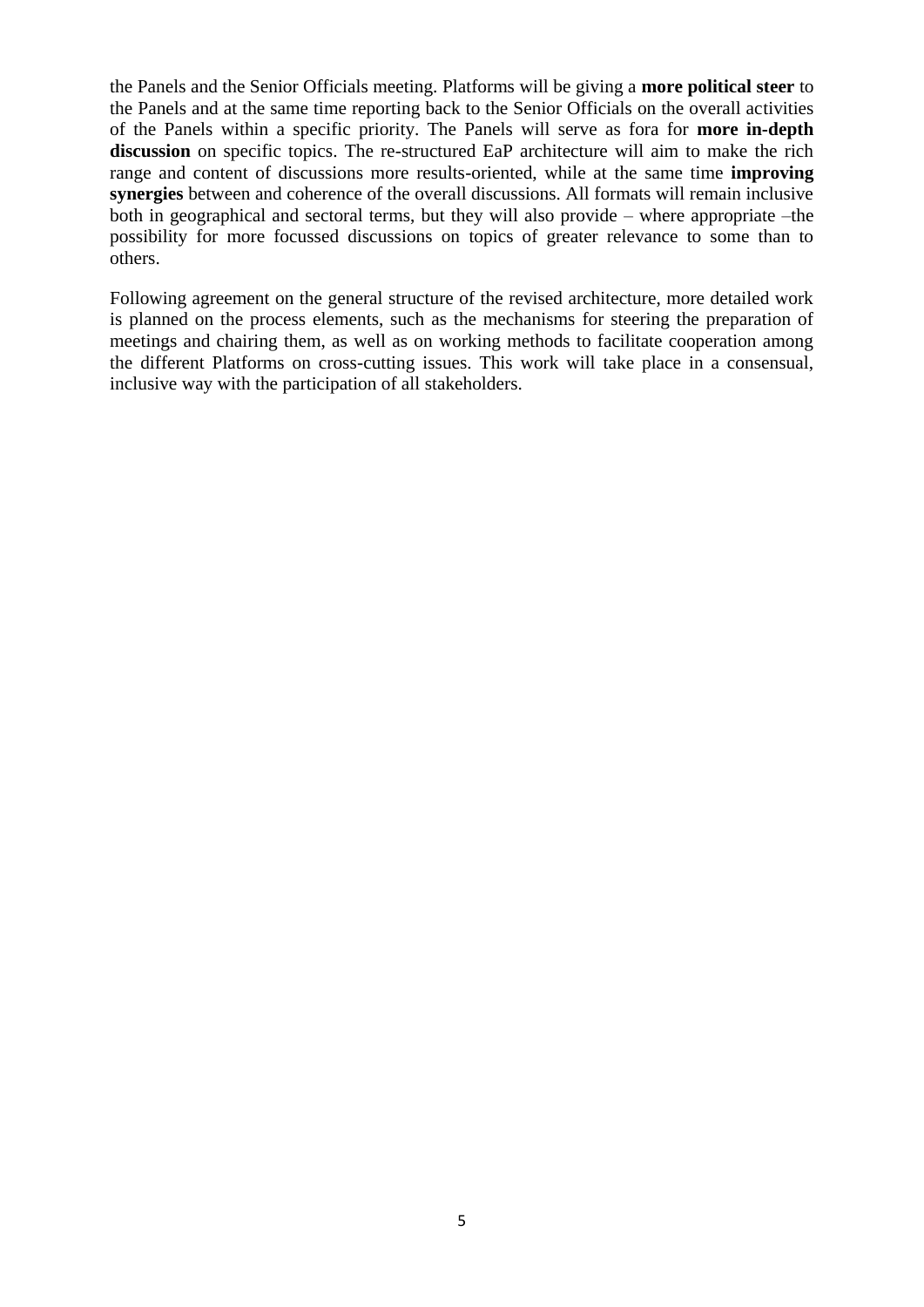#### **II. THE PROPOSED DELIVERABLES AND OUTCOMES**

## **Cross-cutting deliverables**

While the "20 Deliverables for 2020" are generally structured according to the priority areas of the cooperation identified at the Riga Summit, three issues are cross-cutting: the engagement with civil society, women's empowerment and gender balance, and strategic communication.

A vibrant **civil society** sector is crucial for private sector development, sustainable economic growth, ambitious environmental policies and social innovation. High-quality sector reform dialogue can only be achieved through increased technical expertise and stronger leadership of civil society organisations (CSOs).

Stronger support to **women's rights, empowerment and gender balance** in the region will allow Partner countries to take full advantage of the economic and social potential within their societies. Particular efforts will be made to address negative gender stereotypes, gender-based violence and pay gaps between men and women among others.

Finally, **strategic communication** is key in order to effectively communicate the positive impact of EU support across the EaP. A strong EU visibility with comprehensive messages will lead to more understanding of and increased credibility for the EU among citizens across the EaP, as well as better knowledge among EU citizens of the EaP. Additionally, a wellfunctioning **media environment**, based on the principle of plurality and independence, are one of the pre-requisites for democratic, stable, prosperous and resilient communities and nations.

Given these considerations, the following horizontal deliverables are envisaged:

**1.** A more *structured engagement with a wider range of civil society organisations* will be pursued, to enable partner governments to better implement the modernisation process by tapping into the innovation potential of CSOs.

| <b>Milestone by 2017 Summit</b>                                                                                                                                                                                                                                                                    | Implementation                                                                                                                                                   | <b>Main actors</b>                                                                                                                                              | Target by 2020                                                                                                                                                                                |
|----------------------------------------------------------------------------------------------------------------------------------------------------------------------------------------------------------------------------------------------------------------------------------------------------|------------------------------------------------------------------------------------------------------------------------------------------------------------------|-----------------------------------------------------------------------------------------------------------------------------------------------------------------|-----------------------------------------------------------------------------------------------------------------------------------------------------------------------------------------------|
| At least 6 large scale<br>funding schemes in place<br>$(1$ per EaP Country), to<br>develop capacities of CSOs<br>and support build-up of<br>technical expertise in key<br>sectors.                                                                                                                 | Civil Society Facility -<br>East<br>(Technical)<br>bilateral<br>Assistance,<br>support, through sub-<br>granting)<br>EU Member<br>Relevant<br>States' programmes | <b>Partner Countries' CSOs</b><br>European Commission<br><b>EEAS</b><br><b>EU Member States</b><br>Relevant authorities at<br>regional/local/<br>national level | <b>Strengthened</b><br>management capacities<br>and technical expertise<br>CSOs<br>of<br>to<br>constructively<br>engage<br>with governments at<br>grassroots, local<br>and<br>national level. |
| 1 <sup>st</sup> group of Civil Society<br><b>Fellows</b><br>have<br>Policy<br>skills<br>improved<br>to<br>evidence-based<br>generate<br>policy input, and $1st$ group<br>of young leaders identified<br>together<br>with<br>hosting<br>organisations<br>that<br>will<br>provide technical support. | Regional Civil<br>Society<br>Facility<br>EU4Youth<br>Civil Society projects<br>$E$ rasmus+                                                                       | <b>Partner Countries' CSOs</b><br>European Commission<br>EU/Partner<br>Countries'<br>youth organisations                                                        | <b>80 Civil Society Policy</b><br><b>Fellowships</b><br>awarded<br>and 300 youth leaders<br>supported.                                                                                        |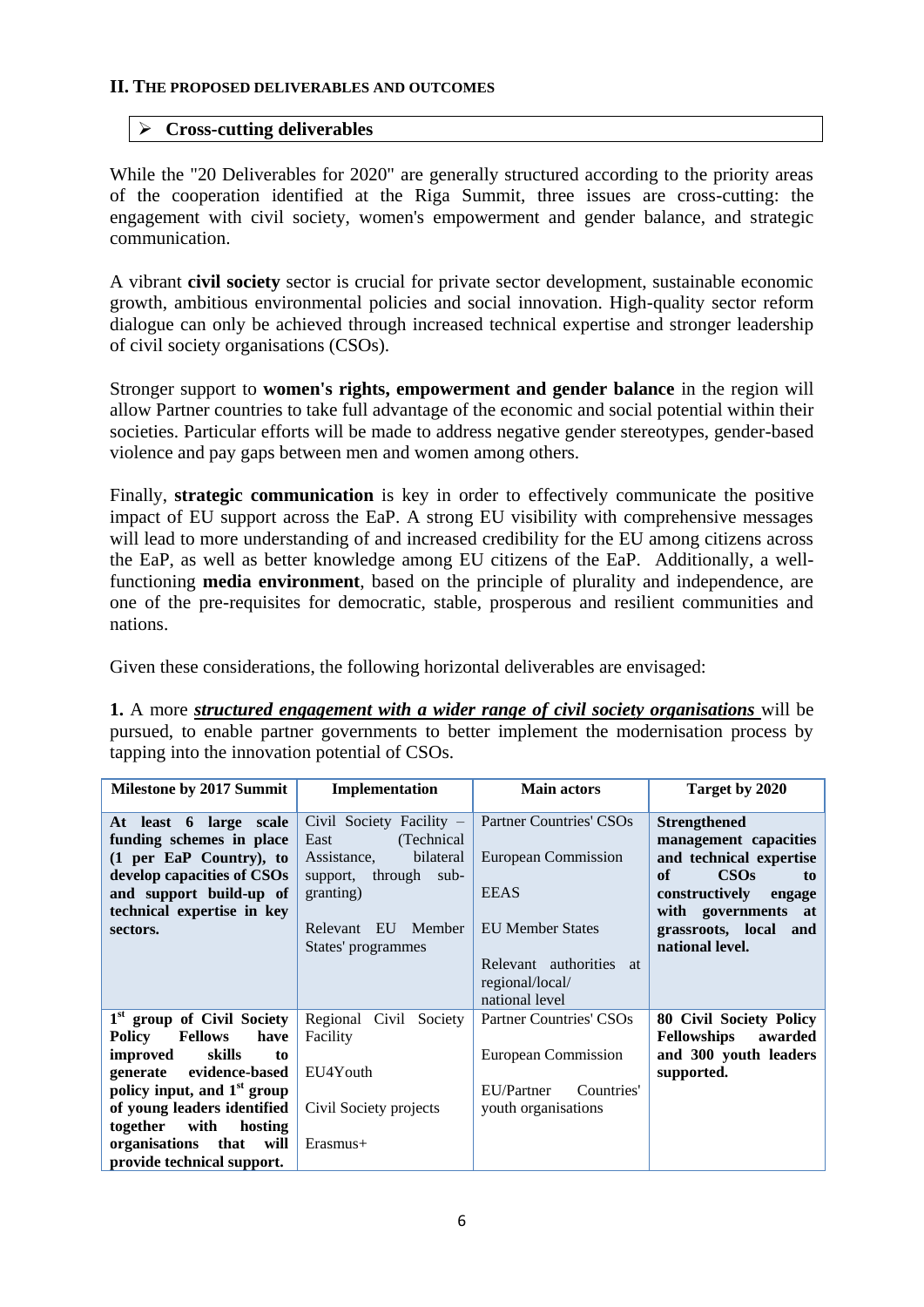| <b>Monitoring</b><br><b>Develop</b><br>$\mathbf{a}$<br>Tool for civic space in the<br><b>Eastern Neighbourhood</b>                                                                                                                                                                                                                                  | Regional Civil Society<br>Facility                                             | European Centre for non-<br>for-profit Law<br>European Commission<br><b>EEAS</b><br><b>EU Member States</b><br>Relevant authorities at<br>regional/local/<br>national level | Obtain<br>meaningful<br>information<br><sub>on</sub><br>evolutions<br>in<br>participation space for<br>civil<br>society<br>the<br>organisations<br>in<br>Partnership<br><b>Eastern</b><br>countries                         |
|-----------------------------------------------------------------------------------------------------------------------------------------------------------------------------------------------------------------------------------------------------------------------------------------------------------------------------------------------------|--------------------------------------------------------------------------------|-----------------------------------------------------------------------------------------------------------------------------------------------------------------------------|-----------------------------------------------------------------------------------------------------------------------------------------------------------------------------------------------------------------------------|
| <b>Improved</b><br>multi-<br>stakeholder<br>policy<br>dialogue<br>through<br>continued support to the<br>EaP Civil Society Forum<br>and its National Platforms.<br><i>[Institutionalisation</i><br>0f<br>government – civil society –<br>dialogue currently<br>EU<br>emerging, notably through<br>the structures of the EaP<br>Civil Society Forum] | Support to the EaP Civil<br>Society Forum (Regional<br>Civil Society Facility) | Partner Countries' CSOs<br>European Commission<br>EaP Civil Society Forum<br>Secretariat                                                                                    | <b>Well-functioning</b><br>and<br>multi-<br>regular<br>stakeholder<br>policy<br>dialogue<br>through the<br><b>Eastern</b><br>Partnership<br>Civil<br><b>Society</b><br>Forum<br>its<br><b>National</b><br>and<br>Platforms. |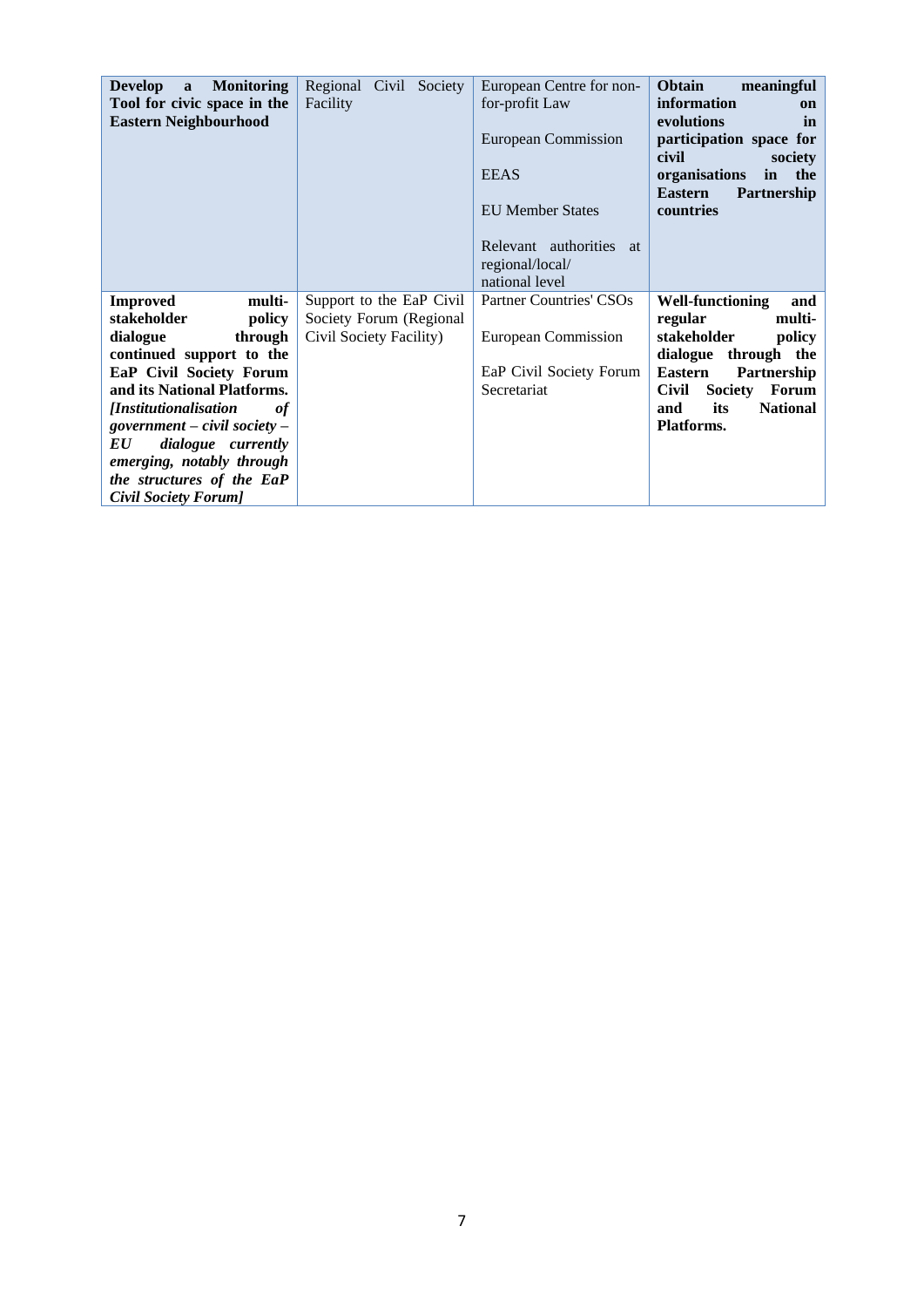**2.** *Gender equality and non-discrimination* will be at the heart of actions undertaken under the EaP to ensure the full outreach to societies within Partner Countries, in line with the EU Gender Action Plan 2016-2020, the Convention on the Elimination of All Forms of Discrimination against Women (CEDAW), and anti-discrimination principles.

| Milestone by 2017 Summit                                                                                                                                                                                                    | Implementation                                                                                                                                                                 | <b>Main actors</b>                                                                                                                                                                                                                                             | Target by 2020                                                                                                                                                                                                                                                                                                                                                                                                                                                                                                                                                                                                                                                                                                                                                                |
|-----------------------------------------------------------------------------------------------------------------------------------------------------------------------------------------------------------------------------|--------------------------------------------------------------------------------------------------------------------------------------------------------------------------------|----------------------------------------------------------------------------------------------------------------------------------------------------------------------------------------------------------------------------------------------------------------|-------------------------------------------------------------------------------------------------------------------------------------------------------------------------------------------------------------------------------------------------------------------------------------------------------------------------------------------------------------------------------------------------------------------------------------------------------------------------------------------------------------------------------------------------------------------------------------------------------------------------------------------------------------------------------------------------------------------------------------------------------------------------------|
| <b>Gender</b><br><b>Analysis</b><br>conducted<br>in<br>the<br>framework of the Gender<br><b>Action Plan in at least four</b><br><b>Partner Countries.</b>                                                                   | Studies carried out by<br>${\rm EU}$<br>Delegations<br>in<br>Partner Countries<br>and<br>Headquarters<br>Gender mainstreaming in<br>bilateral<br>and<br>regional<br>programmes | Partner<br>Countries'<br>relevant Ministries<br><b>EEAS</b><br><b>European Commission</b>                                                                                                                                                                      | Gender mainstreamed<br>in public policies with<br>disaggregated<br>gender<br>available<br>data<br>per<br>and<br>better<br>policy<br>gender<br>specific<br>statistics available.<br>Gender<br><b>Action</b><br><b>Plan</b><br>implemented.                                                                                                                                                                                                                                                                                                                                                                                                                                                                                                                                     |
| in<br><b>Progress</b><br>the<br>implementation of existing<br>anti-discrimination<br>legislation<br>and<br>establishment of equality<br>bodies or equivalent in at<br>three<br><b>Partner</b><br>least<br><b>Countries.</b> | European Commission's<br><b>Bilateral programmes</b><br>Relevant EU Member<br>States' programmes                                                                               | Partner<br>Countries'<br>relevant Ministries<br>European Commission<br><b>EEAS</b><br><b>EU Member States</b><br>Council of Europe                                                                                                                             | Anti-discrimination<br>legislation adopted in<br>remaining<br><b>Partner</b><br><b>Countries.</b><br><b>Progress</b><br>in<br>harmonising<br>relevant<br>legislation.<br><b>Track</b><br>record<br>оf<br>bodies<br>equality<br>established<br>and<br>effective monitoring of<br>anti-discrimination law.<br><b>Ratification</b><br>of<br>the<br>Council<br>of<br><b>Europe</b><br><b>Istanbul Convention y</b><br><b>Partner Countries.</b><br><b>Sexual</b><br>and<br>gender<br>based violence/domestic<br>violence<br>legislation<br>adopted in all Partner<br><b>Countries and effective</b><br>referral<br>mechanisms<br>are in place.<br><b>Track</b><br>of<br>record<br>bodies<br>equality<br>established<br>and<br>effective monitoring of<br>anti-discrimination law. |
| Young women targeted in<br>EU4Youth<br>calls<br>(50%<br>target).<br><b><i><u>IEU4Youth</u></i></b><br>be<br>$\boldsymbol{to}$<br>implemented starting 2017]                                                                 | EU4Youth                                                                                                                                                                       | Countries'<br>Partner<br>relevant<br>authorities,<br>organisations,<br>schools,<br>educational institutions<br>Partner<br>Countries'<br>Ministries<br>of<br>Economy/Labour, public<br>bodies dealing with equal<br>opportunities<br><b>European Commission</b> | Young women targeted<br>EU4Youth<br>in<br>calls<br>(75% target).                                                                                                                                                                                                                                                                                                                                                                                                                                                                                                                                                                                                                                                                                                              |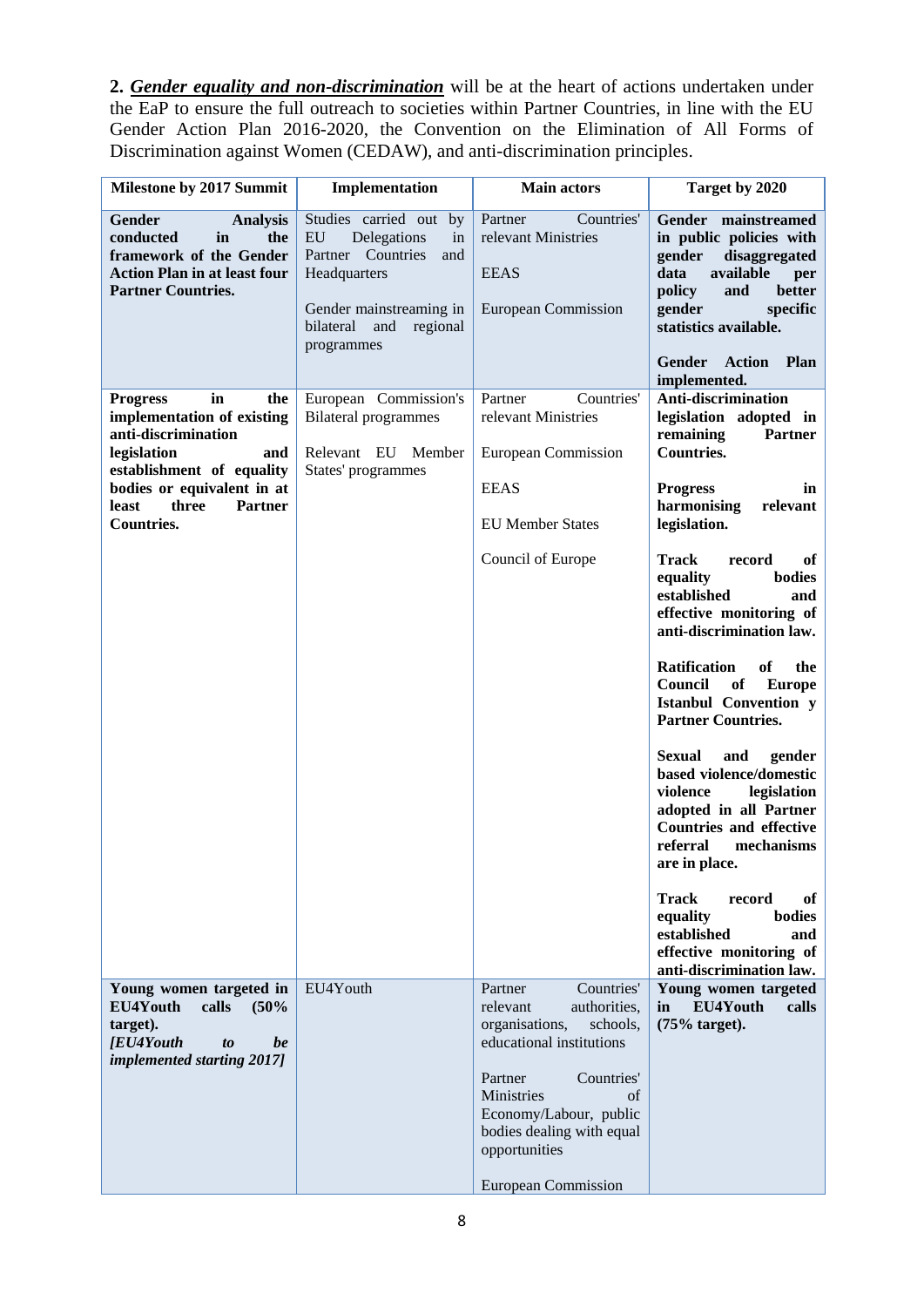| address<br>the<br>Tо         | Women     | in | <b>Business</b> |                         | Bank | for | EU contribution to the         |
|------------------------------|-----------|----|-----------------|-------------------------|------|-----|--------------------------------|
| help                         |           |    |                 | European                |      |     |                                |
| gender gap in access to      | programme |    |                 | Reconstruction          |      | and | Women<br>in<br><b>Business</b> |
| finance, at least 50% of     |           |    |                 | Development (EBRD)      |      |     | programme, leverages           |
| targeted<br>local<br>banks   |           |    |                 |                         |      |     | at least USD 55 million        |
| with<br>targeted<br>support  |           |    |                 | European Commission     |      |     | in sub-loans from local        |
| the<br>Women<br>from<br>in   |           |    |                 |                         |      |     | banks to Women-led             |
| <b>Business</b><br>programme |           |    |                 | <b>EU Member States</b> |      |     | enterprises.                   |
| improve women-led SMEs       |           |    |                 |                         |      |     |                                |
| lending through capacity     |           |    |                 |                         |      |     |                                |
| building. At least 90% of    |           |    |                 |                         |      |     |                                |
| targeted Women SMEs          |           |    |                 |                         |      |     |                                |
| are trained through the      |           |    |                 |                         |      |     |                                |
| entrepreneurial<br>skills    |           |    |                 |                         |      |     |                                |
| development courses and      |           |    |                 |                         |      |     |                                |
| at least 40% of assisted     |           |    |                 |                         |      |     |                                |
| achieve<br>companies         |           |    |                 |                         |      |     |                                |
| increases in employment      |           |    |                 |                         |      |     |                                |
| and at least 50% achieve     |           |    |                 |                         |      |     |                                |
| increases in turnover.       |           |    |                 |                         |      |     |                                |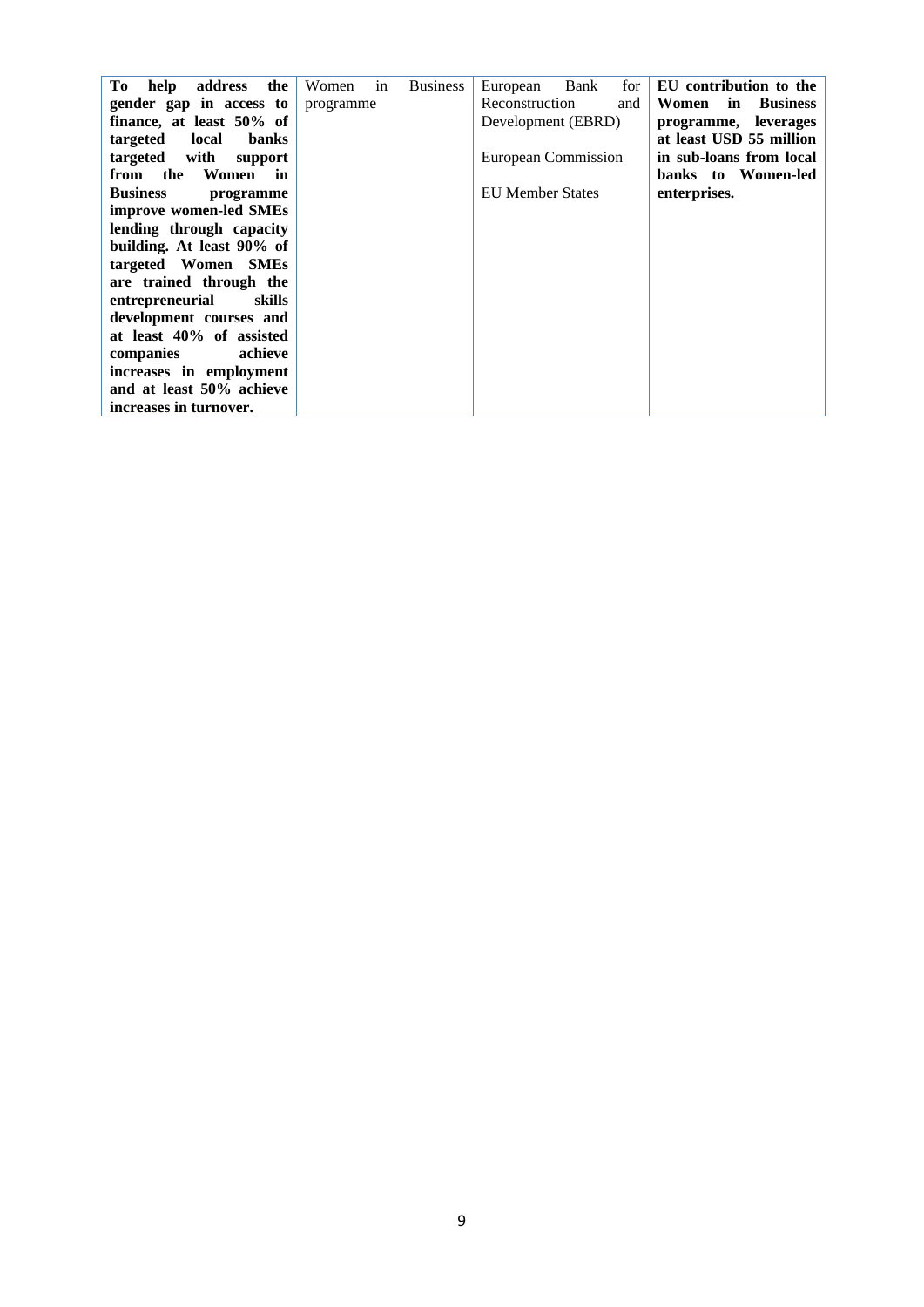**3.** Strengthened, clearer and tailor-made *strategic communications* will be provided, leading to a better understanding of and increased credibility for the EU among citizens across the EaP, as well as the EaP among EU citizens. Support to *plurality and independence of media* in Partner Countries will continue, to ensure people's access to information and increase public support for the EU. This support will be designed to strengthen core functions and capacity of media in the EaP region.

| <b>Milestone by 2017 Summit</b>                                                                                                                                                                                                                                                                                                                                                                                                                                                                                                                                            | Implementation                                                                                                                                                                                                                                                                                                                                                                                                                                                                                                                                                                                | <b>Main actors</b>                                                                                                                                                                                                                                                                                                                                                                                                           | Target by 2020                                                                                                                                                                                                                                                                                                                                                                                                                                                                                                                                                                                                                                                                                                                                                             |
|----------------------------------------------------------------------------------------------------------------------------------------------------------------------------------------------------------------------------------------------------------------------------------------------------------------------------------------------------------------------------------------------------------------------------------------------------------------------------------------------------------------------------------------------------------------------------|-----------------------------------------------------------------------------------------------------------------------------------------------------------------------------------------------------------------------------------------------------------------------------------------------------------------------------------------------------------------------------------------------------------------------------------------------------------------------------------------------------------------------------------------------------------------------------------------------|------------------------------------------------------------------------------------------------------------------------------------------------------------------------------------------------------------------------------------------------------------------------------------------------------------------------------------------------------------------------------------------------------------------------------|----------------------------------------------------------------------------------------------------------------------------------------------------------------------------------------------------------------------------------------------------------------------------------------------------------------------------------------------------------------------------------------------------------------------------------------------------------------------------------------------------------------------------------------------------------------------------------------------------------------------------------------------------------------------------------------------------------------------------------------------------------------------------|
| Strengthened and better<br>coordinated<br>positive<br>communication<br><b>of</b><br>the<br>benefits<br><sub>of</sub><br>concrete<br><b>EU/Partners' cooperation.</b><br>communications<br>More<br>and<br>clearly<br>events<br><b>branded</b><br>thematic<br>initiatives,<br>improve<br>to<br>awareness of the EU and<br>its culture, and of EU<br>programmes.<br><b>More</b><br>diverse<br>and<br>professionally<br>strengthened channels of<br>communications deployed;<br>more diverse and regional<br>audiences<br>reached,<br>including<br><b>Russian</b><br>speaking. | Guidance provided to all<br>implementers on how to<br>step up communications<br>efforts<br>and<br>increase<br>quality. Communications<br>outcomes linked to wider<br>monitoring of delivery of<br>milestones.<br>Opportunities,<br>Participation,<br>Engagement<br>and<br>Networking<br>(OPEN)<br>Neighbourhood<br>programme<br>(EU<br>Neighbours East)<br>Pooling of resources for<br>project communications.<br>Revised<br>visibility<br>guidelines<br>for<br>EU<br>funding<br>Relevant EU<br>Member<br>States' programmes<br>EU4Business<br>and<br>EU4Energy web portals<br>and activities | Partner<br>Countries'<br>relevant Ministries<br><b>Partner Countries' CSOs</b><br>Partner<br>Countries'<br>independent media<br><b>European Commission</b><br><b>EEAS</b><br>East<br>Strategic<br>Communication<br>(Stratcom) Task Force<br>EU<br>Delegations<br>in<br><b>Partner Countries</b><br><b>EU Member States</b><br>Journalists,<br>Non-<br>Governmental<br>Organisations (NGOs)<br>International<br>organisations | <b>More</b><br>coherent<br>branding,<br>messaging,<br>visibility and outreach.<br>Increased number of<br>in<br>people<br><b>Partner</b><br><b>Countries</b><br>associates<br>EU<br>with<br>positive<br>change<br>and<br>concrete<br>social<br>and<br>economic<br>benefits for states and<br>individuals.<br><b>Numbers</b><br>of<br>media<br>professionals<br>trained<br>sustained/increased<br>Enhanced capacity of<br>beneficiaries from EU<br>assistance and agencies<br>implementing<br>EU<br>support to promote and<br>actively<br>support<br>communication<br>activities<br>and<br>public<br>diplomacy<br>in<br>the<br>region.<br><b>of</b><br><b>Numbers</b><br>media<br>organisations<br>devoting<br>space/air-time<br>to<br>EU<br>related<br>themes<br>increased. |
| level<br><b>Three</b><br>campaign<br>strategy implemented: (i)<br>"stronger<br>over-arching<br>together" campaign; (ii)<br>horizontal,<br>thematic<br>campaigns<br>regional<br>on<br>programmes;<br>and<br>(iii)<br>campaigns<br>national<br>in<br>each Partner<br>Country,<br>reflecting EaP priorities<br>and linking in particular<br>to the EaP Summit and<br>top 20 deliverables.<br>Annual surveys and focus<br>groups in each Partner<br>Country.                                                                                                                   | <b>OPEN</b><br>Neighbourhood<br>(EU Neighbours East)                                                                                                                                                                                                                                                                                                                                                                                                                                                                                                                                          | Countries'<br>Partner<br>relevant Ministries<br><b>Partner Countries' CSOs</b><br>Countries'<br>Partner<br>independent media<br><b>European Commission</b><br>Strategic<br><b>EEAS</b><br>East<br>Communication<br>(Stratcom) Task Force<br>EU<br>Delegations<br>in<br><b>Partner Countries</b><br><b>EU Member States</b>                                                                                                   | Increased number<br>- of<br>people considers the EU<br>reliable/credible/<br>understandable<br>partner.                                                                                                                                                                                                                                                                                                                                                                                                                                                                                                                                                                                                                                                                    |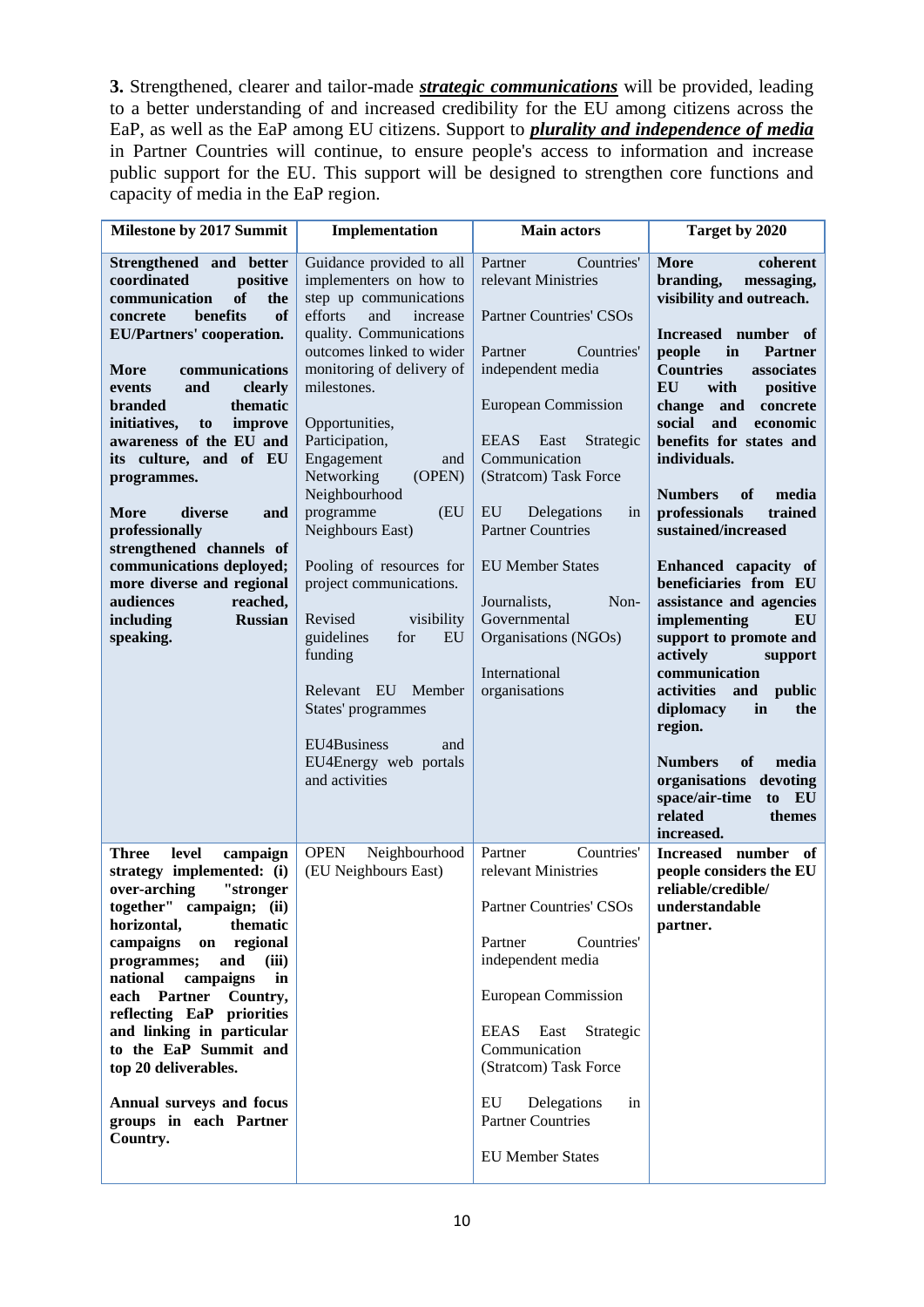|                                                                                                                |                                                                                                                                                                                                                                                                                                                                                                                                                                                                                                                                                                                                                                                                                                                                                                                                                                                                                                                                                                | Journalists,<br>Non-<br>Governmental<br>Organisations (NGOs)<br>International<br>organisations                                                                                                                                                                                                              |                                                                                                                                                                                                                                                                                                                      |
|----------------------------------------------------------------------------------------------------------------|----------------------------------------------------------------------------------------------------------------------------------------------------------------------------------------------------------------------------------------------------------------------------------------------------------------------------------------------------------------------------------------------------------------------------------------------------------------------------------------------------------------------------------------------------------------------------------------------------------------------------------------------------------------------------------------------------------------------------------------------------------------------------------------------------------------------------------------------------------------------------------------------------------------------------------------------------------------|-------------------------------------------------------------------------------------------------------------------------------------------------------------------------------------------------------------------------------------------------------------------------------------------------------------|----------------------------------------------------------------------------------------------------------------------------------------------------------------------------------------------------------------------------------------------------------------------------------------------------------------------|
| <b>Increased</b><br>support<br>to<br>independent media<br>and<br>professional journalism in<br>the EaP region. | Regional programmes for<br>professional training of<br>journalists, including the<br><b>OPEN Media Hub</b><br>Support<br>to<br>and<br>with<br>engagement<br>decision makers in the<br>media<br>sector,<br>in<br>particular<br>professional<br>journalists organisations<br>professional<br>for<br>Fora<br>exchange and learning<br>media<br>among<br>professionals within the<br>EaP and beyond<br>Monitoring of the media<br>landscape<br>European<br>Endowment<br>for<br>Democracy<br>study<br>feasibility<br>on<br>Russian language media<br>initiatives<br>institutional<br>Increased<br>and<br>project-based<br>financial<br>support<br>to<br>independent media with<br>a proven track record<br>from relevant<br><b>EU</b><br>financial<br>instruments<br>such as the European<br>Neighbourhood<br>Instrument (ENI)<br>Comprehensive<br>EU<br>Russian language press<br>and information service<br>(focus on EU foreign<br>policy)<br>Relevant EU Member | Partner<br>Countries'<br>independent<br>media<br>organisations<br><b>European Commission</b><br><b>EU Member States</b><br>EEAS East<br>Stratcom<br><b>Task Force</b><br>EU<br>Delegations<br>in<br><b>Partner Countries</b><br>European<br>Endowment<br>for Democracy<br>Russian Language News<br>Exchange | more independent<br>$\mathbf{A}$<br>professionally<br>and<br>strengthened media, to<br>enhance its resistance<br><b>bias</b><br>to<br>and<br>propaganda.<br><b>Plurality</b><br>of<br>independent<br>information improved.<br>The audience share of<br>media outlets having<br>received EU assistance<br>is growing. |
| <b>Reinforced</b><br>efforts<br>to                                                                             | States' programmes<br>Continued<br>work<br>to                                                                                                                                                                                                                                                                                                                                                                                                                                                                                                                                                                                                                                                                                                                                                                                                                                                                                                                  | <b>EEAS</b><br>East<br>Stratcom                                                                                                                                                                                                                                                                             | Public support for the                                                                                                                                                                                                                                                                                               |
| counter disinformation.                                                                                        | identify, raise awareness<br>of and increase immunity<br>disinformation,<br>to<br>including<br>through<br>website, social media and<br>engagement<br>with<br>governments, media and<br>NGOs.                                                                                                                                                                                                                                                                                                                                                                                                                                                                                                                                                                                                                                                                                                                                                                   | <b>Task Force</b>                                                                                                                                                                                                                                                                                           | EU<br>is<br>level<br>or<br>increasing<br>in<br>all<br><b>Partner Countries.</b><br>Improved resilience to<br>disinformation.                                                                                                                                                                                         |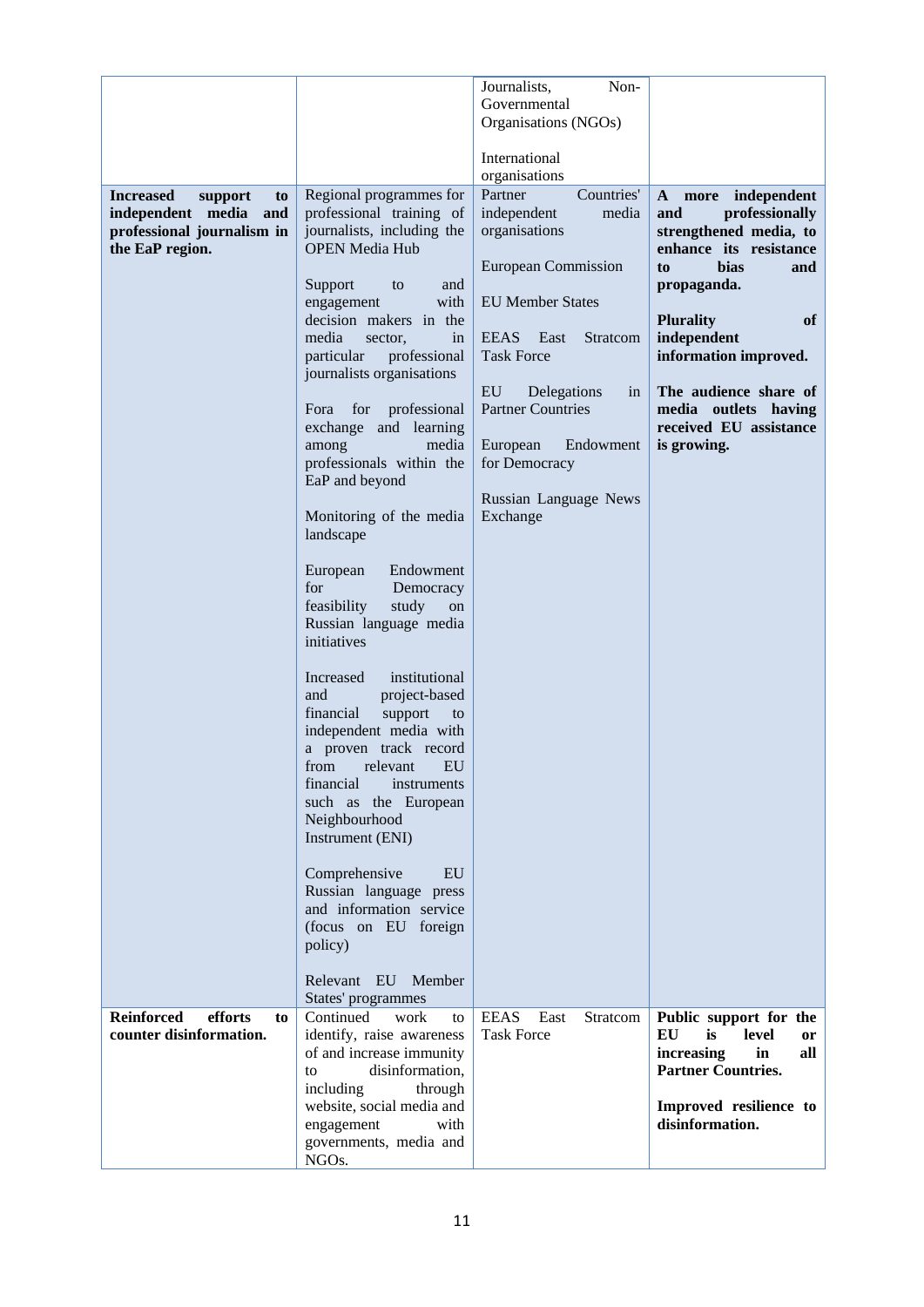#### **Priority I: Economic development & market opportunities**

Sustainable economic and social development and support to transformation process are at the heart of the EU's contribution to stabilising the neighbourhood. Policy advice on **macroeconomic stability** to Partner Countries and **Macro-Financial Assistance** (MFA) programmes in close coordination and complementary to activities of the IFIs<sup>7</sup> have provided substantial support to help beneficiary countries regain macroeconomic stability while pushing forward necessary structural reforms, including in the area of economic governance.

In addition to underpinning macroeconomic stability through **sound economic policies**, Partner Countries need to face the challenge of driving their economic transition process forward with a view create an attractive environment, a level playing-field for investments and business, as well as to improve their capacity to take advantage of the trade opportunities with the EU, such as the DCFTAs. This will also help to generate sustainable employment opportunities. An overarching framework to assess general progress in these reforms will be reports such as the annual World Bank (WB) Doing Business Reports, as well as official International Labour Organisation data on employment.

Improving the business environment for small and medium-sizes enterprises (SMEs) remains key in particular by helping them to overcome challenges such as a complex operational environment, lack of relevant skills (including in marketing) to start up and grow their businesses, poor public-private dialogue, constraints in accessing foreign markets, and limited access to finance. The modernisation of economies, such as in the areas of agriculture or fisheries, greening of the economy and digital markets, with support from the IFIs and the EU, as well as the modernisation of the educational systems in line with labour market demands (see Priority IV) are further important priorities. In particular, the **digital economy** is an area with yet untapped potential for both the EU and the Partner Countries for social and economic development, as well as for the creation of growth and jobs. The EU's support in this area will be provided in the framework of the **EU4Digital** initiative. The role of Cross-Border Cooperation programmes in supporting economic development along the EU's external border and reducing differences in living standards is also key.

Given these considerations, the following deliverables are envisaged under Priority I:

**4.** The investment climate and business environment in Partner Countries will be improved and the growth *potential of EaP Partners' SMEs* will be further unlocked through key measures, including on the *regulatory environment*, in the framework of the **EU4Business**  initiative.

More specifically, measures taken to pursue this particular deliverable will contribute to improving the business climate, including alignment of policies with the 10 principles of the Small Business Act (SBA)<sup>8</sup>; increasing the quality, diversity and access to services provided to SMEs by business support organisations; strengthening the quality of public private dialogue; facilitating access to finance for the small companies across the region, allowing them to perform the needed capital investments; improving information to SMEs on market opportunities in the EU and available EU assistance via the EU4Business Information Portal.

 $^7$  Notably the International Monetary Fund (IMF), the World Bank (WB), the European Investment Bank (EIB) and the European Bank for Reconstruction and Development (EBRD).

<sup>&</sup>lt;sup>8</sup> The SBA entails the following principles: entrepreneurial learning and women's entrepreneurship, bankruptcy and second chance for SMEs, regulatory framework for SME policy making, operational environment for SMEs, support services for SMEs and start—ups, public procurement, access to finance for SMEs, standards and technical regulations, enterprise skills, innovation, SMEs in a green economy, internationalisation of SMEs).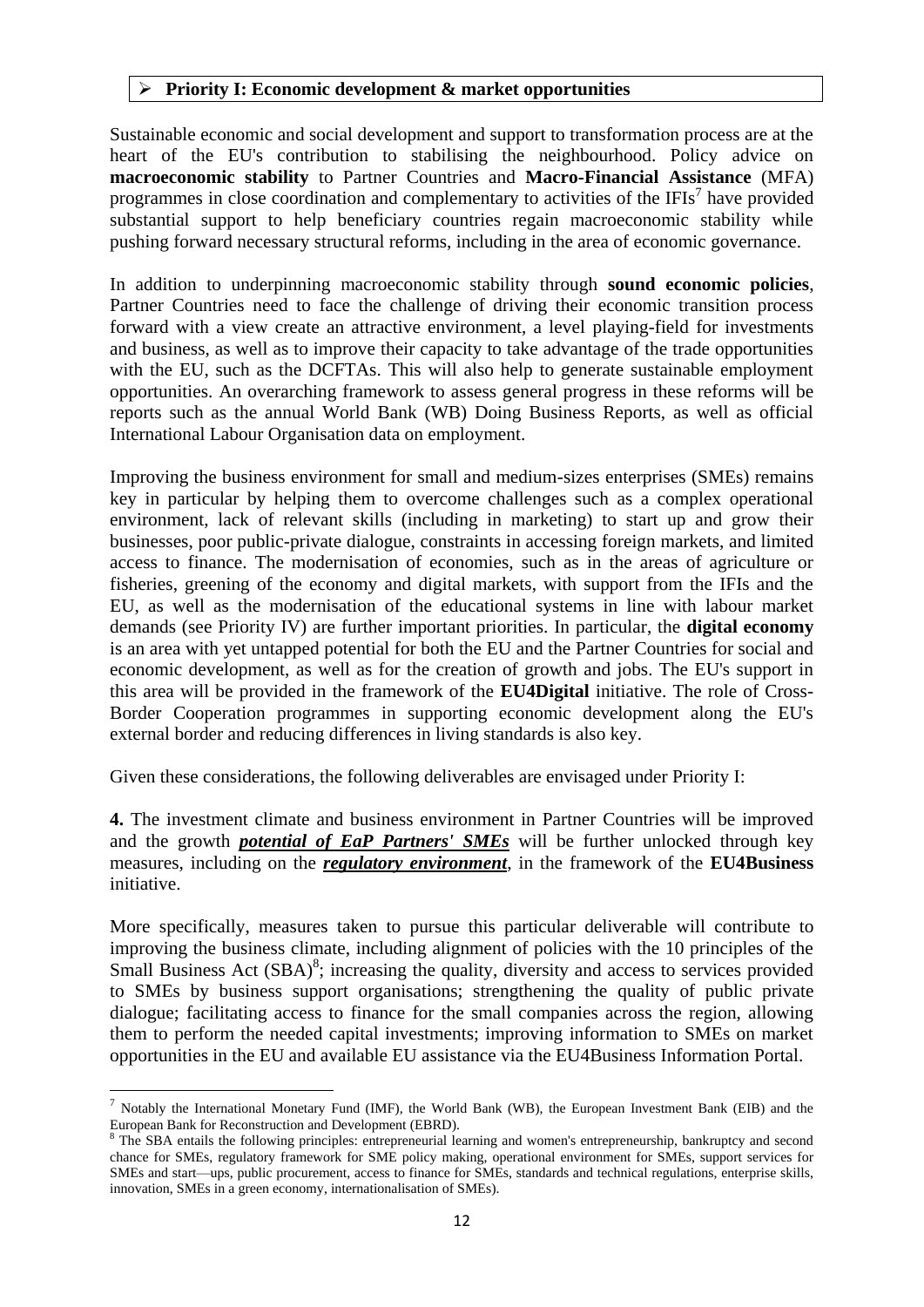| Milestone by 2017 Summit                                                                                                                                                                                                                                                                                            | Implementation                                                                                                     | <b>Main actors</b>                                                                                                                                                                                                                         | Target by 2020                                                                                                                                                                                                                                                                                                                                                                                                                                     |
|---------------------------------------------------------------------------------------------------------------------------------------------------------------------------------------------------------------------------------------------------------------------------------------------------------------------|--------------------------------------------------------------------------------------------------------------------|--------------------------------------------------------------------------------------------------------------------------------------------------------------------------------------------------------------------------------------------|----------------------------------------------------------------------------------------------------------------------------------------------------------------------------------------------------------------------------------------------------------------------------------------------------------------------------------------------------------------------------------------------------------------------------------------------------|
| At least 1 000 SMEs have<br>received financial support<br><b>EU4Business</b><br>from<br>resources, since the end of<br>2015.                                                                                                                                                                                        | EU4Business credit lines<br>for SMEs                                                                               | <b>European Commission</b><br><b>IFIs</b><br>Financial intermediaries                                                                                                                                                                      | At<br>least<br><b>10</b><br>000<br>additional<br><b>SMEs</b><br>to<br>EU<br>benefit<br>from<br>assistance (with 80% in<br><b>DCFTA</b><br>countries),<br>since the end of 2016.<br>At least another 60 000<br>new jobs created and/or<br>sustained<br>in<br>the<br>supported<br>companies,<br>since the end of 2016.                                                                                                                               |
| <b>SME</b> strategies and action<br>plans/roadmaps<br>adopted<br>at least one more<br>in<br><b>Partner Country.</b><br>[To date three countries<br><b>SME</b><br>already<br>have<br>Strategies in place]                                                                                                            | European Commission's<br>regional<br>and<br>bilateral<br>programmes<br>Relevant EU<br>Member<br>States' programmes | Partner<br>Countries'<br>Ministries of Economy<br><b>European Commission</b><br><b>EU Member States</b><br>Organisation<br>for<br>Economic<br>Cooperation<br>Development<br>and<br>(OECD)<br><b>IFIs</b>                                   | Partner Countries to<br>improve the score on a<br>2019<br><b>OECD</b><br><b>Small</b><br><b>Business</b><br>Act<br>assessment by 10% on<br>regulatory<br>the<br>framework,<br>the<br>operational<br>environment<br>and<br>support to SMEs (as<br>compared to 2015).                                                                                                                                                                                |
| <b>Priorities</b><br>and<br>recommendations of the<br>private sector to improve<br>the business climate and<br>related economic reforms<br>are communicated to their<br>governments: declaration<br>by the East Invest business<br>community<br>presented<br>2017<br>before<br>the<br>EaP<br><b>Business Forum.</b> | European Commission's<br>regional<br>and<br>bilateral<br>programmes<br>Relevant EU<br>Member<br>States' programmes | Countries'<br>Partner<br>Ministries of Economy<br><b>European Commission</b><br><b>EU Member States</b><br><b>Network</b><br>of Business<br><b>Support Organisations</b><br><b>OECD</b><br><b>IFIs</b><br>International<br>Trade<br>Centre | <b>Public Private Dialogue</b><br>(PPD) institutionalised<br>across the EaP region<br>through<br>appropriate<br>mechanisms (e.g. PPD<br>platform steering group<br>consultative forum<br>$\prime$<br>established, PPD rules<br>agreed upon).                                                                                                                                                                                                       |
| <b>Improved support services</b><br>to businesses via:<br>- the strengthening of a<br>network of at least 100<br><b>business</b><br>support<br>organisations;<br>- provision of coaching<br>advisory<br>services<br>and<br>business,<br>(management,<br>accounting, export).                                        | European Commission's<br>regional<br>and<br>bilateral<br>programmes<br>Relevant EU Member<br>States' programmes)   | European Commission<br><b>EU</b> Member States<br><b>Business</b><br>Support<br>Organisations<br>and<br>networks<br><b>OECD</b><br><b>IFIs</b>                                                                                             | 150 supported client-<br><b>business</b><br>oriented<br>support<br>organisations<br>improved their services<br>SME <sub>s</sub> ,<br>also<br>to<br>in<br>relations to the DCFTA<br>requirements, as well as<br>global<br>market<br>requirements.<br><b>Improved/increased</b><br>number of assistance<br>programmes<br>by<br>national authorities to<br>their SMEs (dedicated<br>SMEs agency in place<br>each<br><b>Partner</b><br>in<br>Country). |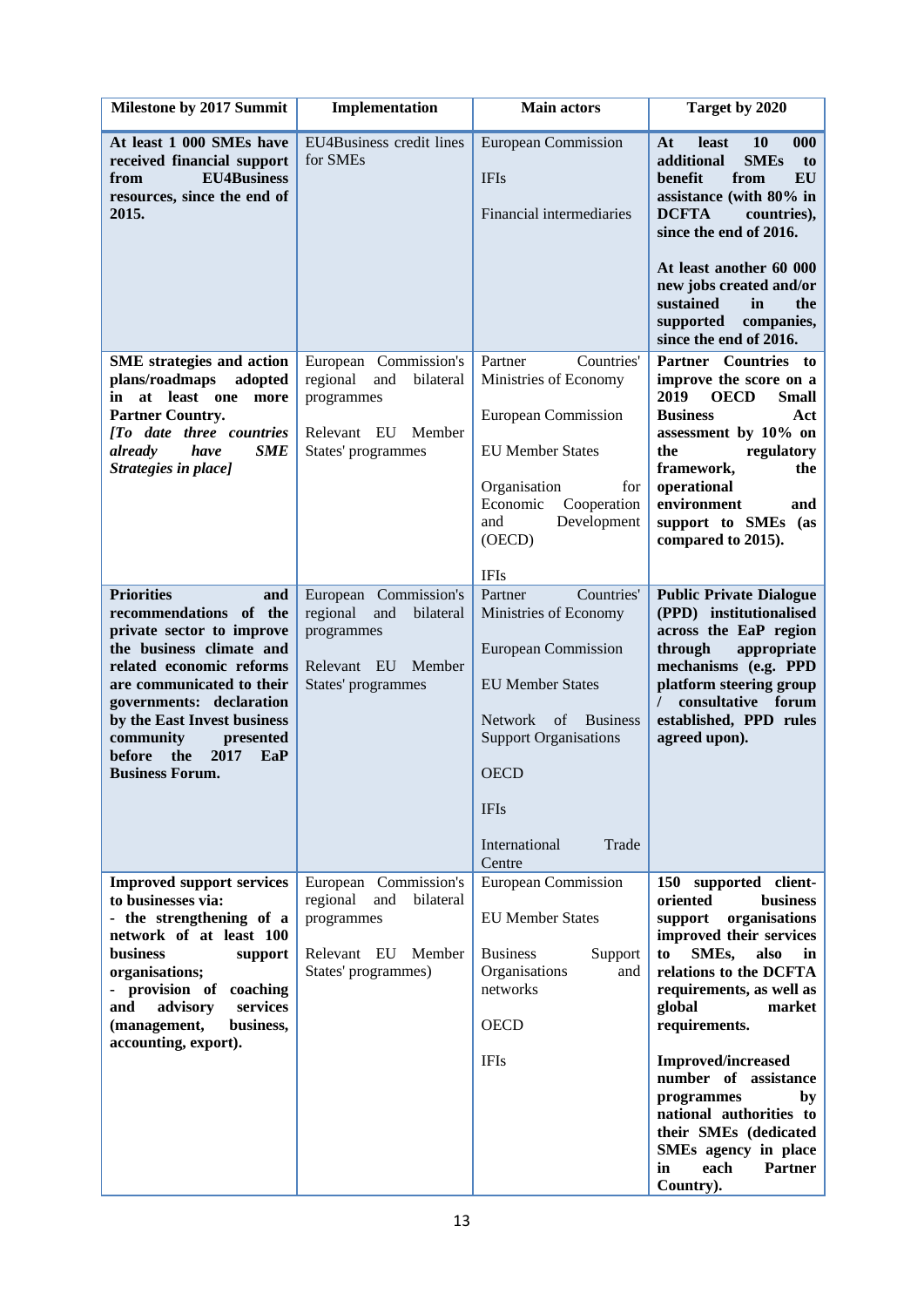| <b>of</b><br><b>Organisation</b><br>investment<br>roadshows<br>under the EU4Business<br>(East Invest programme).                                                                          | <b>European Commission's</b><br>regional and bilateral<br>programmes<br>Relevant EU Member | Partner Countries'<br><b>Chambers of Commerce</b><br>Countries'<br>Partner<br>Ministries of Economy | Setting up of a new<br>regional<br>economic<br>diplomacy<br>framework<br>for increased trade and<br>investment<br>promotion |
|-------------------------------------------------------------------------------------------------------------------------------------------------------------------------------------------|--------------------------------------------------------------------------------------------|-----------------------------------------------------------------------------------------------------|-----------------------------------------------------------------------------------------------------------------------------|
| 6 roadshows in 2016 which<br>gathered 134 SMEs and 6<br>roadshows<br>2017<br>in<br>gathering more than 120<br>SME <sub>s</sub> .<br>Organisation of at least<br>two Business Fora in June | States' programmes                                                                         | <b>EU</b> Member States<br>European Commission                                                      | in/across<br>EaP<br>the<br>region.                                                                                          |
| 2017, gathering more than<br>200 SMEs each.                                                                                                                                               |                                                                                            |                                                                                                     |                                                                                                                             |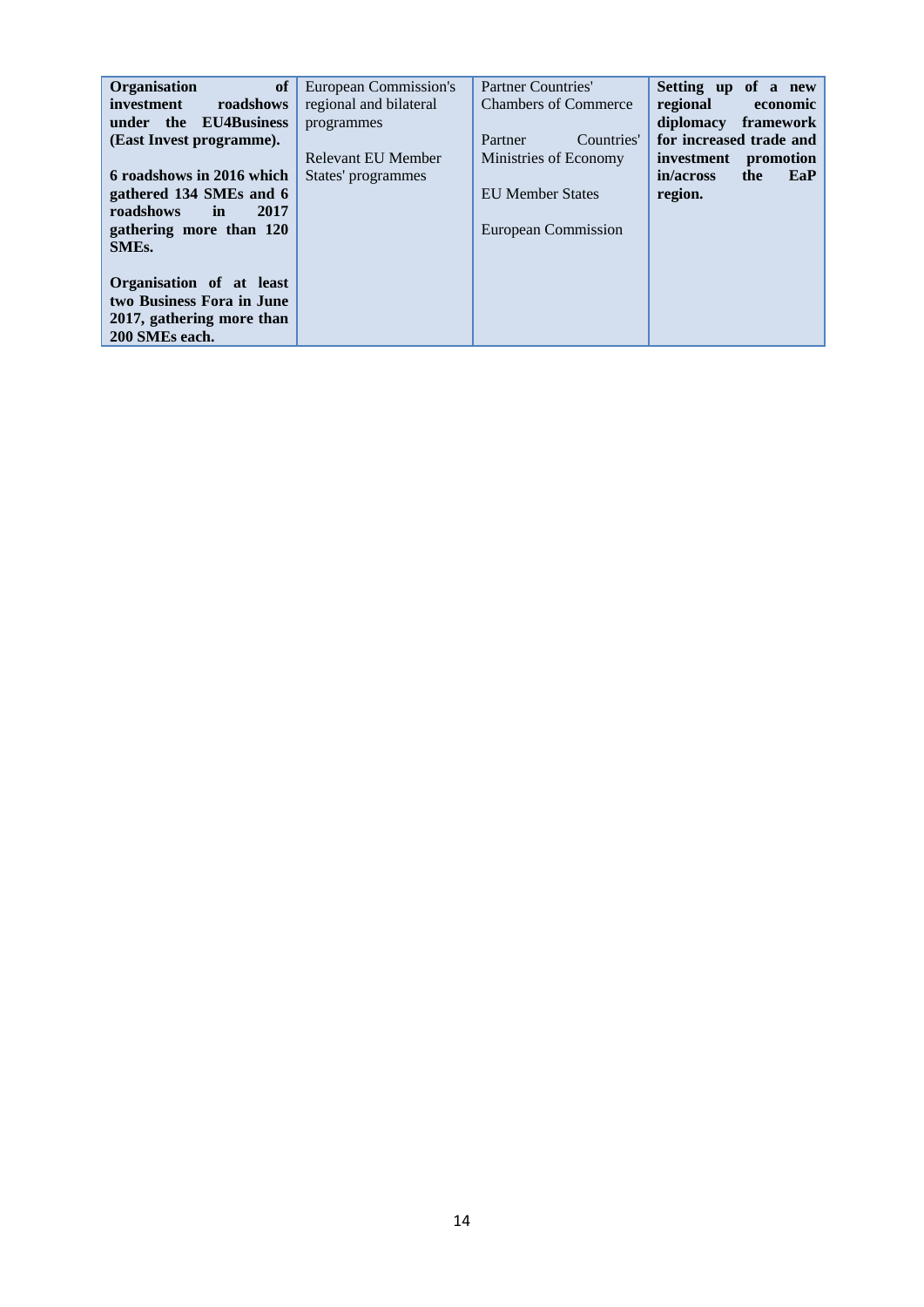**5.** *Gaps in access to finance and financial infrastructure<sup>9</sup>* will be addressed to continue pursuing reforms for economic development and transformation effectively. The deepening and broadening of capital markets will be supported, which would contribute to diversify sources of financing for households and companies. These reforms should also encourage the increase of lending in local currency by partner IFIs.

| Milestone by 2017 Summit                                                                                                                                                                                                                                                 | Implementation                                                                                                  | <b>Main actors</b>                                                                                                   | Target by 2020                                                                                                                                                                                                                                                                                                                                                                                                                                                                                                                                                                                                                                                                                                                                                                                                                                    |
|--------------------------------------------------------------------------------------------------------------------------------------------------------------------------------------------------------------------------------------------------------------------------|-----------------------------------------------------------------------------------------------------------------|----------------------------------------------------------------------------------------------------------------------|---------------------------------------------------------------------------------------------------------------------------------------------------------------------------------------------------------------------------------------------------------------------------------------------------------------------------------------------------------------------------------------------------------------------------------------------------------------------------------------------------------------------------------------------------------------------------------------------------------------------------------------------------------------------------------------------------------------------------------------------------------------------------------------------------------------------------------------------------|
| Gaps in access to finance<br>related<br>to<br>missing<br>financial<br>sector<br>infrastructure identified in<br><b>least</b><br>three Partner<br>at<br>Countries.                                                                                                        | European Commission's<br>regional<br>and<br>bilateral<br>programmes<br>Relevant EU Member<br>States' programmes | Partner<br>Countries'<br>relevant Ministries<br><b>European Commission</b><br><b>EU Member States</b><br><b>IFIs</b> | <b>Pilot</b><br>programmes<br>developing<br>$\mathbf{a}$<br>comprehensive<br>approach to implement<br>capital market reforms<br>started in at least three<br><b>Partner Countries.</b><br><b>Efficient</b><br>credit<br>registries developed in<br>three<br>countries.<br>assuring<br>wider<br>$\mathbf{a}$<br>coverage and a more<br>efficient<br>flow<br><b>of</b><br>information<br>among<br>financial<br>intermediaries,<br>to<br>facilitate<br>collateral<br>based lending.<br>Set up and development<br>of alternative sources of<br>financing for<br><b>SMEs</b><br>supported. This should<br>include: instruments to<br>facilitate<br>investments<br>(i.e. leasing, factoring)<br>and<br>instruments<br>to<br>increase<br>export<br>(i.e.<br>export<br>guarantee<br>mechanisms, insurance<br>schemes), as well<br>as<br>equity financing. |
| <b>Increased</b><br>financial<br>support to SMEs provided<br>local<br>currency,<br>in<br>including<br>through<br>the<br>launch of<br>$\mathbf{a}$<br>study to<br>analyse blended finance<br>solutions to reduce foreign<br>exchange risk and identify<br>best practices. | European Commission's<br>regional<br>and<br>bilateral<br>programmes<br>Relevant EU Member<br>States' programmes | <b>European Commission</b><br><b>EU Member States</b><br><b>IFIs</b>                                                 | At least 1/4 of EU<br>financial support to<br><b>SMEs is provided</b><br>through local currency<br>financing, since the end<br>of 2016.                                                                                                                                                                                                                                                                                                                                                                                                                                                                                                                                                                                                                                                                                                           |

1

 $9$  E.g. banking sector reform and legislation, improved credit / collateral registries, improved financial reporting and audit, measures enabling capital markets, such as development of micro-credit, leasing, factoring and insurance.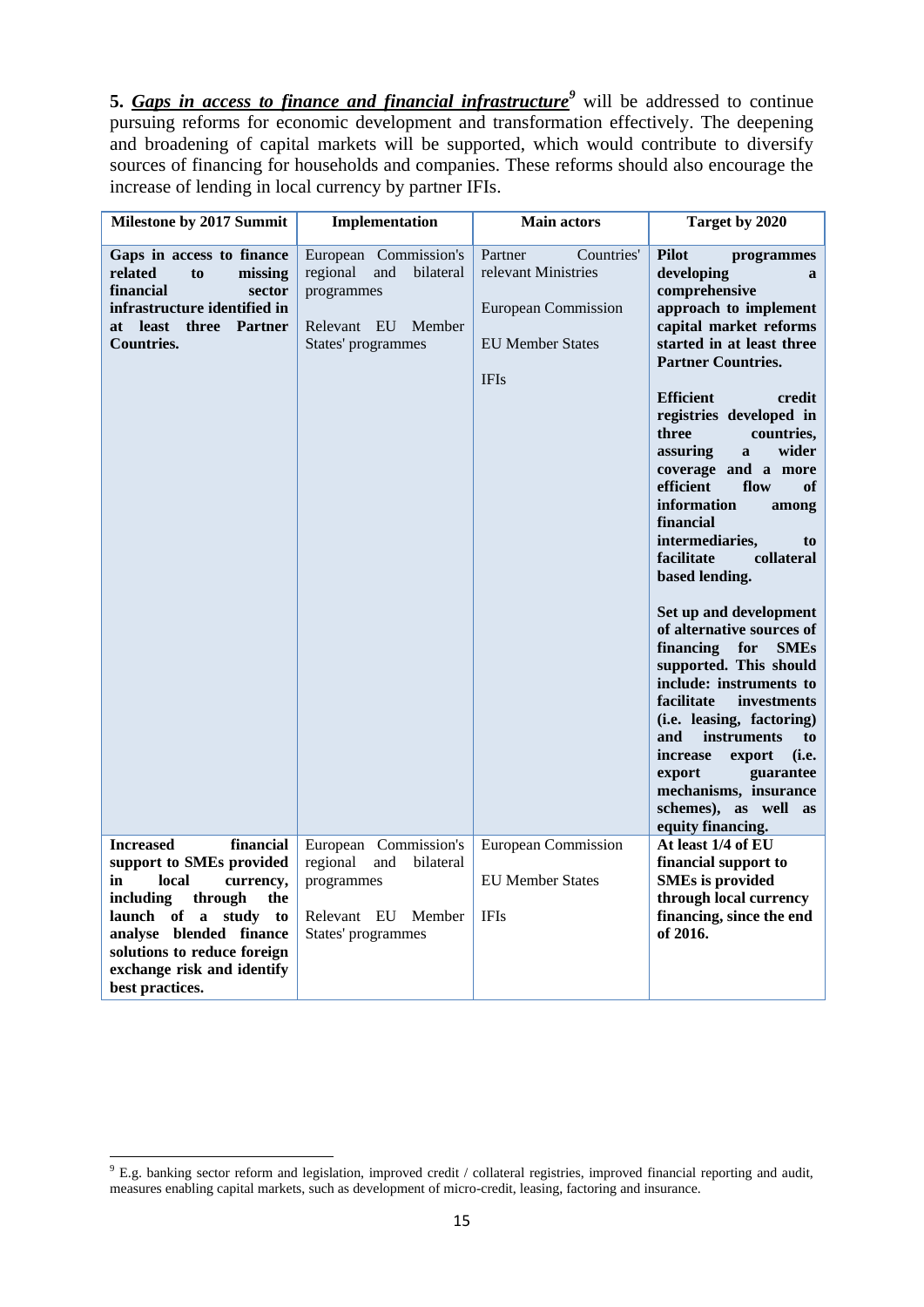**6.** The creation of *new job opportunities at the local and regional level* will be supported via EU programmes aimed at diversifying the economic activity and reducing disparities.

In particular, the new initiative **Mayors for Economic Growth** will aim to mobilise at least 30 Local Authorities in the EaP region to commit to the implementation of smart local economic strategies aiming at GDP/per capita growth and more employment opportunities.

| Milestone by 2017 Summit                                                                                                                                                                                                                                                | Implementation                                                                                                   | <b>Main actors</b>                                                                                                                                                                | Target by 2020                                                                                                                                                                                                                                              |
|-------------------------------------------------------------------------------------------------------------------------------------------------------------------------------------------------------------------------------------------------------------------------|------------------------------------------------------------------------------------------------------------------|-----------------------------------------------------------------------------------------------------------------------------------------------------------------------------------|-------------------------------------------------------------------------------------------------------------------------------------------------------------------------------------------------------------------------------------------------------------|
| <b>New Mayors for Economic</b><br>initiative<br>Growth<br>launched;<br>least<br>- 10<br>at<br><b>Partner Countries' Local</b><br>Authorities committed to<br>submit a plan for local<br>economic<br>development<br>selected for grant<br>and<br>demonstration projects. | Mayors for Economic<br>Growth programme                                                                          | Partner Countries' Local<br>and Regional Authorities<br><b>European Commission</b><br>Conference of Regional<br>and Local Authorities for<br>the Eastern Partnership<br>(CORLEAP) | least 30<br>At<br><b>Partner</b><br><b>Countries'</b><br>Local<br><b>Authorities</b> implement<br>plan<br>for<br>local<br>a<br>economic development,<br>and at least 10 urban<br>demonstration projects<br>are kick-started.                                |
| A local pipeline of projects<br>elaborated<br>is.<br>and<br>approved in at least one<br>Partner Country through<br>a multi-sectoral regional<br>development<br>strategy<br>programme.                                                                                   | European Commission's<br>bilateral<br>regional<br>and<br>programmes<br>Border<br>Cross<br>Cooperation programmes | Partner Countries' Local<br>and Regional Authorities<br>Partner<br>Countries'<br>Ministries of Regional<br>Development                                                            | Where<br>appropriate,<br>decentralisation process<br>implemented<br>per<br>relevant<br><b>Public</b><br><b>Administration Reform</b><br>strategy.                                                                                                           |
|                                                                                                                                                                                                                                                                         | Relevant EU Member<br>States' programmes                                                                         | <b>European Commission</b><br><b>EU Member States</b>                                                                                                                             | Regional development<br>implemented<br>projects<br>where appropriate in at<br><b>Partner</b><br>three<br>least<br><b>Countries</b><br>via<br>their<br>pipeline and/or regional<br>development fund.                                                         |
|                                                                                                                                                                                                                                                                         |                                                                                                                  |                                                                                                                                                                                   | Regional/local<br>stakeholders<br>participating<br>in<br>planning<br>and<br>implementation<br>of<br>relevant local pipeline<br>in at least three Partner<br><b>Countries.</b>                                                                               |
| At<br><b>least</b><br><b>Partner</b><br>one<br><b>Country</b><br>committed<br>to<br>develop place-based smart<br>specialisation strategy for<br>research and innovation to<br>enhance<br>regional<br>competitiveness.                                                   | Smart<br>Specialisation<br>Platform                                                                              | Partner Countries' Local<br>and Regional Authorities<br><b>European Commission</b>                                                                                                | <b>Smart</b><br>specialisation<br>strategies<br>identifying<br>priorities<br>for<br>key<br>economic<br>modernisation<br>developed in at least<br>two countries.                                                                                             |
| Agricultural development<br>strategies in place in three<br><b>Partner Countries.</b><br><b>Continued</b><br>of<br>increase<br>farmers' participation in<br><b>business</b><br>oriented<br>groups/cooperatives.                                                         | <b>Bilateral programmes</b>                                                                                      | Partner<br>Countries'<br>Ministries of Agriculture<br><b>European Commission</b><br><b>EU Member States</b>                                                                       | At least 15 000 farmers<br>members<br>of<br>are<br><b>business</b><br>oriented<br>farmer<br>groups/cooperatives; at<br>least 1 000 business-<br>oriented farmer groups<br>created<br>to<br>promote<br>better market access.<br><b>Progress</b><br>in<br>the |
|                                                                                                                                                                                                                                                                         |                                                                                                                  |                                                                                                                                                                                   | implementation<br>of<br>agricultural<br>development strategies.                                                                                                                                                                                             |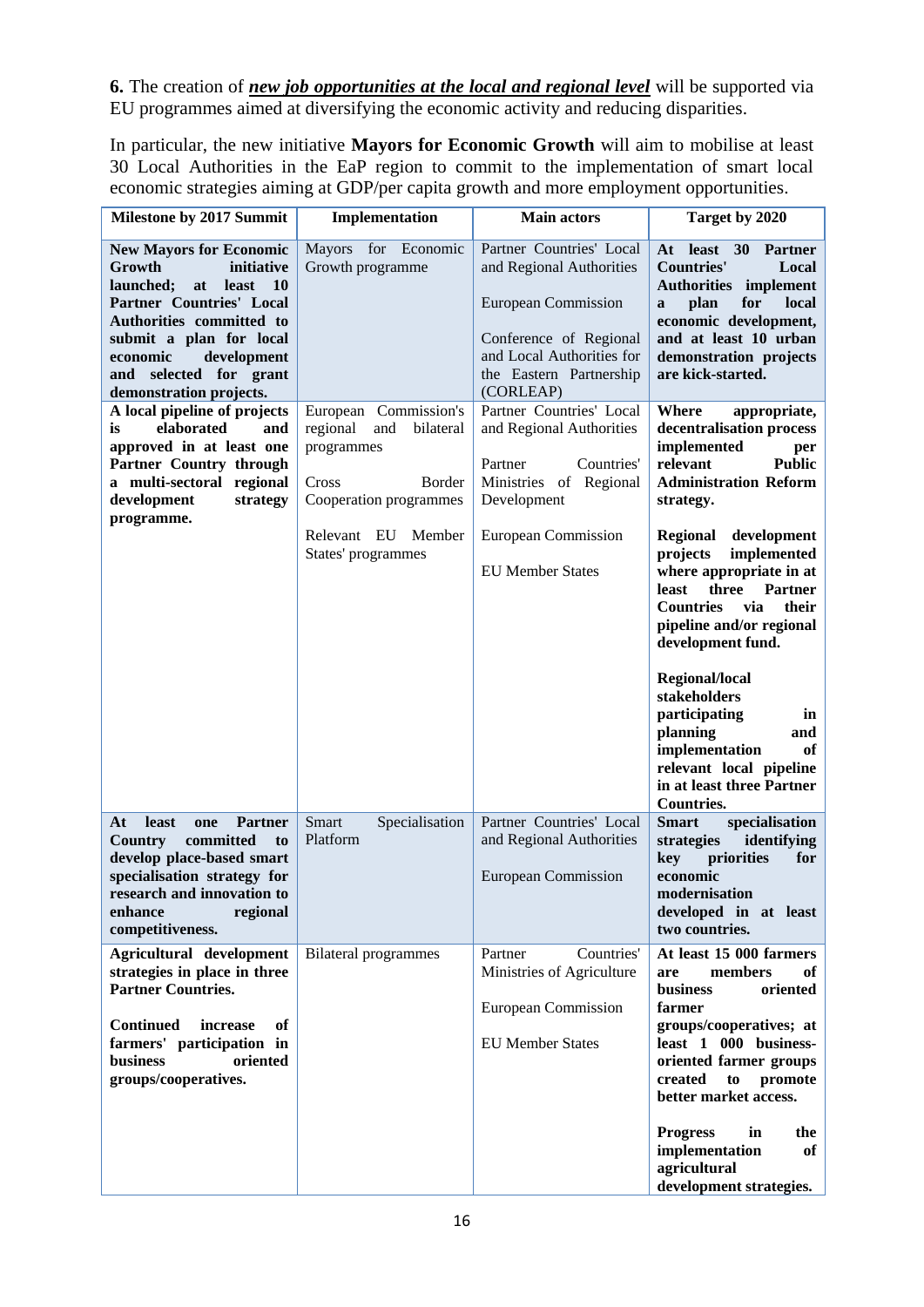**7.** The *harmonisation of digital markets* (HDM) will be fostered in the framework of the **EU4Digital** initiative, to help eliminate existing obstacles and barriers for pan-European online services for citizens, public administrations and businesses, bearing in mind the upcoming reforms within the EU digital markets.

This will result in improved online services at better prices and with greater choice; it will attract investments and boost trade and employment. Existing companies will grow faster and start-ups will be created more easily, which will contribute to prevent brain drain. Data flows and personal data protection will require specific attention.

| Milestone by 2017 Summit                                                                                                                                                                                                                                                                                                                                                                                                                                                                                                                                                                                                                                                                                                                                                                                                                                                                                      | Implementation                                                                                                              | <b>Main actors</b>                                                                                                                                               | Target by 2020                                                                                                                                                                                                                                                                                                                                                                                                                                                                                                                                                        |
|---------------------------------------------------------------------------------------------------------------------------------------------------------------------------------------------------------------------------------------------------------------------------------------------------------------------------------------------------------------------------------------------------------------------------------------------------------------------------------------------------------------------------------------------------------------------------------------------------------------------------------------------------------------------------------------------------------------------------------------------------------------------------------------------------------------------------------------------------------------------------------------------------------------|-----------------------------------------------------------------------------------------------------------------------------|------------------------------------------------------------------------------------------------------------------------------------------------------------------|-----------------------------------------------------------------------------------------------------------------------------------------------------------------------------------------------------------------------------------------------------------------------------------------------------------------------------------------------------------------------------------------------------------------------------------------------------------------------------------------------------------------------------------------------------------------------|
| <b>Commitment by Partners</b><br>establish<br>to<br>an<br>independent<br>national<br>regulatory authority for<br>electronic communications<br>(if not in place).<br><b>Commitment by Partners</b><br>to coordinate on spectrum<br>issues, among them and<br>with the EU.<br>Feasibility<br>study<br>completed<br><sub>on</sub><br>$\mathbf{a}$<br>harmonised approach to<br>roaming<br>pricing<br>and<br>reduced roaming tariffs<br>among the Partners<br>options<br>and<br>measures<br>proposed; commitment by<br>Partners to work towards<br>a common international<br>roaming<br>space<br>among<br><i>(including)</i><br>work<br>them<br>towards<br>roaming<br>$\mathbf{a}$<br>agreement).<br><b>Commitment by Partners</b><br>develop<br>national<br>to<br>Broadband strategies (if<br>not in place), and adopt<br>relevant EU acquis and<br>best practices facilitating<br><b>Broadband development.</b> | EU4Digital<br>Alignment of funding<br>approach with IFIs<br><b>HDM</b> Panel<br>Relevant EU Member<br>States' programmes    | Partner<br>Countries'<br>relevant Ministries<br>and regulatory bodies<br><b>European Commission</b><br><b>EU Member States</b><br>Telecom network<br><b>IFIs</b> | Independent<br>national<br>regulatory<br>authority<br>for<br>electronic<br>communications<br>in<br>place in at least five<br><b>Partner Countries.</b><br><b>Coordinated</b><br>national<br>spectrum<br>strategies<br>among the Partners<br>and with the EU.<br><b>Harmonised</b><br>roaming<br>reduced<br>pricing and<br>roaming tariffs among<br>the Partners. Ongoing<br>discussions<br>roaming<br>with the $EU^{10}$ .<br><b>Roll-out</b><br>of<br>national<br><b>Broadband</b><br>strategies<br>by all Partners, in line<br>with<br>similar<br>EU<br>strategies. |
| <b>Commitment by Partners</b><br>to adopt the Trust Services<br>part of the eIDAS <sup>11</sup> , the<br>Regulation, the General<br><b>Protection</b><br>Data<br><b>Regulation</b><br>and<br>other<br>relevant EU acquis (if not<br>in place).                                                                                                                                                                                                                                                                                                                                                                                                                                                                                                                                                                                                                                                                | EU4Digital<br>Alignment of funding<br>approach with IFIs<br><b>HDM</b> Panel<br>Relevant EU<br>Member<br>States' programmes | Partner<br>Countries'<br>relevant Ministries<br><b>European Commission</b><br><b>EU Member States</b><br>Trust&Security network                                  | $\mathbf{in}$<br>Pilot<br>place<br>for<br>interoperable<br>cross<br>border eSignature and<br>regional framework for<br>cross border eServices<br>for businesses among<br>Partners and with the<br>EU in place.                                                                                                                                                                                                                                                                                                                                                        |

<sup>&</sup>lt;sup>10</sup> Discussions with the EU are expected to start in spring 2018, after the first data on markets' reactions to EU's Roam-Like-At-Home.

1

<sup>&</sup>lt;sup>11</sup> The Regulation (EU) N°910/2014 on electronic identification and trust services for electronic transactions in the internal market.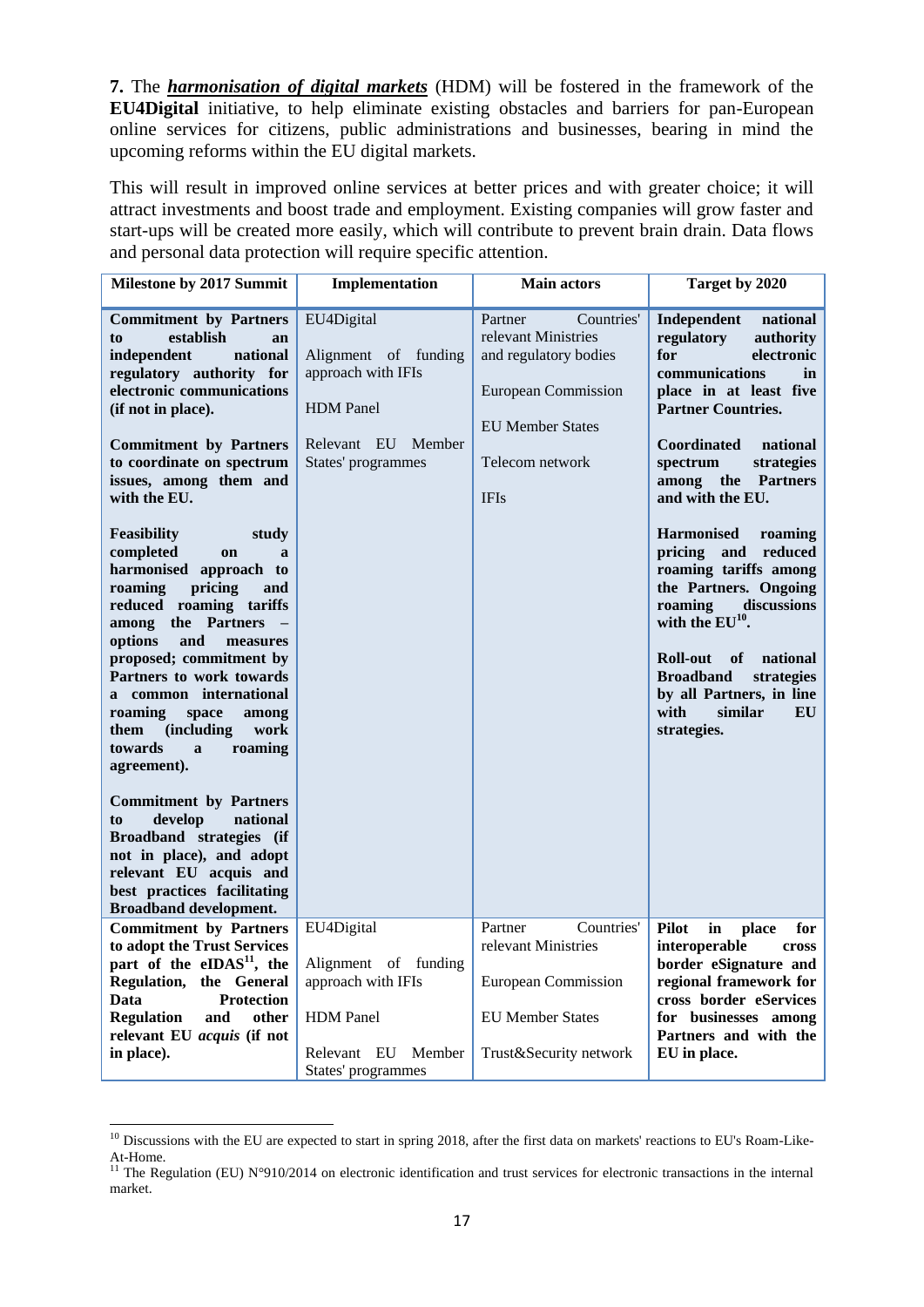| <b>Commitment by Partners</b><br>develop<br>national<br>to<br>$CERTs12$ (if not in place),<br>line with EU best<br>in<br>practices.                                                                                                                                                                                                                                                                                                                                                                                                                 |                                                                                                                          | <b>IFIs</b>                                                                                                                                           | <b>Fully</b><br>operational<br>national CERTs in all<br><b>Partners</b><br>place,<br>in<br>linked to EU CERTs.                                                                                                                                                                                                                           |
|-----------------------------------------------------------------------------------------------------------------------------------------------------------------------------------------------------------------------------------------------------------------------------------------------------------------------------------------------------------------------------------------------------------------------------------------------------------------------------------------------------------------------------------------------------|--------------------------------------------------------------------------------------------------------------------------|-------------------------------------------------------------------------------------------------------------------------------------------------------|------------------------------------------------------------------------------------------------------------------------------------------------------------------------------------------------------------------------------------------------------------------------------------------------------------------------------------------|
| eTrade study completed -<br>regional recommendations<br>and national roadmaps<br>issued for harmonised<br>eTrade systems among the<br>Partners, in line with EU<br>norms.<br><b>Commitment by Partners</b><br>eCommerce,<br>adopt<br>to<br>eCustoms and eLogistics-<br>related EU acquis.<br>eLogistics study completed<br>-feasibility analysis done<br>recommendations<br>and<br>issued for implementing a<br><b>Transport</b><br><b>Digital</b><br><b>Corridor</b><br><b>between</b><br>the<br><b>Baltic and the Black Sea.</b>                  | EU4Digital<br>Alignment of funding<br>approach with IFIs<br><b>HDM</b> Panel<br>Relevant EU Member<br>States' programmes | Countries'<br>Partner<br>relevant Ministries<br><b>European Commission</b><br><b>EU Member States</b><br>eTrade network<br><b>IFIs</b>                | Harmonised legislation<br>eCommerce,<br>for<br>eCustoms<br>and<br>eLogistics<br>among<br>Partners and with the<br>EU.<br>Pilot in place for cross-<br>border eTrade among<br>Partners and with the<br>EU.<br>Pilot in place for a<br><b>Digital</b><br><b>Transport</b><br>Corridor between the<br>Baltic and the Black<br>Sea.          |
| <b>Commitment</b><br>by<br>all<br>Partners to develop and<br>implement national digital<br>skills strategies, in line<br>with similar EU strategies.<br>This includes commitment<br>the<br><b>Partners</b><br>to<br>by<br>establish<br>national<br>coalitions for digital jobs<br>(if not in place), based on<br>the EU's digital skills &<br>jobs coalition.<br><b>National</b><br>coalitions<br>for<br>digital jobs established by<br>least<br><b>Partner</b><br>two<br>at<br>Countries, based on the<br>EU's digital skills & jobs<br>coalition. | EU4Digital<br>Alignment of funding<br>approach with IFIs<br><b>HDM</b> Panel<br>Relevant EU Member<br>States' programmes | Countries'<br>Partner<br>relevant Ministries<br>European Commission<br><b>EU Member States</b><br>eSkills network<br><b>IFIs</b>                      | National digital skills<br>strategies<br>formulated<br>and implemented by all<br>Partners, in line with<br>similar EU strategies.<br>National coalitions for<br>digital jobs established<br>by all Partners, based<br>on the EU's digital<br>skills &jobs coalition.                                                                     |
| <b>Information</b><br>Communication<br><b>Technology</b><br>(ICT)<br>innovation and<br>start-up<br>ecosystems<br>study<br>completed:<br>needs<br>assessment for all Partners<br>regional<br>done;<br>issued<br>recommendations<br>national<br>roadmaps<br>and<br>proposed for promoting<br>ecosystem development in<br>the Partner Countries.                                                                                                                                                                                                       | EU4Digital<br>Alignment of funding<br>approach with IFIs<br><b>HDM</b> Panel<br>Relevant EU Member<br>States' programmes | Partner<br>Countries'<br>relevant Ministries<br><b>European Commission</b><br><b>EU Member States</b><br><b>ICT</b> Innovation network<br><b>IFIs</b> | <b>ICT</b><br><b>Well-structured</b><br>innovation<br>research,<br>and start-up ecosystems<br>place<br>for<br>in<br>all<br>Partners.<br><b>Established connections</b><br>Partners'<br>among<br>innovation<br>ecosystems<br>and with similar EU<br>ecosystems,<br>including<br>via the EaP Connect<br>infrastructure<br>and<br>services. |

**<sup>.</sup>**  $12$  Computer Emergency Response Team (CERT).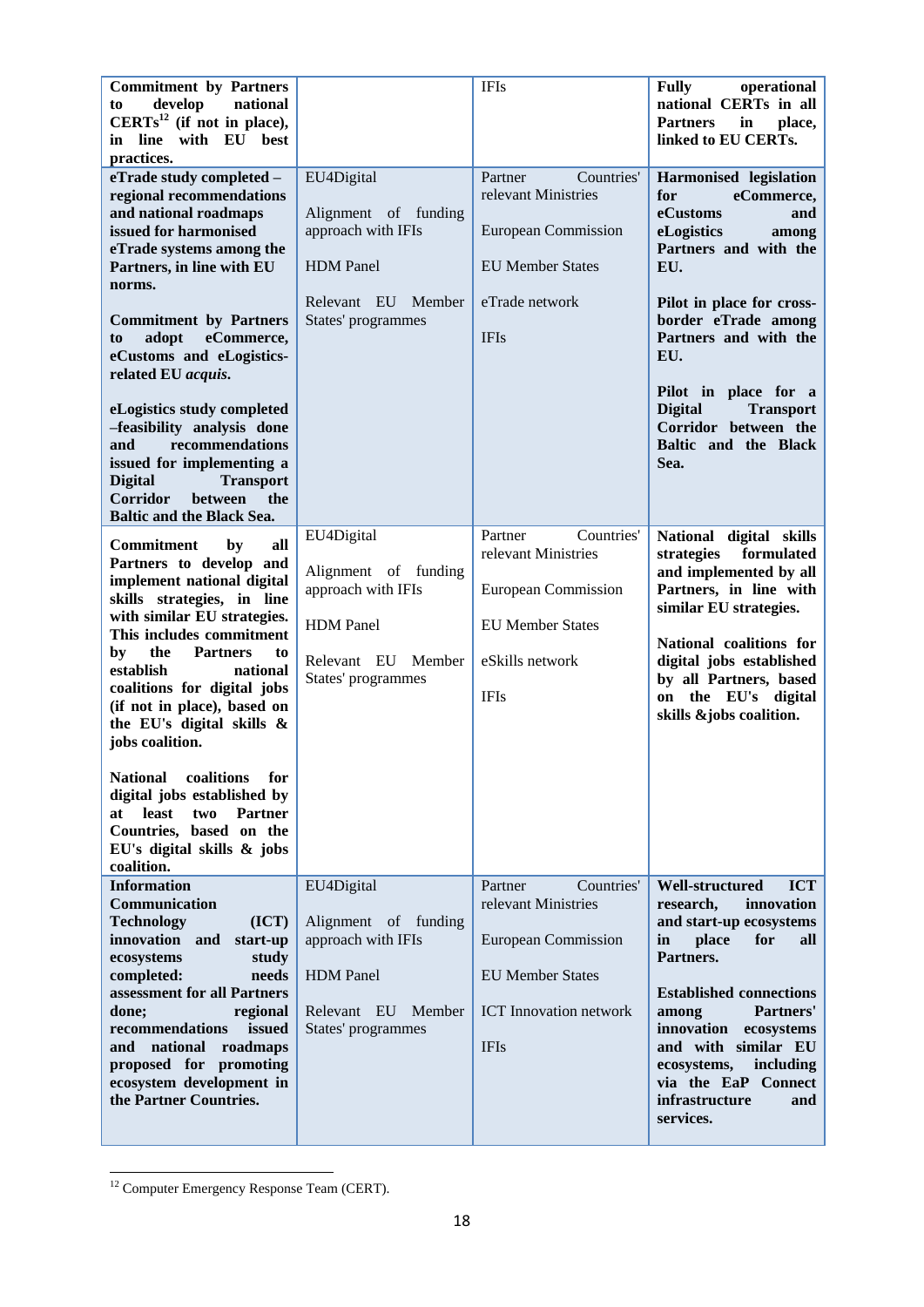| <b>Mapping of Partners' ICT</b><br>digital<br>innovation<br>stakeholders,<br>ecosystem<br>including start-ups and<br>those in ICT research.<br>stakeholders'<br>Partners'<br>information incorporated<br>relevant<br><b>Start-up</b><br><i>in</i><br><b>Networks</b><br>and<br><b>Europe</b><br>online platforms. |                      |                         |                           |
|-------------------------------------------------------------------------------------------------------------------------------------------------------------------------------------------------------------------------------------------------------------------------------------------------------------------|----------------------|-------------------------|---------------------------|
| <b>Commitment by Partners</b>                                                                                                                                                                                                                                                                                     | EU4Digital           | Countries'<br>Partner   | Harmonised legislation    |
| to adopt eHealth-related                                                                                                                                                                                                                                                                                          |                      | relevant Ministries     | for eHealth among the     |
| EU acquis (if not in place).                                                                                                                                                                                                                                                                                      | Alignment of funding |                         | Partners and with the     |
|                                                                                                                                                                                                                                                                                                                   | approach with IFIs   | eHealth network         | EU.                       |
| eHealth study completed -                                                                                                                                                                                                                                                                                         |                      |                         |                           |
| regional recommendations                                                                                                                                                                                                                                                                                          | <b>HDM</b> Panel     | European Commission     | Pilot in place for cross- |
| national roadmaps<br>and                                                                                                                                                                                                                                                                                          |                      |                         | border eHealth services   |
| for<br>harmonised<br>issued                                                                                                                                                                                                                                                                                       | Relevant EU Member   | <b>EU Member States</b> | among Partners<br>and     |
| eHealth systems<br>among                                                                                                                                                                                                                                                                                          | States' programmes   |                         | with the EU.              |
| the Partners, in line with                                                                                                                                                                                                                                                                                        |                      | <b>IFIs</b>             |                           |
| EU norms.                                                                                                                                                                                                                                                                                                         |                      |                         |                           |
|                                                                                                                                                                                                                                                                                                                   |                      |                         |                           |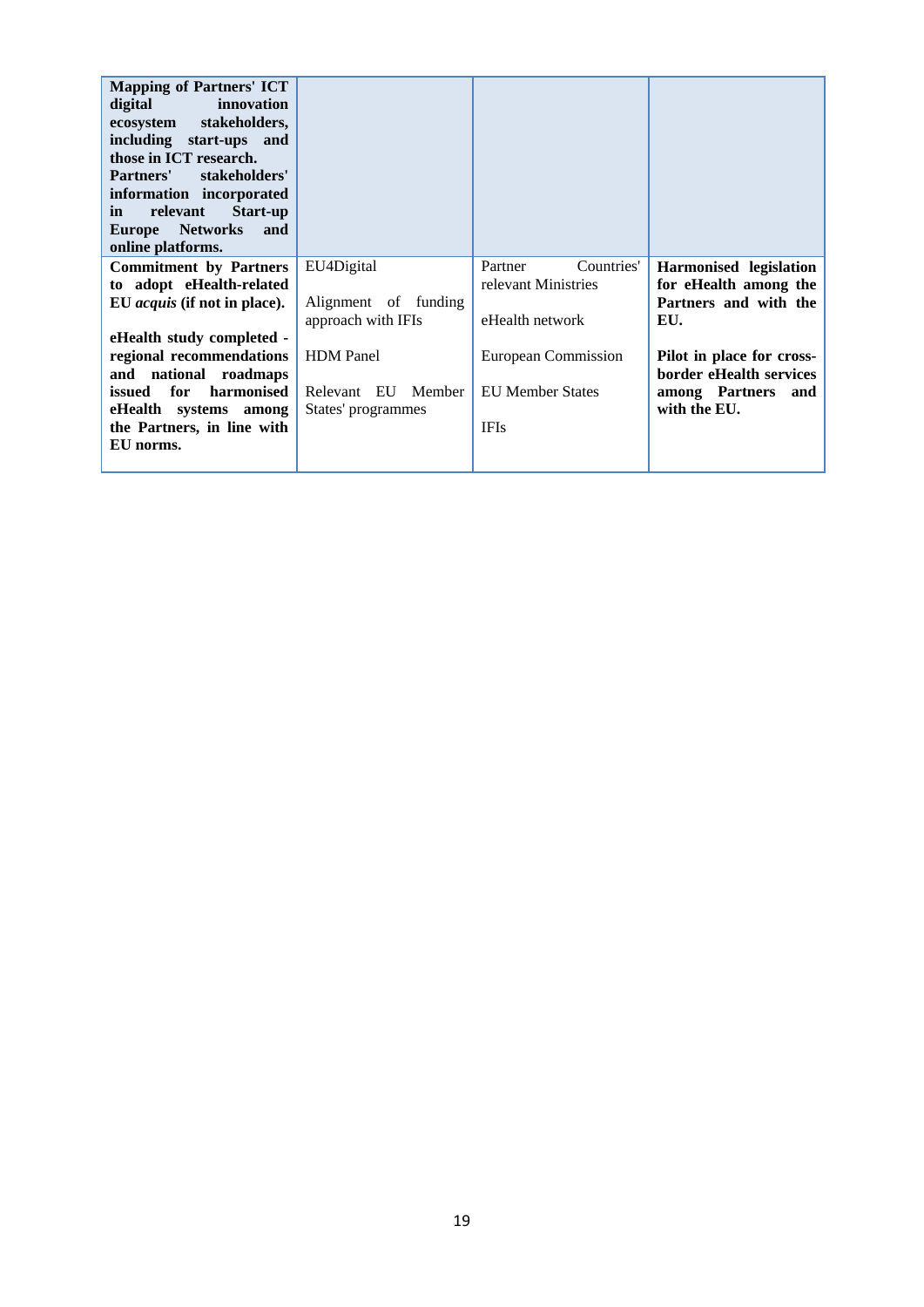**8.** *Trade among Partner Countries and between them and the EU* will be supported, including through progress on the *DCFTAs implementation* for the three associated countries.

Following the differentiation principle, the EU will continue to explore bilaterally with all Partner Countries attractive and realistic options to strengthen trade and investment relations that reflect mutual interests, international trade rules and contribute to modernisation and diversification of Partners' economies. The re-launch of the Expert Panel on Trade and Trade-Related Regulatory Cooperation will provide a results-oriented dialogue format for all six EaP partners, leading to practical solutions and contributing to enhancing trade with the EU and in the region.

In addition, specific measures will support Partner Countries to benefit from bilateral agreements in place, such as the Association Agreements including the Deep and Comprehensive Free Trade Areas with Georgia, Moldova and Ukraine, the EU-Armenia Comprehensive and Enhanced Partnership Agreement and the future EU-Azerbaijan Comprehensive Agreement. Furthermore, the EU-Trade Dialogue with Belarus supports *inter alia* the country´s accession process to the WTO. The three Associated Countries are engaged – notably through the ongoing implementation of the DCFTAs - in designing and pursuing trade-related reforms leading to improvements in their domestic business environment, as a result of progressive alignment with EU legislation, rules and standards. Thanks to the ongoing market access liberalisation, citizens start to profit from broader choice of products on the market (not only imported, but also developed domestically due to growing competition), products and services of higher quality and safety, in accordance with the increased standards of consumer protection.

| <b>Milestone by 2017 Summit</b>                                                                                                                                                                                                                                                                   | Implementation                                                                                                                                           | <b>Main actors</b>                                                                                                                         | Target by 2020                                                                                                          |
|---------------------------------------------------------------------------------------------------------------------------------------------------------------------------------------------------------------------------------------------------------------------------------------------------|----------------------------------------------------------------------------------------------------------------------------------------------------------|--------------------------------------------------------------------------------------------------------------------------------------------|-------------------------------------------------------------------------------------------------------------------------|
| Preliminary data showing a<br>positive trend in total intra-<br>regional trade (i.e. among<br>EaP Partners).<br>Factual analysis shared with<br><b>Countries</b><br><b>Partner</b><br>and<br>Member States on Eastern<br><b>Partners'</b><br><i>potential</i><br>to<br>enhance trade and economic | European Commission's<br>regional and bilateral<br>programmes<br>Relevant EU Member<br>States' programmes<br>Export and investment<br>promotion agencies | Partner Countries'<br>Ministries of<br>Economy/Trade<br>Countries'<br>Partner<br>companies,<br>foreign<br>investors<br>European Commission | of<br><b>Continuation</b><br>positive trend in total<br>intra-regional<br>trade<br>(i.e. between Partner<br>Countries). |
| integration with the EU and<br>within the EaP region.                                                                                                                                                                                                                                             |                                                                                                                                                          | <b>EU Member States</b>                                                                                                                    |                                                                                                                         |
| Preliminary data reflecting a<br>general positive trend in<br>total trade between Partner<br>Countries and the EU, and in                                                                                                                                                                         | <b>European Commission's</b><br>regional and bilateral<br>programmes                                                                                     | Partner Countries'<br>Ministries of<br>Economy/Trade                                                                                       | <b>Continuation</b><br>of<br>$\mathbf{a}$<br>positive trend in total<br>trade between Partner<br>Countries and EU, and  |
| particular between DCFTA<br>countries and the EU.                                                                                                                                                                                                                                                 | Relevant EU Member<br>States' programmes<br>Export and investment<br>promotion agencies                                                                  | Countries'<br>Partner<br>foreign<br>companies,<br>investors<br>European Commission                                                         | in particular between<br><b>DCFTA</b> countries and<br>the EU.                                                          |
|                                                                                                                                                                                                                                                                                                   |                                                                                                                                                          | <b>EU Member States</b>                                                                                                                    |                                                                                                                         |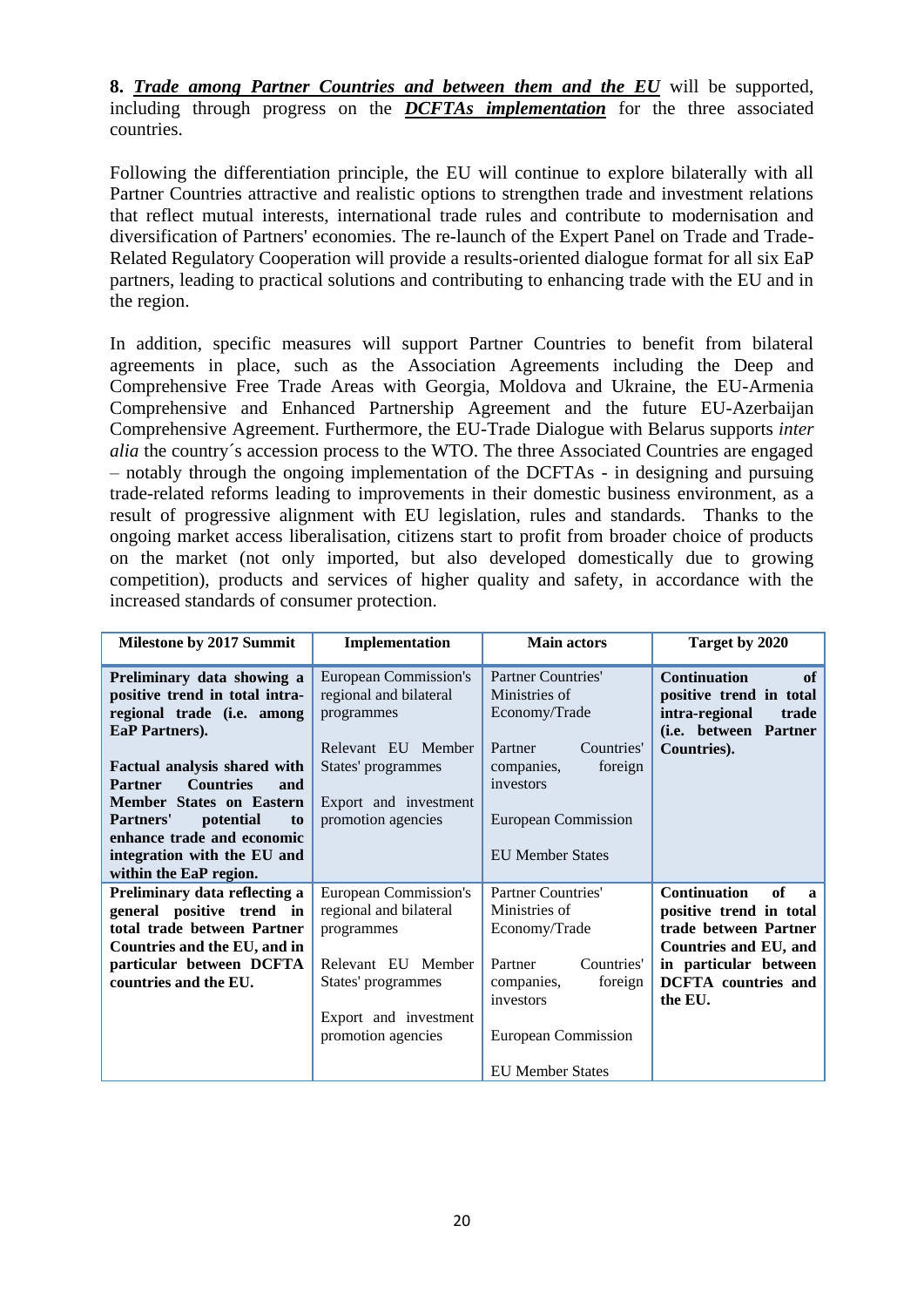| Preliminary data showing a<br>positive trend in the number<br>of<br>companies<br>(notably<br><b>SMEs</b> )<br>from<br><b>Partner</b><br>Countries exporting to the<br>particular<br>from<br>in<br>EU,<br><b>DCFTA</b> countries.                                                                                                                         | <b>European</b><br><b>Commission's regional</b><br>and bilateral<br>programmes<br><b>Relevant EU Member</b><br><b>States' programmes</b><br><b>Export and investment</b><br>promotion agencies | <b>Partner</b><br><b>Countries'</b><br><b>of</b><br><b>Ministries</b><br>Economy/Trade<br><b>Partner</b><br><b>Countries'</b><br>companies<br><b>European Commission</b><br><b>EU Member States</b>                             | Strengthening of the<br>positive trend in the<br>number of companies<br>(notably SMEs) from<br>the Partner Countries<br>exporting to the EU,<br>increased, in particular<br>from<br>the<br><b>DCFTA</b><br>countries.                                                                                                                                                                                                                                                                                                                                                            |
|----------------------------------------------------------------------------------------------------------------------------------------------------------------------------------------------------------------------------------------------------------------------------------------------------------------------------------------------------------|------------------------------------------------------------------------------------------------------------------------------------------------------------------------------------------------|---------------------------------------------------------------------------------------------------------------------------------------------------------------------------------------------------------------------------------|----------------------------------------------------------------------------------------------------------------------------------------------------------------------------------------------------------------------------------------------------------------------------------------------------------------------------------------------------------------------------------------------------------------------------------------------------------------------------------------------------------------------------------------------------------------------------------|
|                                                                                                                                                                                                                                                                                                                                                          |                                                                                                                                                                                                | EU<br>companies<br>exporting<br>and<br>investing in<br><b>Partner</b><br><b>Countries</b>                                                                                                                                       |                                                                                                                                                                                                                                                                                                                                                                                                                                                                                                                                                                                  |
| Preliminary data reflecting a<br>general positive trend in<br>total exports from Partner<br>Countries to the EU, in<br><b>DCFTA</b><br>particular<br>from<br>countries.                                                                                                                                                                                  | European Commission's<br>regional and bilateral<br>programmes<br>Relevant EU Member<br>States' programmes<br>Export and investment<br>promotion agencies                                       | Countries'<br>Partner<br>Ministries<br>of<br>Economy/Trade<br>Partner<br>Countries'<br>companies<br>European Commission<br><b>EU Member States</b><br>EU<br>companies<br>exporting and investing<br>in Partner Countries        | of<br><b>Enhancement</b><br>$\mathbf{a}$<br>positive trend in total<br>exports from Partner<br>Countries to the EU<br>increased, in particular<br>from<br><b>DCFTA</b><br>countries.                                                                                                                                                                                                                                                                                                                                                                                             |
| <b>Increasing</b><br>number<br>of<br>entities<br><b>DCFTA</b><br>from<br>authorised<br>countries<br>to<br>agricultural/food<br>export<br>products<br>the<br>EU,<br>to<br>following the adoption and<br>start of implementation of<br><b>Sanitary</b><br>the<br>and<br>(SPS)<br>Phytosanitary<br>strategies/roadmaps<br>by the<br><b>DCFTA</b> countries. | <b>European Commission's</b><br>regional and bilateral<br>programmes<br>Relevant EU Member<br>States' programmes<br>Export and investment<br>promotion agencies                                | Countries'<br>Partner<br>Ministries<br>of<br>Economy/Trade<br>Partner<br>Countries'<br>companies<br><b>European Commission</b><br><b>EU Member States</b><br>EU<br>companies<br>exporting and investing<br>in Partner Countries | <b>Further</b><br>increase<br>in<br>number of companies<br>authorised by EU SPS<br>authorities to exports<br>to its market, having<br>met the regulatory and<br>inspection conditions to<br>do so.<br>Recognition by the EU<br>of food safety measures<br>for<br>the<br>sectors/products<br>that<br>will fully comply with<br>EU acquis and feature<br>enforcement<br>by<br>inspection structures in<br>the DCFTA countries,<br>with<br>the<br>aim<br>(ii)<br>conditions are met) of<br>initiating the process of<br>determination<br>of<br>equivalence of relevant<br>measures. |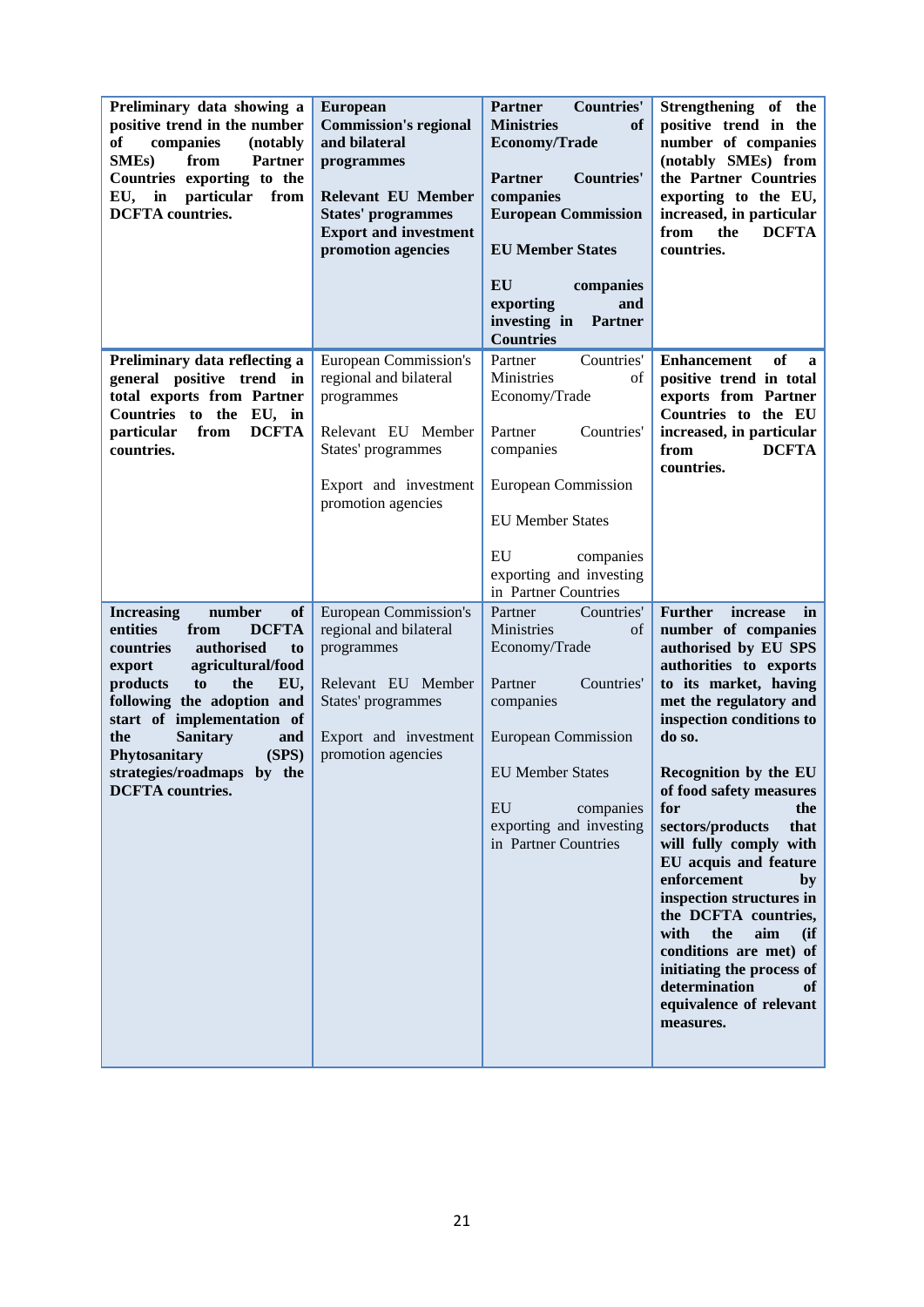| Positive trend in stock/inflow<br>of<br>Foreign<br><b>Direct</b><br><b>Investments</b><br>(FDIs)<br>in<br><b>Partner Countries as a result</b><br>improving<br>investment<br>of<br>climate<br>business<br>and<br>environment.                                                                                                                 | <b>European</b><br><b>Commission's regional</b><br>and bilateral<br>programmes<br><b>Relevant EU Member</b><br><b>States' programmes</b><br><b>Export and investment</b><br>promotion agencies | Partner<br><b>Countries'</b><br>of<br><b>Ministries</b><br><b>Economy/Trade</b><br><b>Partner</b><br><b>Countries'</b><br>companies<br><b>European Commission</b><br><b>EU Member States</b><br>EU<br>companies<br>exporting<br>and<br>investing in<br><b>Partner</b><br><b>Countries</b> | <b>Strengthening of FDIs</b><br>stock/inflow in Partner<br><b>Countries</b><br>due<br>to<br>successful reforms in<br>creating<br>transparent,<br>predictable<br>market<br>economy.                                                                                                                                                              |
|-----------------------------------------------------------------------------------------------------------------------------------------------------------------------------------------------------------------------------------------------------------------------------------------------------------------------------------------------|------------------------------------------------------------------------------------------------------------------------------------------------------------------------------------------------|-------------------------------------------------------------------------------------------------------------------------------------------------------------------------------------------------------------------------------------------------------------------------------------------|-------------------------------------------------------------------------------------------------------------------------------------------------------------------------------------------------------------------------------------------------------------------------------------------------------------------------------------------------|
| <b>Adoption</b><br>and<br>of<br>start<br>implementation of the public<br>procurement<br>roadmaps,<br>aiming at the creation of a<br>well-functioning,<br>competitive, accountable and<br>transparent<br>procurement<br>system in DCFTA countries.                                                                                             | <b>European Commission's</b><br>regional and bilateral<br>programmes<br>Relevant EU Member<br>States' programmes<br>Export and investment<br>promotion agencies                                | Countries'<br>Partner<br>Ministries<br>of<br>Economy/Trade<br>Partner<br>Countries'<br>companies<br>European Commission<br><b>EU Member States</b><br>EU<br>companies<br>exporting and investing<br>in Partner Countries                                                                  | market<br><b>Increased</b><br>access<br>opening<br>on<br>reciprocal<br>basis<br>in<br>public procurement in<br>accordance with<br>the<br>staging committed in<br>the DCFTAs.                                                                                                                                                                    |
| <b>Further</b><br>in<br>progress<br>alignment<br>of<br>technical<br>regulations and standards<br>conformity<br>and<br>related<br>assessment rules to the EU<br>system in order to ensure the<br>industrial products safety,<br>hence better use<br>market<br>opportunities created by the<br>tariff liberalization provided<br>by the DCFTAs. | European Commission's<br>regional and bilateral<br>programmes<br>Relevant EU Member<br>States' programmes<br>Export and investment<br>promotion agencies                                       | Countries'<br>Partner<br>Ministries<br>of<br>Economy/Trade<br>Partner<br>Countries'<br>companies<br><b>European Commission</b><br><b>EU Member States</b><br>EU<br>companies<br>exporting and investing<br>in Partner Countries                                                           | Achieving the state of<br>regulatory<br>approximation<br>and<br>institutional<br>capacity<br>building<br><i>(including)</i><br>market surveillance) in<br>priority<br>sectors<br>allowing to negotiate<br>the Agreements<br>on<br>Conformity<br><b>Assessment</b><br>and<br>Acceptance<br>of<br><b>Products</b><br><b>Industrial</b><br>(ACAA). |
| <b>Setting</b><br><b>Authorised</b><br><b>up</b><br>Economic Operator (AEO)<br>programme, in particular in<br><b>DCFTA</b> countries.                                                                                                                                                                                                         | <b>European Commission's</b><br>regional and bilateral<br>programmes<br>Relevant EU Member<br>States' programmes<br>Export and investment<br>promotion agencies                                | Partner<br>Countries'<br>Ministries<br>of<br>Economy/Trade<br>Partner<br>Countries'<br>companies<br>European Commission<br><b>EU Member States</b><br>EU<br>companies<br>exporting and investing<br>in Partner Countries                                                                  | Implementation<br>of<br>compatible<br><b>AEO</b><br>programmes<br>in<br><b>DCFTA</b><br>countries<br>allowing<br>further<br>facilitation of customs<br>procedures in mutual<br>trade and a dialogue on<br>mutual recognition of<br>the AEO programmes.                                                                                          |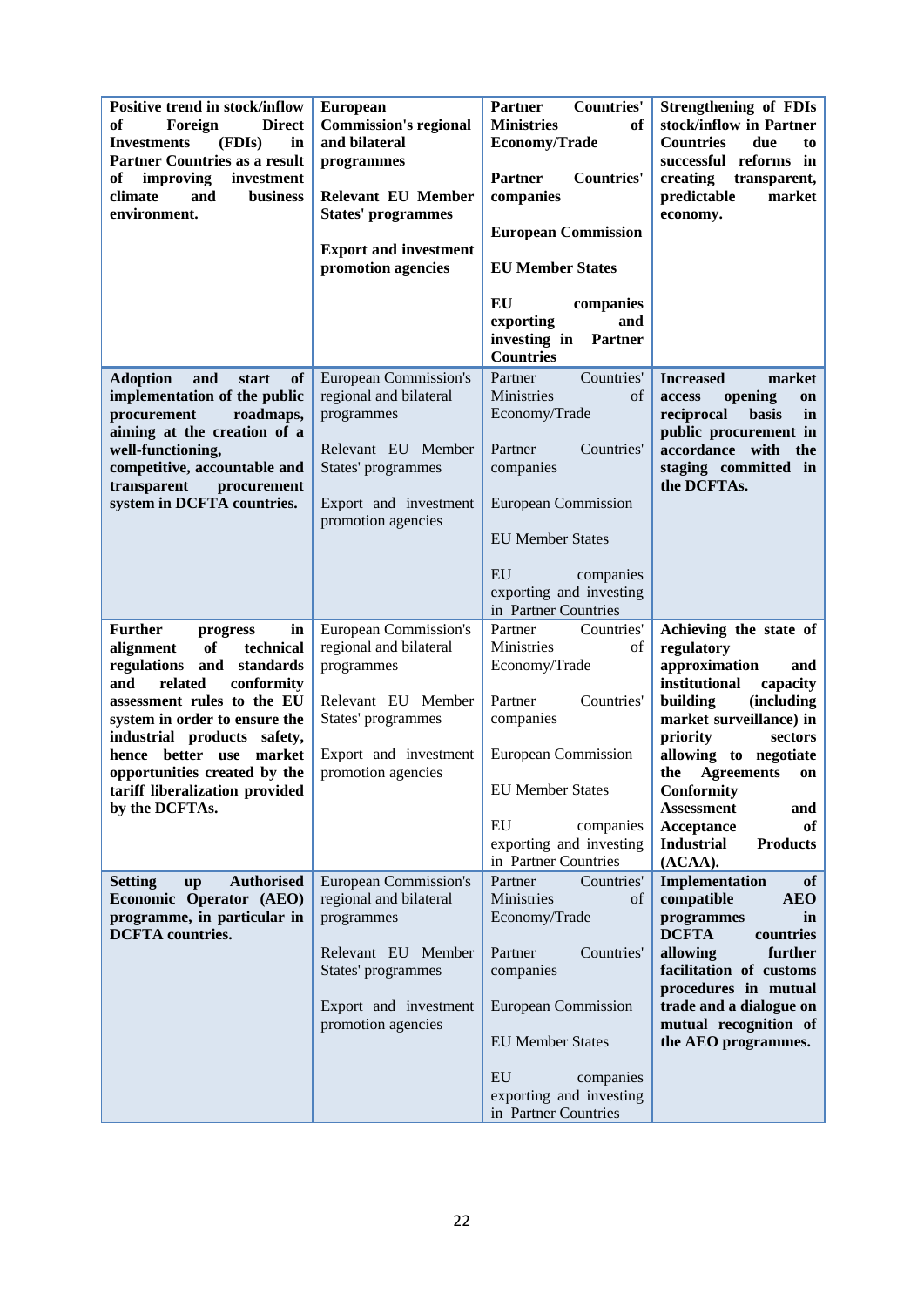| <b>of</b><br><b>Advancement</b><br>approximation/incorporation | <b>European</b><br><b>Commission's regional</b> | <b>Countries'</b><br><b>Partner</b><br><b>Ministries</b><br>of | <b>If</b><br>appropriate,<br>accession<br>to<br>the |
|----------------------------------------------------------------|-------------------------------------------------|----------------------------------------------------------------|-----------------------------------------------------|
|                                                                |                                                 |                                                                |                                                     |
| оf<br>provisions<br>the<br>of                                  | and bilateral                                   | <b>Economy/Trade</b>                                           | <b>Convention</b><br>on<br>$\mathbf a$              |
| Convention of 1987 on a                                        | programmes                                      |                                                                | transit<br>common                                   |
| common transit procedure.                                      |                                                 | <b>Partner</b><br><b>Countries'</b>                            | procedure, and thus                                 |
|                                                                | <b>Relevant EU Member</b>                       | companies                                                      | simplification<br>of the                            |
|                                                                |                                                 |                                                                | customs and                                         |
|                                                                | <b>States' programmes</b>                       | <b>European Commission</b>                                     | transit                                             |
|                                                                | <b>Export and investment</b>                    |                                                                | formalities<br>$\mathbf{in}$<br>trade               |
|                                                                | promotion agencies                              | <b>EU Member States</b>                                        | between the EU and                                  |
|                                                                |                                                 |                                                                | <b>DCFTA</b> Partners and                           |
|                                                                |                                                 | EU<br>companies                                                | among the latter.                                   |
|                                                                |                                                 | exporting<br>and                                               |                                                     |
|                                                                |                                                 |                                                                |                                                     |
|                                                                |                                                 | investing in<br>Partner                                        |                                                     |
|                                                                |                                                 | <b>Countries</b>                                               |                                                     |
|                                                                |                                                 |                                                                |                                                     |
| <b>Making</b><br>progress<br>on                                | European Commission's                           | Partner<br>Countries'                                          | $\mathbf{If}$<br>appropriate,                       |
|                                                                |                                                 | Ministries<br>of                                               | accession<br>to<br>the                              |
| approximation/incorporation                                    | regional and bilateral                          |                                                                |                                                     |
| provisions<br><b>of</b><br>of<br>the                           | programmes                                      | Economy/Trade                                                  | <b>Convention</b><br>the<br>on                      |
| Convention of 1987 on the                                      |                                                 |                                                                | <b>Simplification</b><br>of                         |
| <b>Simplification of Formalities</b>                           | Relevant EU Member                              | Partner<br>Countries'                                          | <b>Formalities in Trade in</b>                      |
| in Trade in Goods.                                             | States' programmes                              | companies                                                      | Goods<br>that<br>would                              |
|                                                                |                                                 |                                                                | allow simplifying the                               |
|                                                                |                                                 |                                                                | of<br>the                                           |
|                                                                | Export and investment                           | European Commission                                            | application                                         |
|                                                                | promotion agencies                              |                                                                | transit<br>common                                   |
|                                                                |                                                 | <b>EU Member States</b>                                        | procedure between the                               |
|                                                                |                                                 |                                                                | EU<br><b>DCFTA</b><br>and                           |
|                                                                |                                                 | EU<br>companies                                                | Partners and<br>among                               |
|                                                                |                                                 | exporting and investing                                        | the latter.                                         |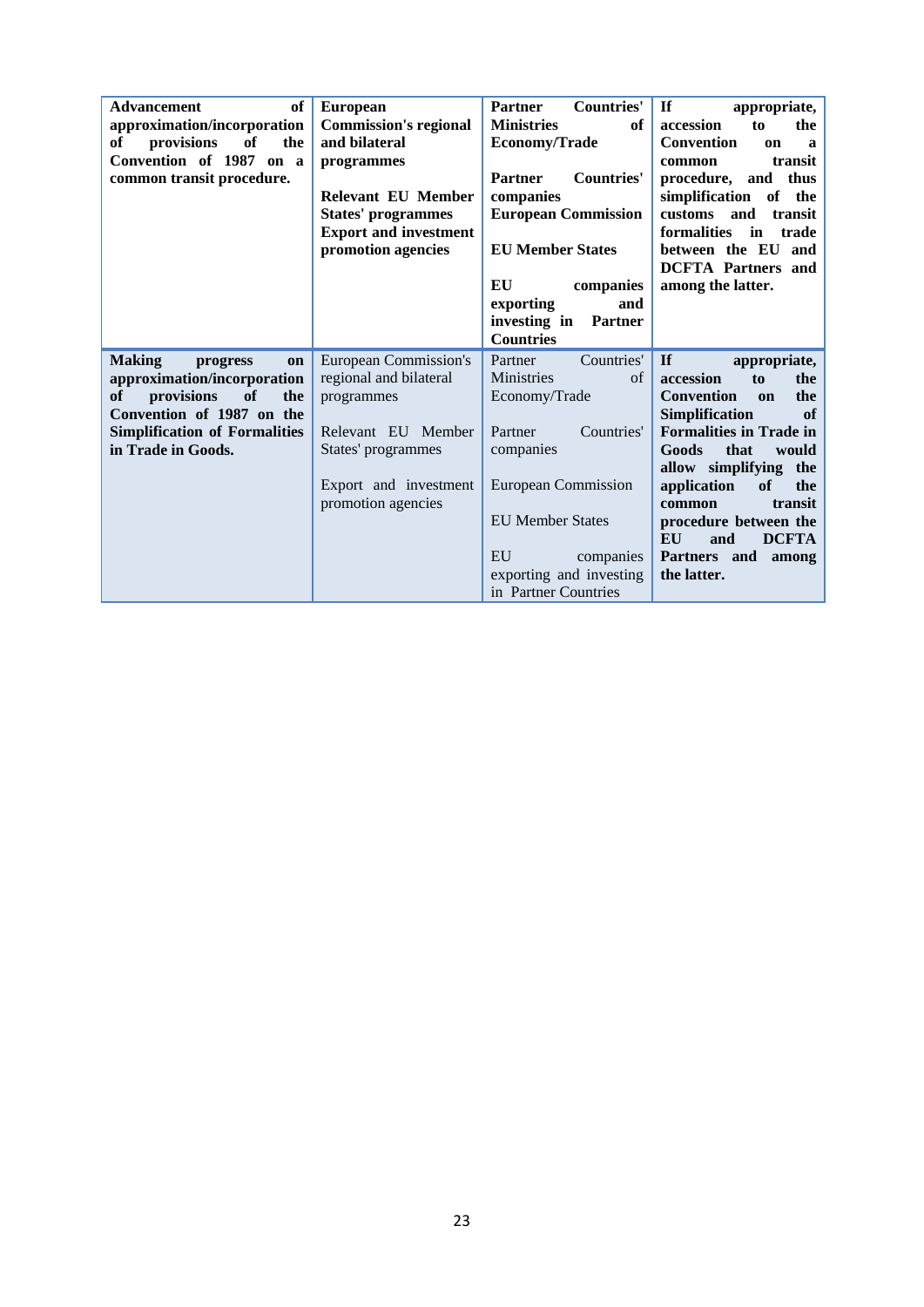#### **Priority II: Strengthening institutions and good governance**

Improved **governance**, the strengthening of **electoral systems** and **justice reform** are a precondition for citizen's trust in the state and long-term stability<sup>13</sup> of countries. Only when a functioning justice system is in place, there is a chance that **fundamental rights** are respected and that crimes, corruption and violence are reduced. A functioning legal system and an efficient, corruption-free public administration are at the basis of all other policies and also crucial for the business. Besides, credible, competitive and inclusive elections in line with OSCE and Council of Europe standards are an essential step to ensure the democratic legitimacy of governments.

Furthermore, the stronger **security cooperation** proposed by the ENP Review and requested in numerous comments by Partner Countries and Member States, as well as in a non-paper, will also improve Partner Countries' resilience and institutional resources. In fulfilling these objectives, the European Union Advisory Mission in Ukraine (EUAM), the European Union Monitoring Mission in Georgia (EUMM) and the European Union Border Assistance Mission in the Republic of Moldova and Ukraine (EUBAM) play an important role in particular as regards strengthening the rule of law, preventing further crisis from developing, and promoting border cooperation, respectively. Cooperation to strengthen both Partner Countries´ and the EU´s resilience to different concrete security threats, including hybrid threats, has been enhanced compared to the previous version of the "20 Deliverables for 2020".

Given these considerations, the following deliverables are envisaged under Priority II:

**9.** *Rule of law and anti-corruption mechanisms* will be strengthened by *inter alia* supporting the establishment of sustainable structures to prevent and fight corruption, ensuring that legislation<sup>14</sup> and institutional changes are implemented effectively, and strengthening transparency and fight against money laundering.

Relevant anti-corruption mechanisms, which should be aligned with international standards and recommendations, range from prevention to enforcement, including financial investigation tools and the seizure, confiscation and management of assets. The participation of civil society is key to ensure the implementation of anti-corruption mechanisms.

| <b>Milestone by 2017 Summit</b>         | Implementation               | <b>Main actors</b>         | Target by 2020                  |
|-----------------------------------------|------------------------------|----------------------------|---------------------------------|
| towards<br><b>Progress</b><br>an        | European Commission's        | Partner<br>Countries'      | <b>Effective</b><br>systems of  |
| effective<br>of<br>system               | bilateral<br>regional<br>and | Ministries of Justice and  | declaration of<br>assets        |
| declarations of assets and              | programmes                   | anti-corruption bodies     | and conflict of interest        |
| conflicts of interest, i.e. -           |                              |                            | developed<br>and                |
| adoption of the required                | SIGMA <sup>16</sup>          | <b>European Commission</b> | implemented for<br>at           |
| legislative and institutional           |                              |                            | <b>Members</b><br>- of<br>least |
| framework.<br>including                 | EU<br>Member<br>Relevant     | <b>EEAS</b>                | <b>Parliament</b><br>$(MPs)$ ,  |
| <b>verification</b><br>mechanisms       | States' programmes           |                            | high<br>politicians<br>and      |
| and dissuasive sanctions                |                              | <b>EU Member States</b>    | officials<br>ranking            |
| against false declarations;             |                              |                            | developed<br>and                |
| - launch, publication and               |                              | Council of Europe          | implemented in at least         |
| verification<br><sub>of</sub><br>easily |                              |                            | four Partner Countries,         |

<sup>&</sup>lt;sup>13</sup> Progress will be measured *inter alia* through the indicators developed by Transparency International, The Council of Europe's Commission for the Efficiency of Justice (CEPEJ), and the World Bank.

<sup>&</sup>lt;sup>14</sup> All Eastern Neighbourhood countries are party to the UN Convention on Corruption. Also the European Commission on behalf of the EU is party.

<sup>&</sup>lt;sup>16</sup> SIGMA (Support for Improvement in Governance and Management) is a joint initiative of the OECD and the EU. Its key objective is to strengthen the foundations for improved public governance.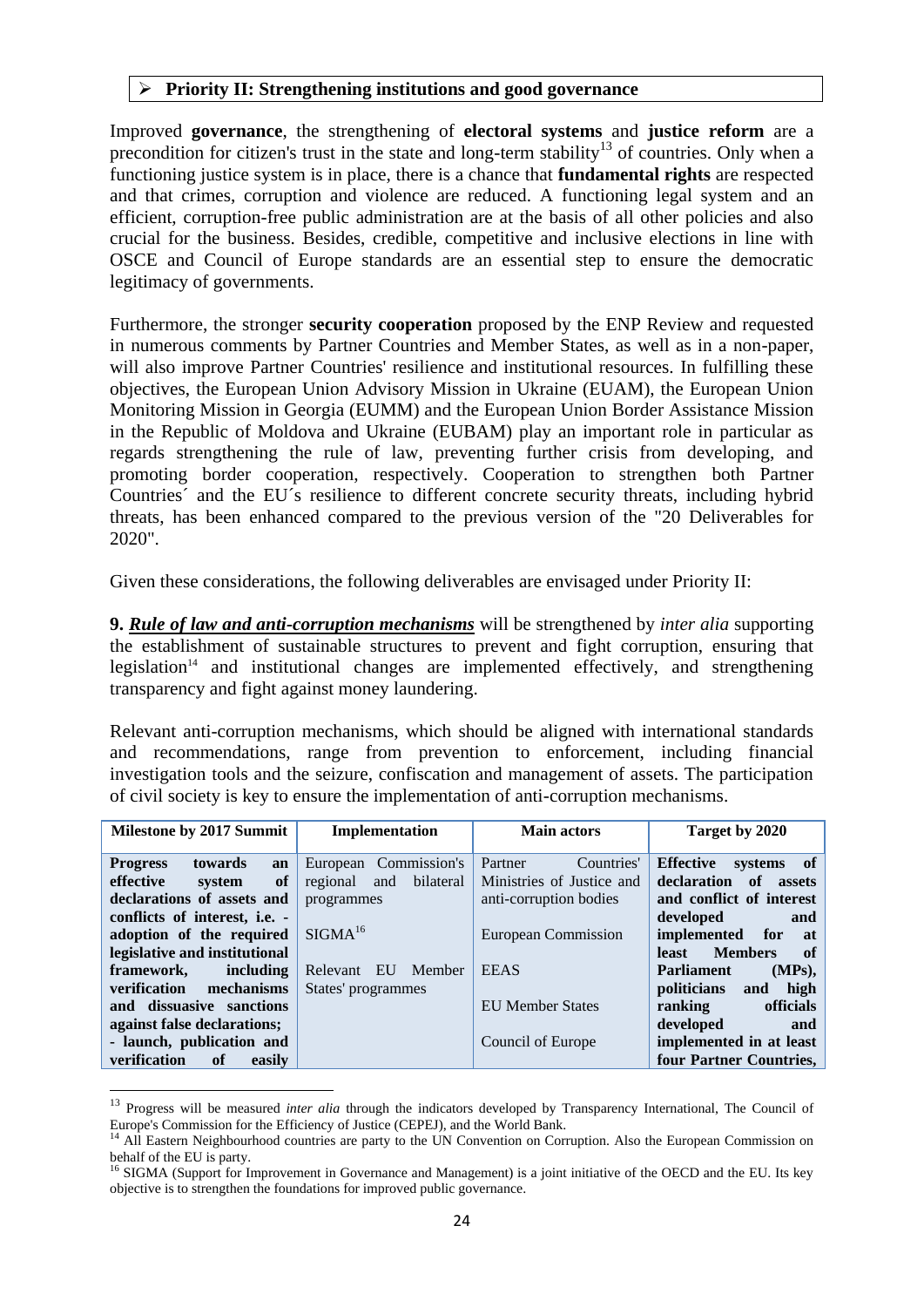| searchable<br>public<br>registries of interests and                                                                                                                                                                 |                                                                                                                                                                                                                                                                | <b>OECD</b>                                                                                                                                                                                                        | including:<br>- an electronic, easily                                                                                                                                                                                                                                                                                                                 |
|---------------------------------------------------------------------------------------------------------------------------------------------------------------------------------------------------------------------|----------------------------------------------------------------------------------------------------------------------------------------------------------------------------------------------------------------------------------------------------------------|--------------------------------------------------------------------------------------------------------------------------------------------------------------------------------------------------------------------|-------------------------------------------------------------------------------------------------------------------------------------------------------------------------------------------------------------------------------------------------------------------------------------------------------------------------------------------------------|
| assets in at least three<br><b>Partner Countries.</b><br>Steps taken to implement<br>GREG <sup>15</sup>                                                                                                             |                                                                                                                                                                                                                                                                | <b>IFIs</b>                                                                                                                                                                                                        | searchable<br>public<br>registry of interests and<br>assets;<br>- effective verification<br>mechanism;<br>- dissuasive sanctions.                                                                                                                                                                                                                     |
| recommendations<br>on<br>political party funding,<br>based on the outcome of<br>third<br>round<br>of<br>the<br><b>GRECO</b> evaluations.                                                                            |                                                                                                                                                                                                                                                                |                                                                                                                                                                                                                    | <b>Steps</b><br>taken<br>to<br>implement<br><b>GRECO</b><br>recommendations<br>on<br>of<br>the<br>prevention<br>corruption in respect of<br>members of parliament,<br>judges and prosecutors,<br>based on the outcome<br>of the fourth round of<br>evaluations GRECO.                                                                                 |
| <b>Effective progress towards</b><br>independent<br>specialised<br>anti-corruption bodies in<br>at least three Partner<br><b>Countries.</b>                                                                         | European Commission's<br>regional<br>and<br>bilateral<br>programmes<br>Relevant EU Member<br>States' programmes                                                                                                                                                | Countries'<br>Partner<br>Ministries of Justice and<br>of Interior<br><b>European Commission</b><br><b>EU Member States</b><br>Council of Europe                                                                    | <b>Independent specialised</b><br>high-level<br>anti-<br>corruption bodies fully<br>operational in at least<br>four Partner Countries.<br><b>Track</b><br>of<br>record<br>investigations<br>and<br>convictions of<br>high-<br>level corruption cases.                                                                                                 |
| <b>Effective progress towards</b><br>establishment<br>the<br>of<br>Offices for the recovery<br>and management of assets<br>(AROs) established in at<br><b>least</b><br><b>Partner</b><br>three<br><b>Countries.</b> | European Commission's<br>regional<br>and<br>bilateral<br>programmes<br>TAIEX Training on best<br>of ARO <sub>s</sub> in<br>practice<br>Member<br><b>States</b><br>on<br>tracing and identifying<br>criminal assets<br>Relevant EU Member<br>States' programmes | Partner<br>Countries'<br>of<br><b>Ministries</b><br>Justice.<br>Finance<br>Interior.<br>and<br>anti-corruption bodies<br><b>European Commission</b><br><b>EEAS</b><br><b>EU Member States</b><br>Council of Europe | Legal<br>framework<br>allowing<br>for<br>the<br>effective<br>seizure,<br>confiscation<br>and<br>management of crime<br>proceeds<br>across<br>the<br>EaP region.<br>AROs in place with a<br>record<br>for<br>track<br>identification, freezing,<br>management<br>and<br>confiscation<br>of<br>criminal/uniustified<br>wealth across the EaP<br>region. |

**<sup>.</sup>** <sup>15</sup> Council of Europe's Group of States against Corruption.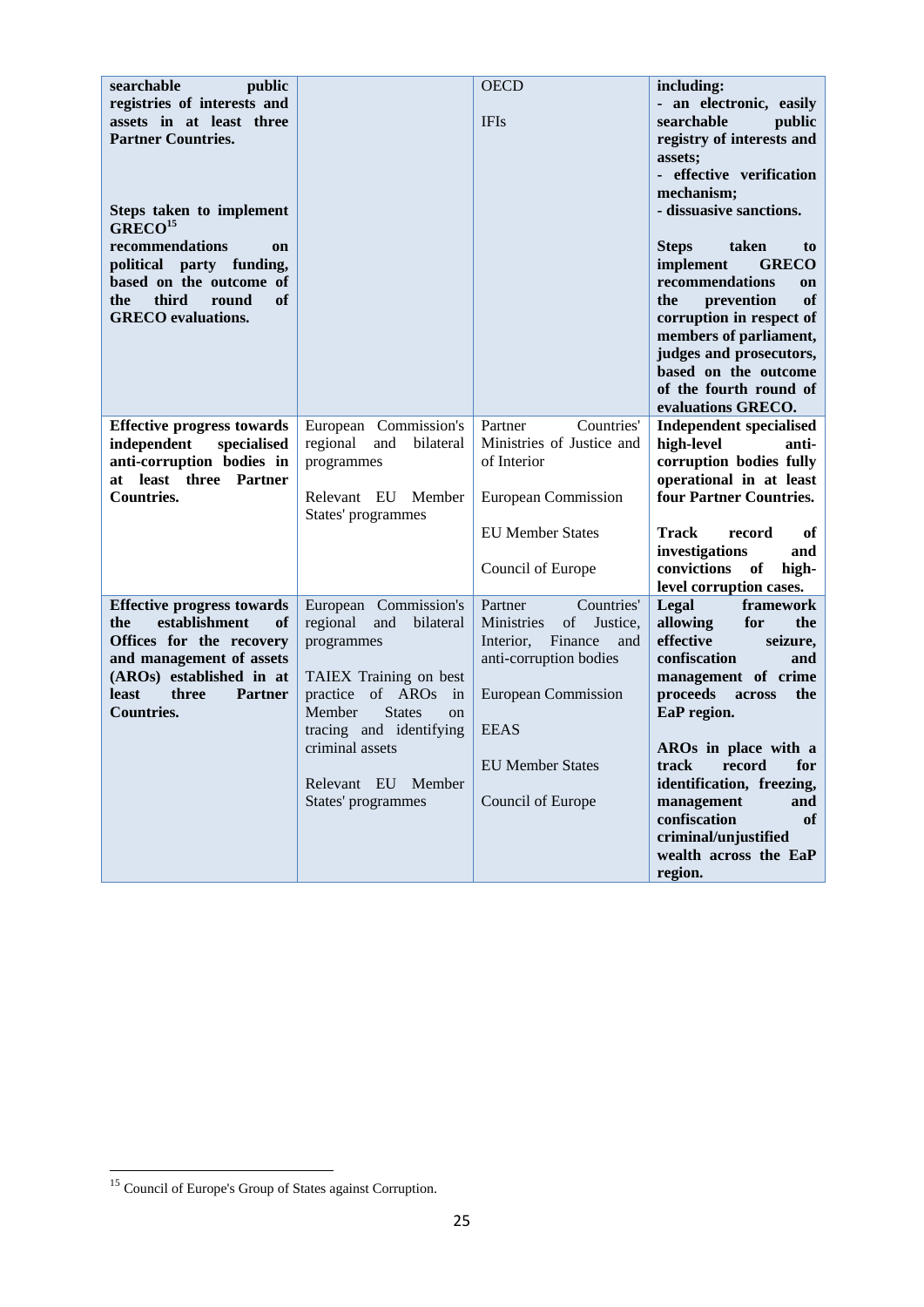| Legal framework against           | European Commission's  | Countries'<br>Partner        | <b>Effective</b><br>for<br>tools    |
|-----------------------------------|------------------------|------------------------------|-------------------------------------|
| money-laundering in line          | regional and bilateral | Ministries<br>Justice.<br>of | financial investigations            |
| with the EU's fourth Anti-        | programmes             | Finance<br>Interior.<br>and  | in<br>place,<br>are<br>in           |
| Laundering<br><b>Money</b>        |                        | anti-corruption bodies       | particular:                         |
| Directive adopted in at           | Relevant EU Member     |                              | centralised<br>bank                 |
| three<br><b>Partner</b><br>least  | States' programmes     | European Commission          | accounts registries;                |
| <b>Countries.</b>                 |                        |                              | - reinforced Financial              |
|                                   |                        | <b>EEAS</b>                  | Intelligence<br>and                 |
|                                   |                        |                              | <b>Investigation Units.</b>         |
|                                   |                        | <b>EU Member States</b>      |                                     |
|                                   |                        |                              | <b>Public</b><br>registries<br>- of |
| <b>Public</b><br>registries<br>of |                        | Council of Europe            | beneficial ownership of             |
| beneficial ownership of           |                        |                              | legal entities and legal            |
| legal entities and legal          |                        |                              | arrangements                        |
| developed<br>arrangements         |                        |                              | developed in at least               |
| in at least one Partner           |                        |                              | three<br><b>Partner</b>             |
| Country.                          |                        |                              | <b>Countries.</b>                   |
|                                   |                        |                              |                                     |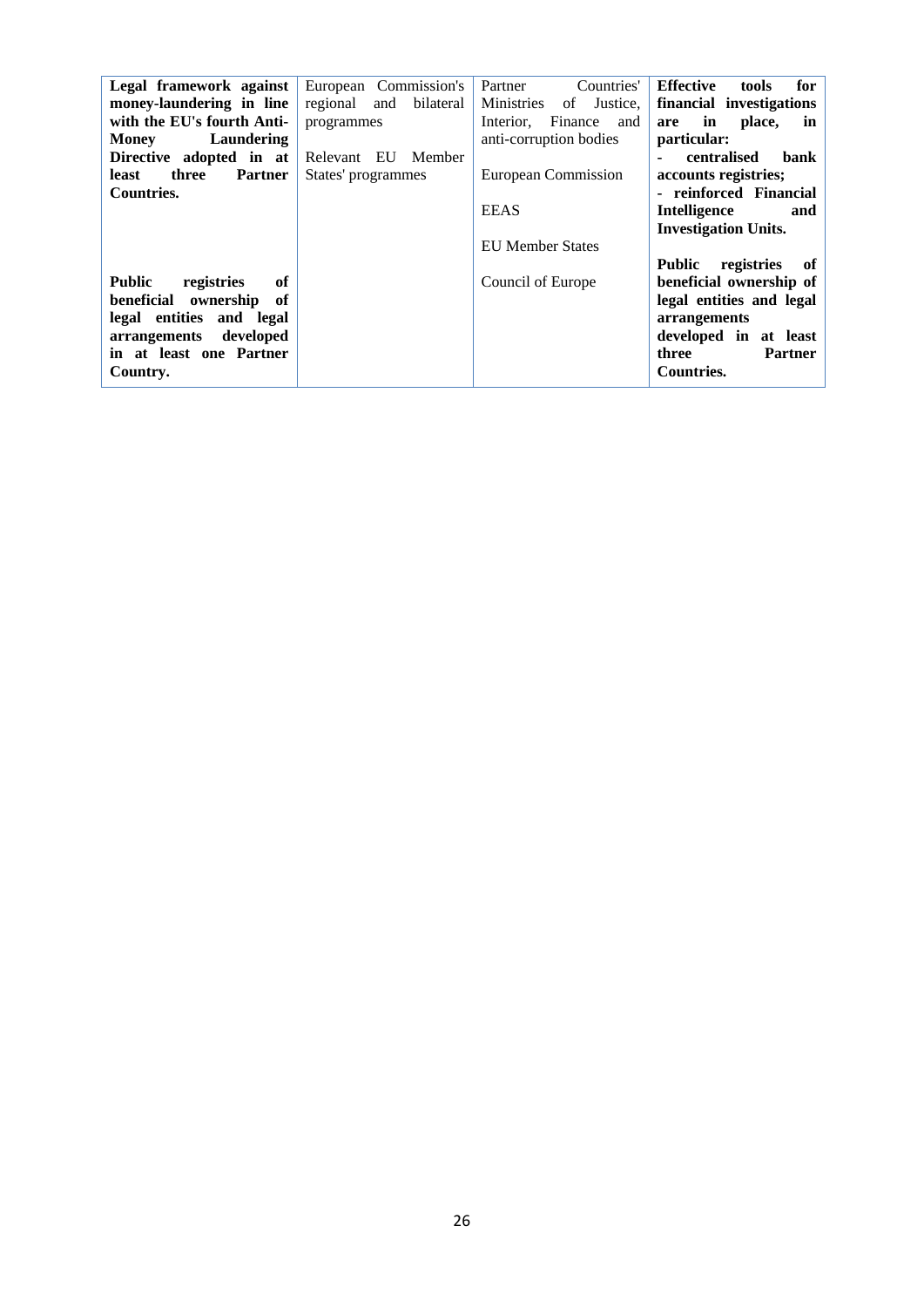**10.** The *implementation of key judicial reforms* will be supported through essential measures strengthening the independence, impartiality, efficiency and accountability of the judiciary, and with a special focus on the **track record** by agreeing on a set of key indicators by 2017.

Additional measures include the set-up of **Information and Communication Technology (ICT) systems** for the judiciary including for random case allocation and the improvement of the enforcement of judgements.

| Milestone by 2017 Summit                                                                                                                                                                                                                                                                                                                                                                                                                                                                                                               | Implementation                                                                                                                                                                                                                                                                        | <b>Main actors</b>                                                                                                                                                                                                                              | Target by 2020                                                                                                                                                                                                                                                                                                                                                                                      |
|----------------------------------------------------------------------------------------------------------------------------------------------------------------------------------------------------------------------------------------------------------------------------------------------------------------------------------------------------------------------------------------------------------------------------------------------------------------------------------------------------------------------------------------|---------------------------------------------------------------------------------------------------------------------------------------------------------------------------------------------------------------------------------------------------------------------------------------|-------------------------------------------------------------------------------------------------------------------------------------------------------------------------------------------------------------------------------------------------|-----------------------------------------------------------------------------------------------------------------------------------------------------------------------------------------------------------------------------------------------------------------------------------------------------------------------------------------------------------------------------------------------------|
| A transparent and merit-<br>recruitment <sup>17</sup><br><b>based</b><br>of<br>judges<br>and prosecutors<br>adopted in at least two<br><b>Partner</b><br>Countries,<br>including:<br>independent<br>an<br>appointing authority;<br>mandatory<br>written<br>exams;<br>- initial training.                                                                                                                                                                                                                                               | European Commission's<br>regional<br>and<br>bilateral<br>programmes<br><b>TAIEX</b><br>review<br>peer<br>missions<br>to<br>assess<br>judicial<br>recruitment/<br>appointment<br>processes<br>in place and to formulate<br>recommendations<br>Relevant EU Member<br>States' programmes | Partner<br>Countries'<br>Presidential<br>Administrations<br>Partner<br>Countries'<br>Ministries of Justice<br>Partner<br>Countries'<br>Judiciaries<br><b>European Commission</b><br><b>EEAS</b><br><b>EU Member States</b><br>Council of Europe | <b>Track</b><br><b>of</b><br>record<br>transparent and merit-<br>based recruitment and<br>promotion<br>system<br>disaggregated<br>by<br>gender in place in at<br>least<br>three<br><b>Partner</b><br><b>Countries.</b><br>Track record of judges'<br>prosecutors'<br>and<br>performance,<br>as<br>per<br>their<br>career<br>development, in place<br>in at least three Partner<br><b>Countries.</b> |
| Progress in the adoption of<br>effective disciplinary rules<br>and codes of ethics in line<br>with EU standards for<br>judges and prosecutors.<br><b>Functioning</b><br>complaint<br>mechanisms accessible to<br>the public adopted in at<br>least three countries. This<br>would be indicated inter<br>alia by the number of<br>disciplinary<br>proceedings<br>initiated<br>and<br>by<br>the<br>of<br>sanctions<br>number<br>pronounced against judges<br>and public prosecutors, in<br>with<br><b>European</b><br>line<br>standards. | European Commission's<br>regional<br>and<br>bilateral<br>programmes<br><b>TAIEX</b><br>review<br>peer<br>missions and exchange<br>of best practice with MSs<br>on disciplinary rules and<br>codes of ethics.<br>Relevant EU Member<br>States' programmes                              | Partner<br>Countries'<br>Presidential<br>Administrations<br>Partner<br>Countries'<br>Ministries of Justice<br>Countries'<br>Partner<br>Judiciaries<br><b>European Commission</b><br><b>EEAS</b><br><b>EU Member States</b><br>Council of Europe | of<br><b>Track</b><br>record<br>reported<br>disciplinary<br>proceedings<br>cases,<br>initiated<br>and<br>convictions in line with<br>EU standards.                                                                                                                                                                                                                                                  |
| Progress in the adoption<br>implementation<br>of<br>and<br>structures,<br>necessary<br>policies and practices to<br>ensure that the principle<br>of access to justice for all<br><i>(including)</i><br>women,<br>children, the poorest and<br>the most vulnerable) is<br>respected.                                                                                                                                                                                                                                                    | European Commission's<br>regional<br>and<br>bilateral<br>programmes<br>Relevant EU Member<br>States' programmes                                                                                                                                                                       | Partner<br>Countries'<br>Ministries of Justice<br>Partner<br>Countries'<br>judiciaries<br><b>European Commission</b><br><b>EEAS</b>                                                                                                             | <b>Improved</b><br>access<br>to<br>justice in at least three<br>countries, in particular<br>for<br>women,<br>children<br>and<br>the<br>most<br>vulnerable groups, and<br>whenever civil rights or<br>obligations are at issue<br>or criminal charges are<br>to be determined. This<br>would<br>be<br>assessed                                                                                       |

 $17$  The recruitment is undertaken through transparent, merit-based and objective criteria and fair selection procedures.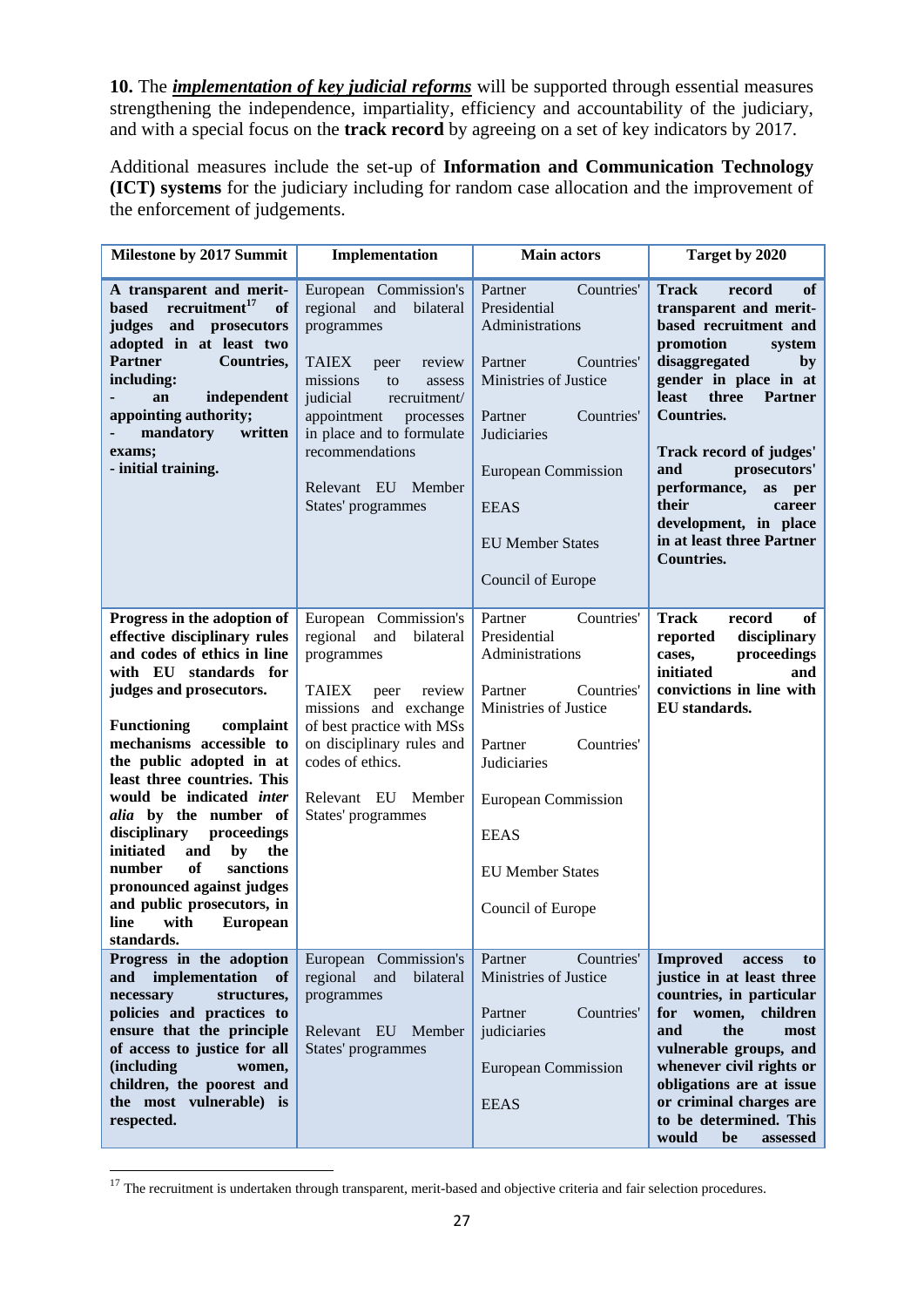| <b>Effective</b><br>legal<br>aid<br>established in at least two<br>countries,<br>indicated<br><b>as</b><br>inter alia by public budget<br>allocated to legal aid and<br>by the number of cases<br>referred to the court for<br>which<br>legal<br>aid<br>was<br>granted.                                                                                                                         |                                                                                                                                                                                                                                                           | <b>EU Member States</b><br>Council of Europe<br>Civil society                                                                                                                | through the amount of<br>legal aid spent<br>per<br>capita, public access to<br>free<br>legal<br>aid,<br>information<br>mechanisms and special<br>arrangements<br>for<br>vulnerable persons.                                                                                                                                                                                                                                                              |
|-------------------------------------------------------------------------------------------------------------------------------------------------------------------------------------------------------------------------------------------------------------------------------------------------------------------------------------------------------------------------------------------------|-----------------------------------------------------------------------------------------------------------------------------------------------------------------------------------------------------------------------------------------------------------|------------------------------------------------------------------------------------------------------------------------------------------------------------------------------|----------------------------------------------------------------------------------------------------------------------------------------------------------------------------------------------------------------------------------------------------------------------------------------------------------------------------------------------------------------------------------------------------------------------------------------------------------|
| Training of the judiciary<br>ensured in at least two<br><b>Partner</b><br><b>Countries,</b><br>by<br>approximation<br>of<br>the<br>judicial training practices<br>with the EU standards via<br>strengthening<br>capacities<br>and programmes.                                                                                                                                                   | European Commission's<br>regional and<br>bilateral<br>programmes<br>Relevant EU<br>Member<br>States' programmes                                                                                                                                           | Countries'<br>Partner<br>Ministries of Justice<br>Partner<br>Countries'<br>judiciaries<br>European Commission<br><b>EEAS</b><br><b>EU Member States</b><br>Council of Europe | Comprehensive<br>and<br>effective training of the<br>judiciary on judicial<br>competences and ethics<br>in at least three Partner<br>Countries,<br>demonstrated inter alia<br>by<br>an<br>increase<br>in<br>allocated<br>budget<br>to<br>initial and in-service<br>training.<br>Independent training<br>institutions delivering<br>initial and continuous<br>training<br>to<br>the<br>judiciary, in line with<br>the EU standards and<br>best practices. |
| Improvement in the day-<br>to-day administration of<br>without<br>courts<br>undue<br>interference<br>from<br>executive or<br>legislative<br>authorities in at least two<br><b>Partner</b><br>Countries,<br>as<br>indicated inter alia<br>by<br>effective electronic judicial<br>case management systems<br>that are able to provide<br>allocation<br>random<br>case<br>and judicial statistics. | European Commission's<br>regional<br>and<br>bilateral<br>programmes<br><b>TAIEX</b><br>review<br>Peer<br>missions to assess the<br>of<br>court<br>transparency<br>decisions,<br>private<br>interests or other<br>Relevant EU Member<br>States' programmes | Countries'<br>Partner<br>Ministries of Justice<br>Partner<br>Countries'<br>judiciaries<br>European Commission<br><b>EEAS</b><br><b>EU Member States</b><br>Council of Europe | <b>Substantial</b><br>reduction<br>of the backlog of civil<br>and criminal cases and<br>case disposition time<br>across<br><b>Partner</b><br><b>Countries.</b><br>Improved enforcement<br>of judgements in civil<br>and administrative<br>cases as well as court<br>decisions'<br>execution<br>according<br>to<br>enforcement timeframe<br>and<br>recovery<br>rates<br>indicators in at least<br>three<br><b>Partner</b><br><b>Countries.</b>            |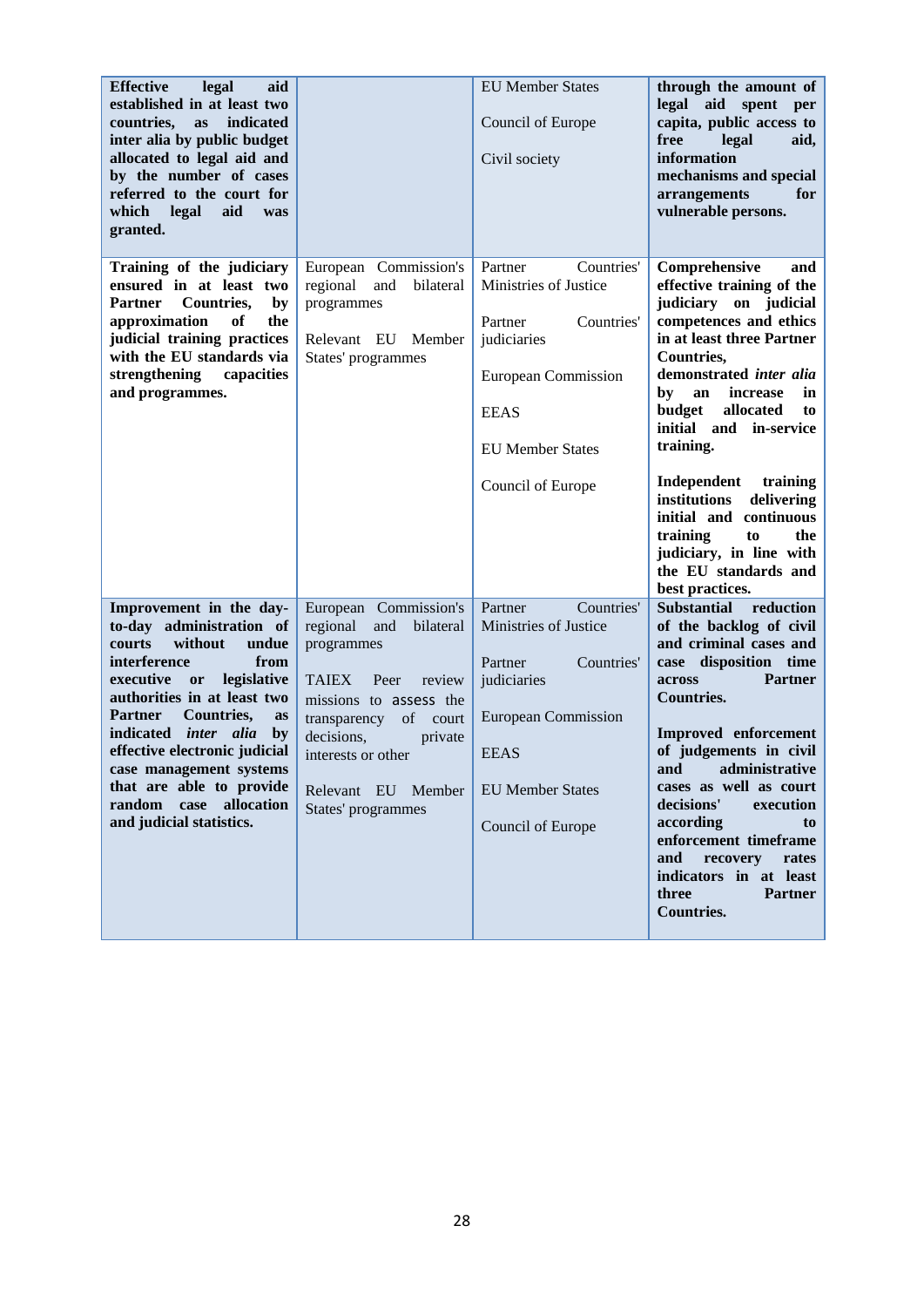**11.** Support will be provided to the *implementation of public administration reform* in line with the Principles of Public Administration to help establish professional, depoliticised, accountable and ethical public administrations, which provide high level public services for citizens and businesses.

This will be done through measures such as clarifying roles, responsibilities and career paths for civil servants; improving inclusive and evidence-based policy and legislative development and impact assessment, monitoring and evaluation of policies; better accountability; improving management and transparency of public finances; improving citizens' rights to good administration, access to information and administrative justice; and improving service delivery by introducing e-government services and streamlined administrative procedures. The possibility of a job-shadowing scheme for civil servants will be explored.

| Milestone by 2017 Summit                                                                                                                                                      | Implementation                                                                                                                                                   | <b>Main actors</b>                                                                                                                                                                             | Target by 2020                                                                                                                                                                                                                                                                                                                                                                                                                               |
|-------------------------------------------------------------------------------------------------------------------------------------------------------------------------------|------------------------------------------------------------------------------------------------------------------------------------------------------------------|------------------------------------------------------------------------------------------------------------------------------------------------------------------------------------------------|----------------------------------------------------------------------------------------------------------------------------------------------------------------------------------------------------------------------------------------------------------------------------------------------------------------------------------------------------------------------------------------------------------------------------------------------|
| of<br><b>Principles</b><br><b>Public</b><br><b>Administration</b> presented<br>across the EaP region.                                                                         | Support through regional<br>platforms and bilateral<br>meetings, including for<br>baseline assessments<br>OECD/SIGMA<br>Relevant EU Member<br>States' programmes | Partner<br>Countries'<br>relevant Ministries and<br>administrations<br><b>European Commission</b><br><b>EEAS</b><br><b>EU Member States</b><br>CSOs/other<br>non-state<br>actors<br>OECD/SIGMA | At least three Partner<br>Countries upgraded or<br>adopted<br>their<br><b>PAR</b><br>strategies in line with<br>the Principles of Public<br>Administration.                                                                                                                                                                                                                                                                                  |
| Successful launch of major<br>Administration<br><b>Public</b><br>Programme in Ukraine.<br>Civil service laws assessed<br>in<br>one-two<br><b>Partner</b><br><b>Countries.</b> | European Commission's<br>bilateral programmes<br>OECD/SIGMA<br>Relevant EU Member<br>States' programmes                                                          | Partner<br>Countries'<br>relevant Ministries and<br>administrations<br>European Commission<br><b>EEAS</b><br><b>EU Member States</b><br><b>OECD/SIGMA</b>                                      | Civil service laws led to<br>de-politicised<br>civil<br>$\mathbf{a}$<br>service in at least two<br><b>Partner</b><br>Countries,<br>through<br>including<br>improved<br>merit-based<br>and<br>transparent<br>recruitment<br>and<br>promotion.                                                                                                                                                                                                 |
| Citizens' engagement for<br>better policies and services<br>increased in line with the<br><b>Open Partnership agendas</b><br>in at least two Partner<br><b>Countries.</b>     | European Commission's<br>regional<br>and<br>bilateral<br>programmes<br>Relevant EU<br>Member<br>States' programmes                                               | Countries'<br>Partner<br>relevant Ministries and<br>administrations<br>CSOs/other<br>non-state<br>actors<br>European Commission<br><b>EU Member States</b>                                     | <b>Accountability</b><br>and<br>openness<br><b>of</b><br>state<br>administration<br>strengthened in at least<br>three<br><b>Partner</b><br><b>Countries:</b><br>- access to Information<br>Laws adopted/amended<br>and implemented in at<br>least one country;<br>accessible,<br>more<br>service-oriented<br>administrations<br>in<br>place, also through e-<br>gov. services and one-<br>stop-shops in one-two<br><b>Partner Countries.</b> |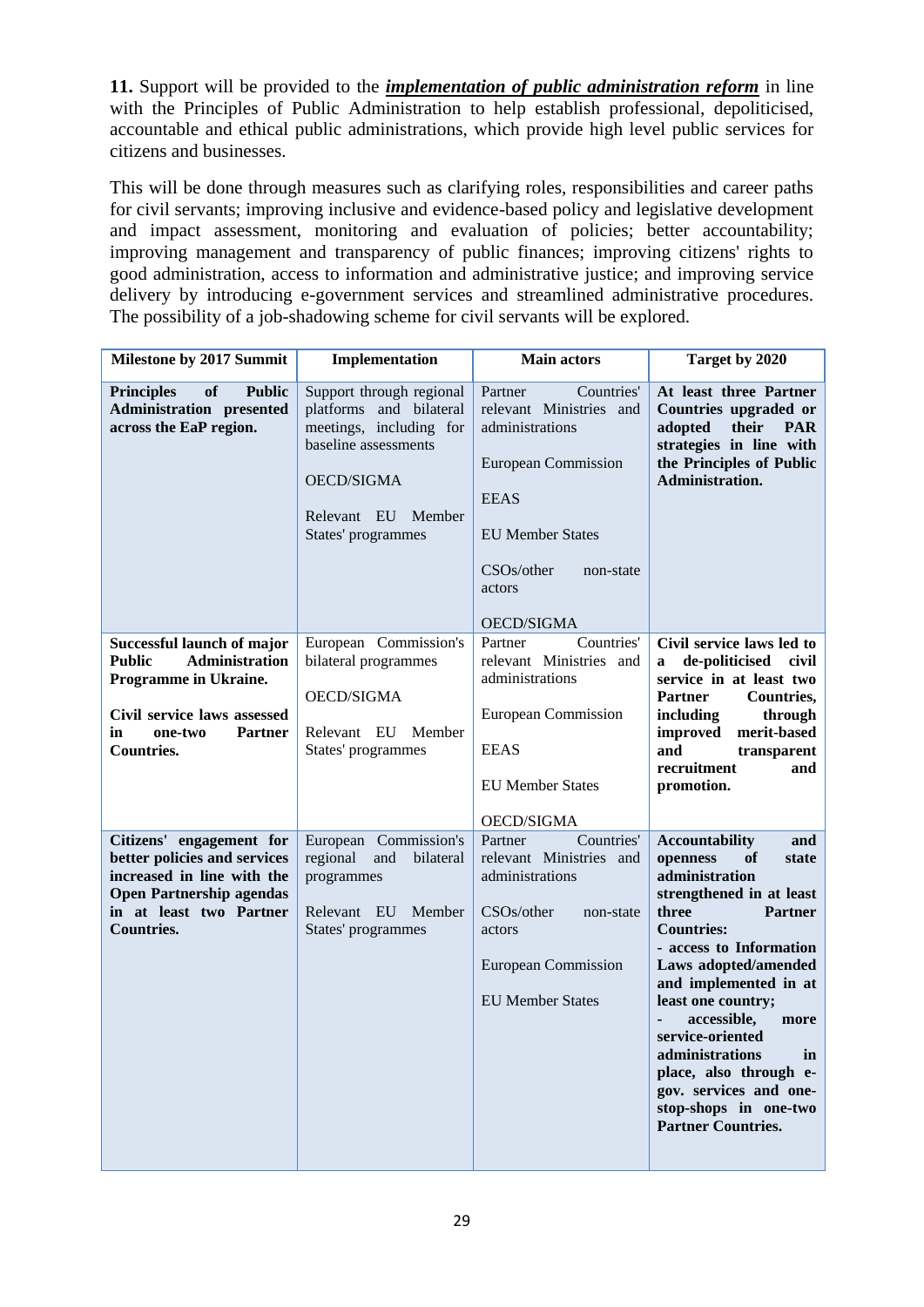| <b>Communication</b><br>and         | European Commission's            | Countries'<br>Partner         | Decisions taken on the           |
|-------------------------------------|----------------------------------|-------------------------------|----------------------------------|
| dialogue with non-state             | regional and<br>bilateral        | relevant Ministries and       | changes required<br>to           |
| actors improved, aimed at           | programmes                       | administrations               | approximate<br>national          |
| reinforcing transparency            |                                  |                               | governance with EU               |
| accountability<br>and<br>in         | Relevant EU Member               | European Commission           | standards<br>related<br>to       |
| economic<br>governance              | States' programmes               |                               | economic<br>governance,          |
| <b>Citizens</b><br>including<br>via |                                  | <b>EU</b> Member States       | including via reinforced         |
| <b>Budgets,</b><br>budgetary        |                                  |                               | budget oversight, fiscal         |
| governance, internal and            |                                  |                               | rules and councils, and          |
| performance<br>external             |                                  |                               | medium-term budgets,             |
| audits in at least two              |                                  |                               | in at least two Partner          |
| <b>Partner Countries.</b>           |                                  |                               | <b>Countries.</b>                |
| <b>Partner</b><br>At least<br>one   | Workshop<br>EaP<br><sub>on</sub> | Countries'<br>Partner         | At least four Partner            |
| revises<br><b>Country</b><br>its    | <b>Statistics</b>                | National<br>countries'        | <b>Countries have revised</b>    |
| statistical law and adopts          |                                  | <b>Statistical Institutes</b> | their statistical laws in        |
| it, in accordance with the          | Global assessment with           |                               | accordance<br>with<br>the        |
| "Generic Law on Official            | recommendations<br>to            | Countries'<br>Partner         | "Generic<br>Law<br>on            |
| Statistics".                        | revise the statistical law       | relevant Ministries and       | <b>Official Statistics".</b>     |
|                                     |                                  | administrations               |                                  |
|                                     |                                  |                               | <b>Increased</b><br>availability |
|                                     |                                  | European Commission           | and quality of statistical       |
|                                     |                                  |                               | information to serve             |
|                                     |                                  | <b>EEAS</b>                   |                                  |
|                                     |                                  |                               | better transparency in           |
|                                     |                                  |                               | decision-making<br>the           |
|                                     |                                  |                               | process.                         |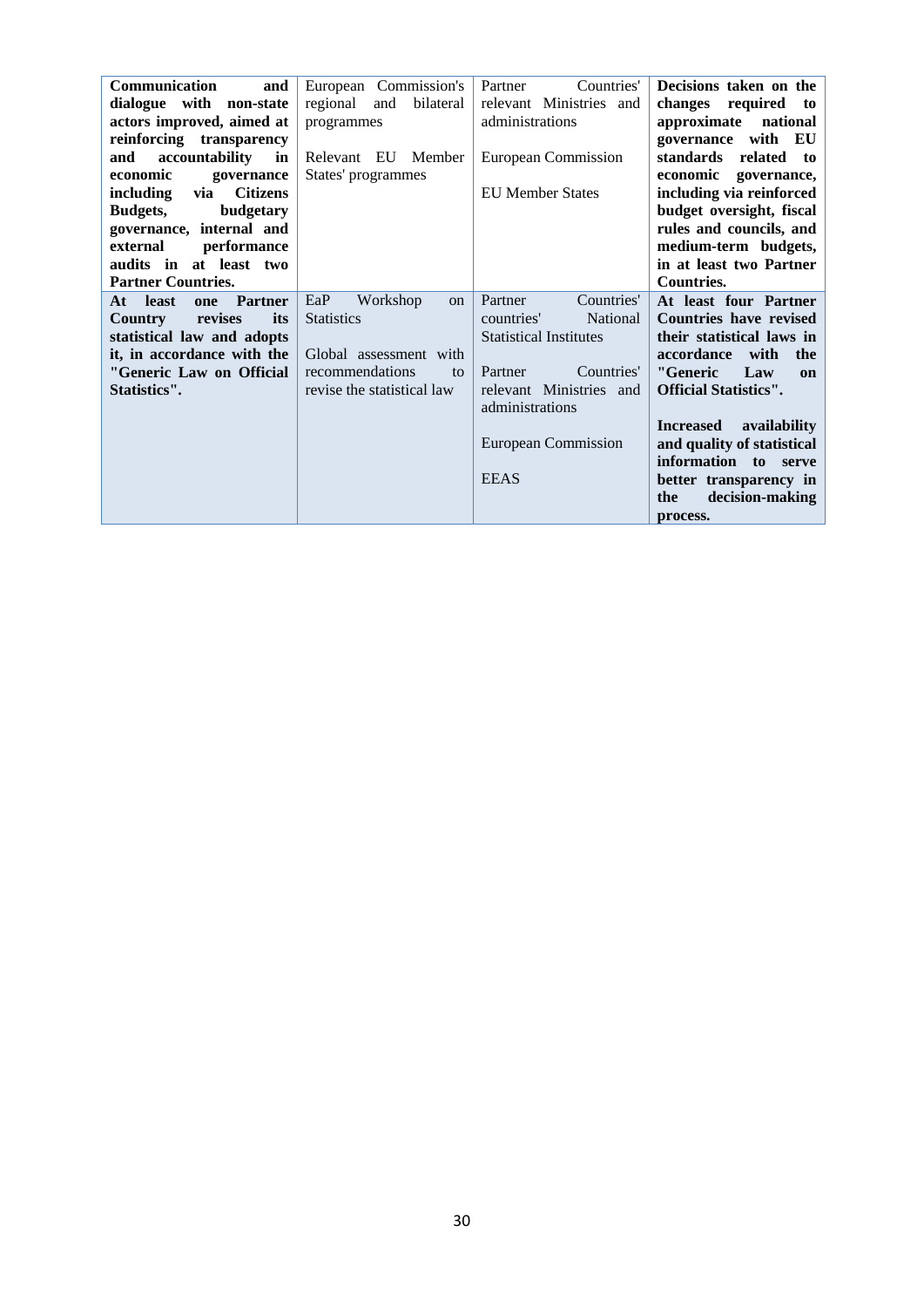**12.** The resilience of the Partner Countries to security threats, including hybrid threats, and to disasters will be strengthened through stronger cooperation in the area of *security* and disaster risk management.

The aim is to support Partners, including through capacity building projects in their fight against organised crime (in particular in the areas of illicit firearms trafficking and cybercrime), to make them more resilient to hybrid threats, including cybersecurity to mitigate CBRN<sup>18</sup> risks of criminal, accidental or natural origin, and to be better prepared to prevent conflicts and manage crises .

| Milestone by 2017 Summit                                                                                                                                                                                                                                                                           | Implementation                                                                                                                                                                                                                                                                                          | <b>Main actors</b>                                                                                                                                                                                                              | Target by 2020                                                                                                                                                                                                                                                                                                                                                                                                                                                      |
|----------------------------------------------------------------------------------------------------------------------------------------------------------------------------------------------------------------------------------------------------------------------------------------------------|---------------------------------------------------------------------------------------------------------------------------------------------------------------------------------------------------------------------------------------------------------------------------------------------------------|---------------------------------------------------------------------------------------------------------------------------------------------------------------------------------------------------------------------------------|---------------------------------------------------------------------------------------------------------------------------------------------------------------------------------------------------------------------------------------------------------------------------------------------------------------------------------------------------------------------------------------------------------------------------------------------------------------------|
| Advance possibilities of<br>cooperation between key<br>EU agencies in the fight<br>against organized crime<br>and Partner Countries.                                                                                                                                                               | Existing<br>Operational<br>agreements with Europol<br>Exchange of strategic<br>and technical data e.g. on<br>trends and threats, new<br>operational<br>tools<br>and<br>forensics<br>between<br>Europol and EaP partners<br>(no agreement needed)<br>Existing<br>cooperation<br>agreements with Eurojust | Countries'<br>Partner<br>Ministries of Justice and<br>Interior<br><b>European Commission</b><br>Europol<br>Eurojust                                                                                                             | Improved capacity of<br>Partner Countries in<br>combatting<br>organized<br>crime.                                                                                                                                                                                                                                                                                                                                                                                   |
| <b>Operational Action Plan</b><br>aiming<br>at<br>sharing<br>intelligence<br>and<br>operational data regarding<br>the<br>illicit<br>firearms<br>trafficking adopted by at<br>least one Partner Country.<br>Liaison<br><b>Officers</b><br>EU<br>deployed in at least one<br><b>Partner Country.</b> | European Commissions'<br>technical<br>assistance,<br>regional<br>and<br>bilateral<br>projects<br>Relevant EU Member<br>States' programmes                                                                                                                                                               | Partner<br>Countries'<br>Ministries of Interior and<br>Finance<br><b>EEAS</b><br><b>European Commission</b><br><b>EU</b> Member States<br>Europol<br><b>CEPOL</b><br>European Border<br>and<br>Coast Guard<br>Agency<br>(EBCGA) | <b>Operational</b><br><b>Action</b><br>Plan aiming at sharing<br>intelligence<br>and<br>operational<br>data<br>regarding<br>the<br>illicit<br>firearms<br>trafficking<br>adopted by at least two<br><b>Partner Countries.</b><br>List of risk indicators<br>established in at least<br>two Partner Countries<br>about<br>potentially<br>dangerous<br>firearms<br>transport and hotspots.<br><b>Intelligence-led</b><br>multinational<br>Joint<br>Actions conducted. |
| <b>Strategy or Action Plans</b><br>cybercrime<br>address<br>to<br>adopted by at least two<br><b>Partner Countries.</b><br><b>Operational contact points</b><br>for international police-to-<br>police<br>judicial<br>and<br>cooperation on cybercrime<br>and e-evidence designated.                | European Commissions'<br>regional<br>and<br>bilateral<br>programmes<br>Relevant EU Member<br>States' programmes                                                                                                                                                                                         | Countries'<br>Partner<br>Ministries of Justice and<br>Interior<br><b>European Commission</b><br><b>EU Member States</b><br>Council of Europe<br>Europol                                                                         | <b>Strategy</b><br><b>Action</b><br><b>or</b><br><b>Plans</b><br>address<br>to<br>cybercrime<br>adopted<br>across the region.<br>Fully-fledged,<br>operational cybercrime<br>units<br>in<br>law<br>enforcement authorities<br>created.<br><b>Convention</b><br><b>Budapest</b><br>implemented,<br>fully<br>particularly<br>as<br>per<br>procedural law for the                                                                                                      |

**.** <sup>18</sup> Chemical Biological Radiological Nuclear.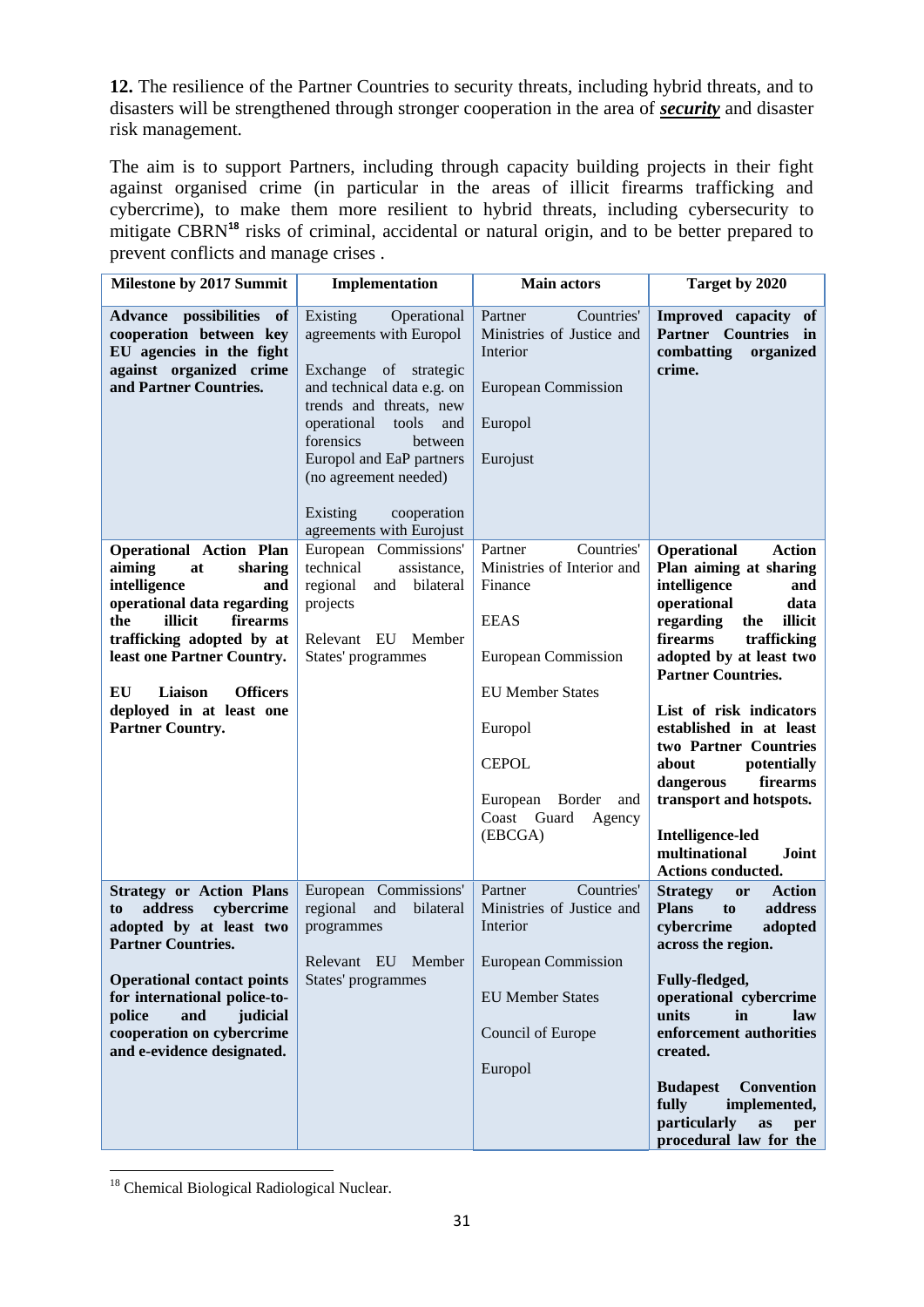|                                                                                                                                                                                                                                                                                                           |                                                                                                                                                                                                                                                                        |                                                                                                                                                                             | of<br>purpose<br>domestic<br>investigations,<br>public-<br>private cooperation and<br>international<br>cooperation.                                                                                                                                                                                                                                                                                                                                                   |
|-----------------------------------------------------------------------------------------------------------------------------------------------------------------------------------------------------------------------------------------------------------------------------------------------------------|------------------------------------------------------------------------------------------------------------------------------------------------------------------------------------------------------------------------------------------------------------------------|-----------------------------------------------------------------------------------------------------------------------------------------------------------------------------|-----------------------------------------------------------------------------------------------------------------------------------------------------------------------------------------------------------------------------------------------------------------------------------------------------------------------------------------------------------------------------------------------------------------------------------------------------------------------|
| <b>Hybrid</b><br>threat<br>risk<br>assessment piloted in at<br>least one Partner Country.<br><b>Commitment</b> by Partner<br><b>Countries</b><br>to<br>develop<br>$CERTs$ <sup>19</sup><br>and<br>national<br>Cybersecurity<br><b>Strategies</b><br>(if not in place), in line<br>with EU best practices. | European Commission's<br>bilateral programmes<br><b>TAIEX</b><br>Relevant EU Member<br>States' programmes                                                                                                                                                              | Countries'<br>Partner<br>relevant Ministries and<br>administrations<br><b>EEAS</b><br><b>European Commission</b><br><b>EU</b> Member States                                 | Reinforce protection of<br>critical infrastructure.<br><b>Fully</b><br>operational<br>National CERTs in all<br>Partner Countries are<br>in place, linked to EU<br><b>CERTs.</b><br><b>Actionable</b><br>national<br>Cybersecurity<br>Strategies are in place<br><b>Partner</b><br>all<br>in<br>Countries, on the basis<br>of EU best practices<br>and guidelines.<br><b>Enhanced</b><br>public/private<br>and<br>international<br>cooperation<br>on<br>cybersecurity. |
| Increased support to the<br>EaP region through the<br>Regional Secretariat on<br>Chemical,<br>Biological,<br>Radiobiological<br>and<br><b>Nuclear Risk Mitigation of</b><br>the EU CBRN Centres of<br><b>Excellence.</b>                                                                                  | Tbilisi<br>Regional<br>Secretariat of the EU<br><b>CBRN</b><br>Centres<br>of<br>Excellence                                                                                                                                                                             | Countries'<br>Partner<br>Ministries of Interior and<br>of Defence<br><b>EEAS</b><br><b>European Commission</b><br>National Focal Points<br>and their CBRN National<br>Teams | <b>Strengthened</b><br>capacity<br>respond<br>to<br>to<br>a<br>Chemical,<br><b>Regional</b><br>Biological,<br>Radiobiological<br>and<br>Nuclear incident,<br>in<br>connection with other<br>threats<br>related<br>to<br>cybersecurity, counter-<br>terrorism and border<br>management.                                                                                                                                                                                |
| Participation by at least<br>three Partner Countries in<br>EU's CSDP operations.<br>Enhancement of training                                                                                                                                                                                               | Framework participation<br>agreements<br>with<br>individual<br>Partner<br>Countries<br>Security agreements with<br>Partner<br>Countries<br>EU<br>participating<br>in<br>missions<br>and/or<br>battlegroups<br>Relevant EU Member<br>States' programmes<br><b>TAIEX</b> | Partner<br>Governments/<br>administrations<br><b>EEAS</b><br><b>EU Member States</b><br>Countries'<br>Partner                                                               | Countries'   Conceptual<br>and<br>technical<br>interoperability<br>of<br><b>Partner</b><br><b>Countries'</b><br>units<br>with<br>EU<br>the<br>facilitated,<br>enabling<br>systematic participation<br>in EU missions.<br>Stable participation in<br>EU battlegroups.<br>Including CSDP/CFSP                                                                                                                                                                           |
| initiatives<br>focused<br>on<br>CSDP and CFSP issues.                                                                                                                                                                                                                                                     | European Security and<br>Defence College (ESDC)                                                                                                                                                                                                                        | Ministries of Defence<br><b>EEAS</b><br><b>European Commission</b>                                                                                                          | element in curricula of<br>Defence colleges, police,<br>diplomatic academies,<br>universities.<br><b>Streamlining</b><br><b>CFSP</b><br>/CSDP in the training<br>system<br>of<br><b>Partner</b>                                                                                                                                                                                                                                                                       |

**<sup>.</sup>** <sup>19</sup> Computer Emergency Response Teams.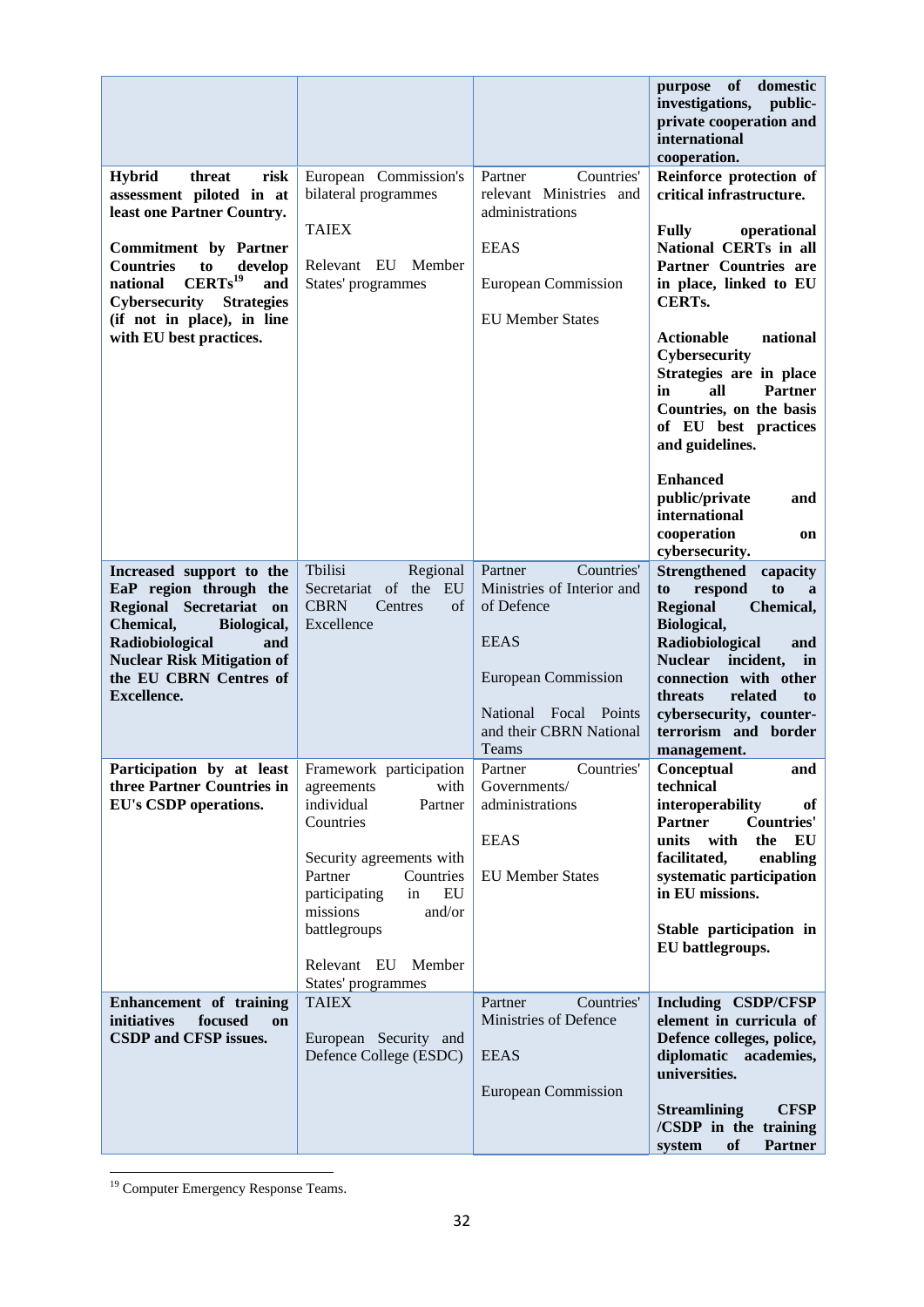|                                                                                                                                                                                                                 |                                                                                                                                             |                                                                                                                                  | <b>Countries.</b>                                                                                                                                                                                     |
|-----------------------------------------------------------------------------------------------------------------------------------------------------------------------------------------------------------------|---------------------------------------------------------------------------------------------------------------------------------------------|----------------------------------------------------------------------------------------------------------------------------------|-------------------------------------------------------------------------------------------------------------------------------------------------------------------------------------------------------|
| <b>Risk</b><br>assessment<br>and<br>mapping are increasingly<br>national,<br>integrated<br>in<br>trans-boundary<br>and<br>disaster<br>risk<br>regional<br>management plans.                                     | European Commission's<br>technical<br>assistance.<br>bilateral<br>regional<br>and<br>programmes<br>Relevant EU Member<br>States' programmes | Countries'<br>Partner<br>Governments/<br>administrations<br><b>EEAS</b><br>European Commission<br><b>EU</b> Member States        | Comprehensive<br>national and regional<br>disaster<br>risk<br>management policies -<br>including<br>industrial<br>risks - are developed<br>and implemented based<br>on risk assessment.               |
| <b>least</b><br><b>Partner</b><br>At<br>one<br><b>Country established closer</b><br>working relationships with<br>the EU Civil Protection<br>including<br>Mechanism,<br>joint<br>trainings<br>and<br>exercises. | European Commission's<br>technical<br>assistance.<br>regional<br>bilateral<br>and<br>programmes<br>Relevant EU Member<br>States' programmes | Countries'<br>Partner<br>Governments/<br>administrations<br><b>EEAS</b><br><b>European Commission</b><br><b>EU Member States</b> | <b>Countries</b><br><b>Partner</b><br>closely cooperate with<br>the EU Civil Protection<br>Mechanism.                                                                                                 |
| At least<br>three Partner<br><b>Countries</b><br>increased<br><i>initiatives</i><br>promote<br>to<br>multi-stakeholder<br>mechanisms,<br>including<br>and<br>civil<br>local<br>actors<br>society.               | European Commission's<br>technical<br>assistance.<br>regional<br>bilateral<br>and<br>programmes<br>Relevant EU Member<br>States' programmes | Countries'<br>Partner<br>Governments/<br>administrations<br><b>EEAS</b><br>European Commission<br><b>EU</b> Member States        | <b>Inclusive Disaster Risk</b><br><b>Reduction</b><br>strategies<br>are adopted at national<br>and/or local level in line<br>with<br>the<br>Sendai<br>Framework,<br>thereby<br>increasing resilience. |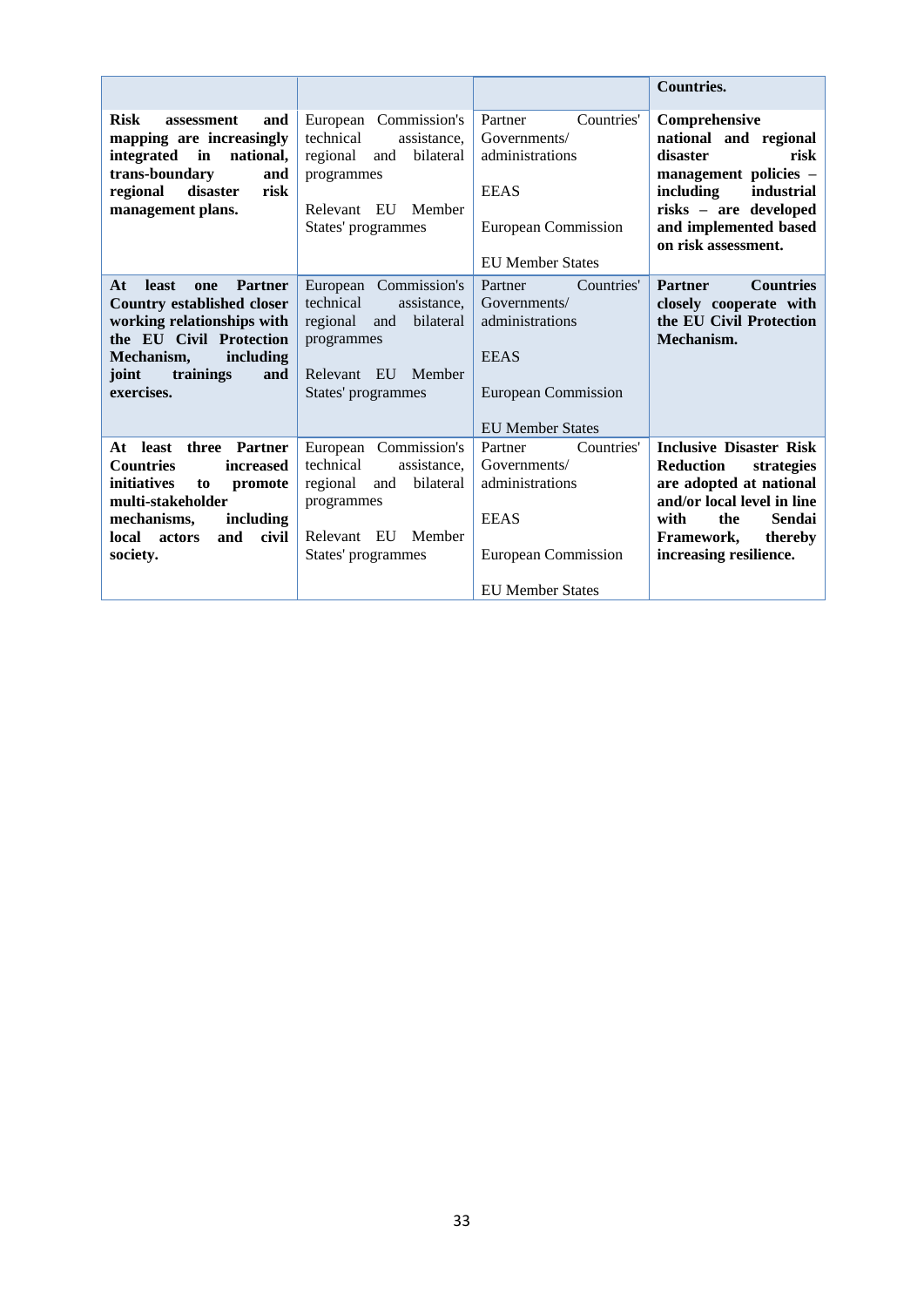#### **Priority III: Connectivity, energy efficiency, environment and climate change**

Better **transport links** provide the necessary infrastructure to open new opportunities for economic development and to enable closer communication and exchanges between the EU and the Partner Countries, as well as among the Partner Countries themselves. Similarly, **energy interconnections** and **energy efficiency** help Partner Countries to reduce energy dependency and to bolster their resilience. Political commitments to pursue a **green, lowcarbon transition** have recently been reinforced by the successful conclusion of the **Paris Climate Agreement** and the adoption of **EaP Ministerial Declaration on Cooperation on Environment and Climate Change**. Enhanced climate change adaptation and mitigation efforts help Partner Countries to develop more efficient economies, while becoming less vulnerable to the adverse impact of climate change. Furthermore, developing policies for a more circular economy and climate-proofing infrastructure are key for citizens' well-being, increasing resource efficiency and opening up new economic opportunities.

Given these considerations, the following deliverables are envisaged under Priority III:

**13.** Progress on the *extension of TEN-T core networks*, including road, rails, ports and airports and inland waterways, will be supported following a long-term investment action plan to complete the TEN-T network by 2030. Progress will also be made towards the signature of Common Aviation Area Agreements.

| <b>Milestone by 2017 Summit</b>                                                                                                                                                                                                                                                                                                                                                                                                                                                                                                                                              | Implementation                                                                                                                                                                                                                                    | <b>Main actors</b>                                                                             | Target by 2020                                                                                                                                                                                                                                 |
|------------------------------------------------------------------------------------------------------------------------------------------------------------------------------------------------------------------------------------------------------------------------------------------------------------------------------------------------------------------------------------------------------------------------------------------------------------------------------------------------------------------------------------------------------------------------------|---------------------------------------------------------------------------------------------------------------------------------------------------------------------------------------------------------------------------------------------------|------------------------------------------------------------------------------------------------|------------------------------------------------------------------------------------------------------------------------------------------------------------------------------------------------------------------------------------------------|
| Agreement reached<br>on<br>highest priority projects to<br>be incorporated into the<br>single<br>coordinated<br>pipeline, feeding into NIF<br>(e.g. East -West Highway;<br>sustainable<br>of<br>modes<br>rail<br>transport<br>e.g.<br>modernisation;<br>reconstruction<br>of<br>interchanges on TEN-T -<br>corridor roads, including<br>M1 and M5 (E95), M6<br>(E40), M7 (E373)).<br><i><b>[Discussion</b></i><br>currently<br>ongoing in the context of<br>the EaP Platform<br>and<br>first<br>Panels;<br>analysis<br>dedicated<br>$\dot{\mathbf{m}}$<br>provided<br>study] | Focussing IFI-financing<br>on core TEN-T network                                                                                                                                                                                                  | Partner<br>Countries'<br>Ministries of Transports<br><b>European Commission</b><br><b>IFIs</b> | <b>Implementation</b> under<br>way on six missing links<br>on the extended core<br>TEN-T network with<br>pipeline<br>of<br>agreed<br>projects in place.                                                                                        |
| <b>Financial</b><br>mechanisms<br>agreed<br><b>Partner</b><br>with<br><b>Countries and IFIs.</b>                                                                                                                                                                                                                                                                                                                                                                                                                                                                             | Identification of potential<br>projects<br>(pre-feasibility<br>studies) and bottlenecks<br>Financial mechanisms to<br>attract private funds and<br>finance smaller projects<br>(NIF framework loans,<br>complemented with EU-<br>grant component) | Countries'<br>Partner<br>Ministries of Transports<br><b>European Commission</b><br><b>IFIs</b> | in<br><b>Bottlenecks</b><br>the<br>logistic chain removed,<br>through<br>smaller-scale<br>projects<br>with<br>high<br>added value i.e. 'quick<br>win' projects.<br>[First analysis currently<br>conducted; some projects<br>under development] |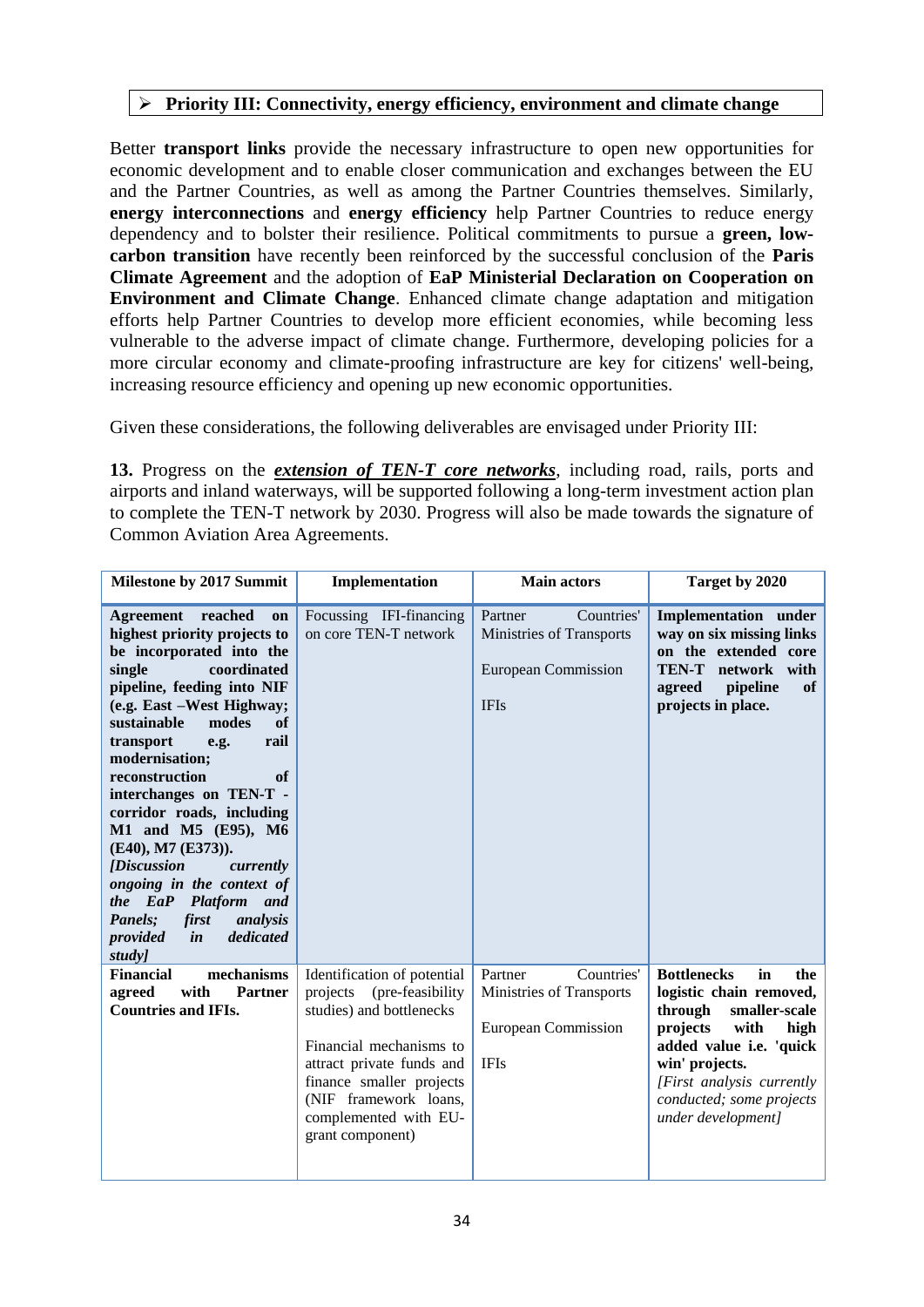| <b>Continued</b><br>and/or<br>launched negotiations on a<br><b>Common Aviation Area</b><br>Agreement (CAA) with at<br>least three more Partner<br><b>Countries.</b><br>[To date two countries are<br>provisionally implementing<br>while<br>agreement,<br><i>the</i><br>progress on negotiations<br>with other three countries<br>is under way] | Negotiations with the<br>countries involved                                                                                                                                                                                                           | Relevant Ministries<br>of<br>Transport<br><b>European Commission</b><br><b>EEAS</b><br><b>EU Member States</b><br>Council of the EU                                   | Having in place CAAs<br>with the six Partner<br><b>Countries.</b>                                                                                                                                                                                                                                                                                                                                                        |
|-------------------------------------------------------------------------------------------------------------------------------------------------------------------------------------------------------------------------------------------------------------------------------------------------------------------------------------------------|-------------------------------------------------------------------------------------------------------------------------------------------------------------------------------------------------------------------------------------------------------|-----------------------------------------------------------------------------------------------------------------------------------------------------------------------|--------------------------------------------------------------------------------------------------------------------------------------------------------------------------------------------------------------------------------------------------------------------------------------------------------------------------------------------------------------------------------------------------------------------------|
| Negotiations ongoing for<br>the inclusion of inland<br>waterways (IWW) into the<br>indicative<br><b>TEN-T</b><br>network.                                                                                                                                                                                                                       | Political dialogue with<br>Romania (lower Danube)<br>and Ukraine, based on<br>progress to be realised by<br>Ukraine on compliance<br>international<br>with<br>environmental<br>conventions                                                            | Relevant governments<br><b>European Commission</b><br><b>EEAS</b>                                                                                                     | Inclusion of IWW into<br>the indicative TEN-T<br>network.                                                                                                                                                                                                                                                                                                                                                                |
| <b>National</b><br>road<br>safety<br>action plans adopted in<br>national<br>agencies<br>and<br>established,<br>where<br>conditions allow.                                                                                                                                                                                                       | Country expert<br>group<br>meetings<br>Twinnings<br>Investments in black spot<br>improvement and ITS<br>Awareness<br>raising<br>campaigns (via NGOs)<br>harmonisation.<br>Data<br>collection and exchange<br>Relevant EU Member<br>States' programmes | Countries'<br>Partner<br><b>Transport Ministries</b><br><b>European Commission</b><br><b>EU Member States</b><br>Road Agencies<br>Enforcement agencies<br><b>IFIs</b> | <b>Number</b><br>of<br>fatalities<br>due to road accidents<br>reduced.<br>National road<br>safety<br>action plans adopted<br>and<br>national<br>road<br>safety<br>agencies/platforms<br>established<br>in<br>all<br><b>Partner Countries.</b><br>Road design standards<br>line<br>with<br>in<br>EU<br>standards and vehicle<br>technical<br>inspection<br>services<br>operational<br>according<br>to<br>EU<br>standards. |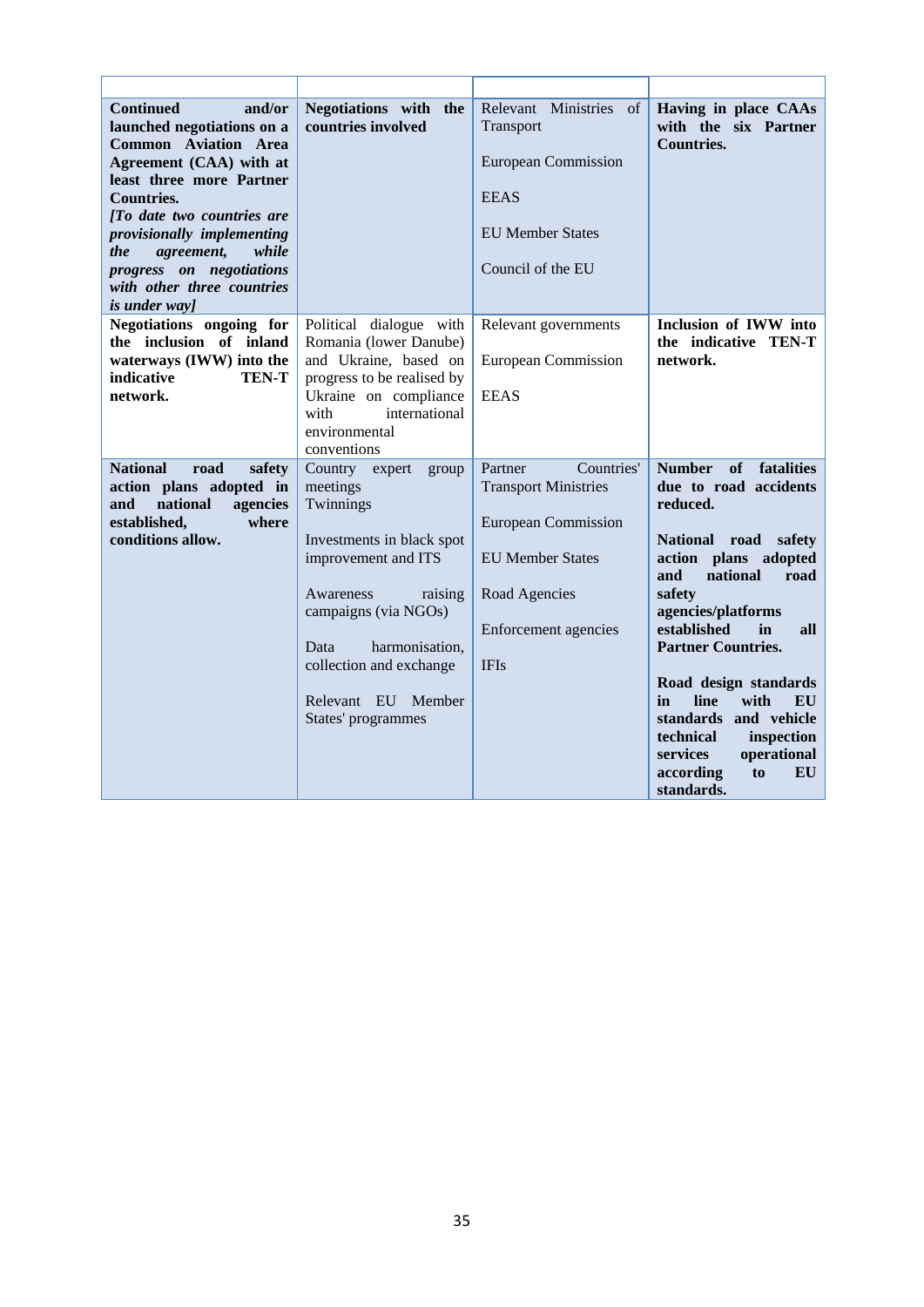**14.** The security of *energy supply* will be increased through enhanced gas and electricity interconnectivity among Partner Countries and between them and the EU. Furthermore, under the **EU4Energy** initiative, a higher degree of efficiency and transparency of the energy markets will be pursued.

Increased energy security will be achieved notably through the ongoing activities in the framework of the Energy Community and by developing an objective methodology for identifying key interconnection projects involving Partner Countries that are not Contracting Parties of the Energy Community. At the same time, EU4Energy activities will help improve the availability and quality of data for consumers, investors, researchers and policy makers, including through better management, analysis and translation of data into policy decisions<sup>20</sup>.

| <b>Milestone by 2017 Summit</b>                                                                                                                                                                                                                                                                                                                                                       | Implementation                                                                                                                                                                                                                                  | <b>Main actors</b>                                                                                                                         | Target by 2020                                                                                                                                |
|---------------------------------------------------------------------------------------------------------------------------------------------------------------------------------------------------------------------------------------------------------------------------------------------------------------------------------------------------------------------------------------|-------------------------------------------------------------------------------------------------------------------------------------------------------------------------------------------------------------------------------------------------|--------------------------------------------------------------------------------------------------------------------------------------------|-----------------------------------------------------------------------------------------------------------------------------------------------|
| <b>EU4Energy national work</b><br>plans are developed for<br>newly<br>established<br>the<br>programme.                                                                                                                                                                                                                                                                                | Regional<br>programme<br>EU4Energy<br>(follow-up<br>of INOGATE) started in<br><b>July 2016</b><br>EU4Energy to develop                                                                                                                          | Partner<br>Countries'<br>relevant Ministries<br><b>European Commission</b><br>International<br>Energy                                      | <b>Defining</b><br>projects<br>involving<br><b>Eastern</b><br><b>Partners</b><br>outside<br><b>Energy</b><br><b>Community</b><br>framework.   |
|                                                                                                                                                                                                                                                                                                                                                                                       | methodology for project<br>pipeline                                                                                                                                                                                                             | Agency<br>Community<br>Energy<br>Secretariat and Energy<br><b>Charter Secretariat</b><br><b>IFIs</b>                                       |                                                                                                                                               |
| Adoption of projects of<br>strategic<br>importance:<br><b>Projects</b><br><b>Energy</b><br>of<br><b>Community</b><br><b>Interest</b><br>(PECI) and Projects of<br>Interest <sup>21</sup><br>list<br><b>Mutual</b><br>(PMI), and starting with<br>implementation<br>monitoring and reporting.<br>[New PECI list adopted in<br>October 2016; first PMI list<br>adopted in October 2016] | Transposition<br>of<br>all<br>necessary provisions of<br>Regulation 347/2013 as<br>adopted in the Energy<br>Community<br>and<br>monitoring and reporting<br>obligations of all selected<br>projects<br>Relevant EU Member<br>States' programmes | Community<br>Energy<br>Secretariat and Energy<br>Community Contracting<br>Parties<br><b>European Commission</b><br><b>EU Member States</b> | <b>Projects</b><br>implementation review;<br>update and review of<br>key priority<br>projects<br>related<br><b>Eastern</b><br>to<br>Partners. |
| Moldova-Romania:<br>progress in developing the<br>gas interconnection.<br>[Interconnector operational<br>since May 2015, pipeline<br>Ungheni-Chisinau<br>to be<br>constructed;<br>feasibility<br>study finalised in July 2016;<br>Financing Decisions signed<br>in December 2016]                                                                                                     | Resolving<br>outstanding<br>issues<br>regarding<br>financing and operation<br>of the pipeline                                                                                                                                                   | Ministries of Economy<br>of Republic of Moldova<br>and Romania<br><b>European Commission</b><br><b>IFIs</b><br>Project promoters           | Gas<br>interconnection<br><b>Ungheni-Chisinau</b><br>operational.                                                                             |

 $20$  Some actions in the area of energy security can include when relevant "neighbours of the neighbours", i.e. Kazakhstan, Kyrgyzstan, Tajikistan, Turkmenistan, Uzbekistan.

<sup>&</sup>lt;sup>21</sup> Between EU Member States and Energy Community Contracting Parties.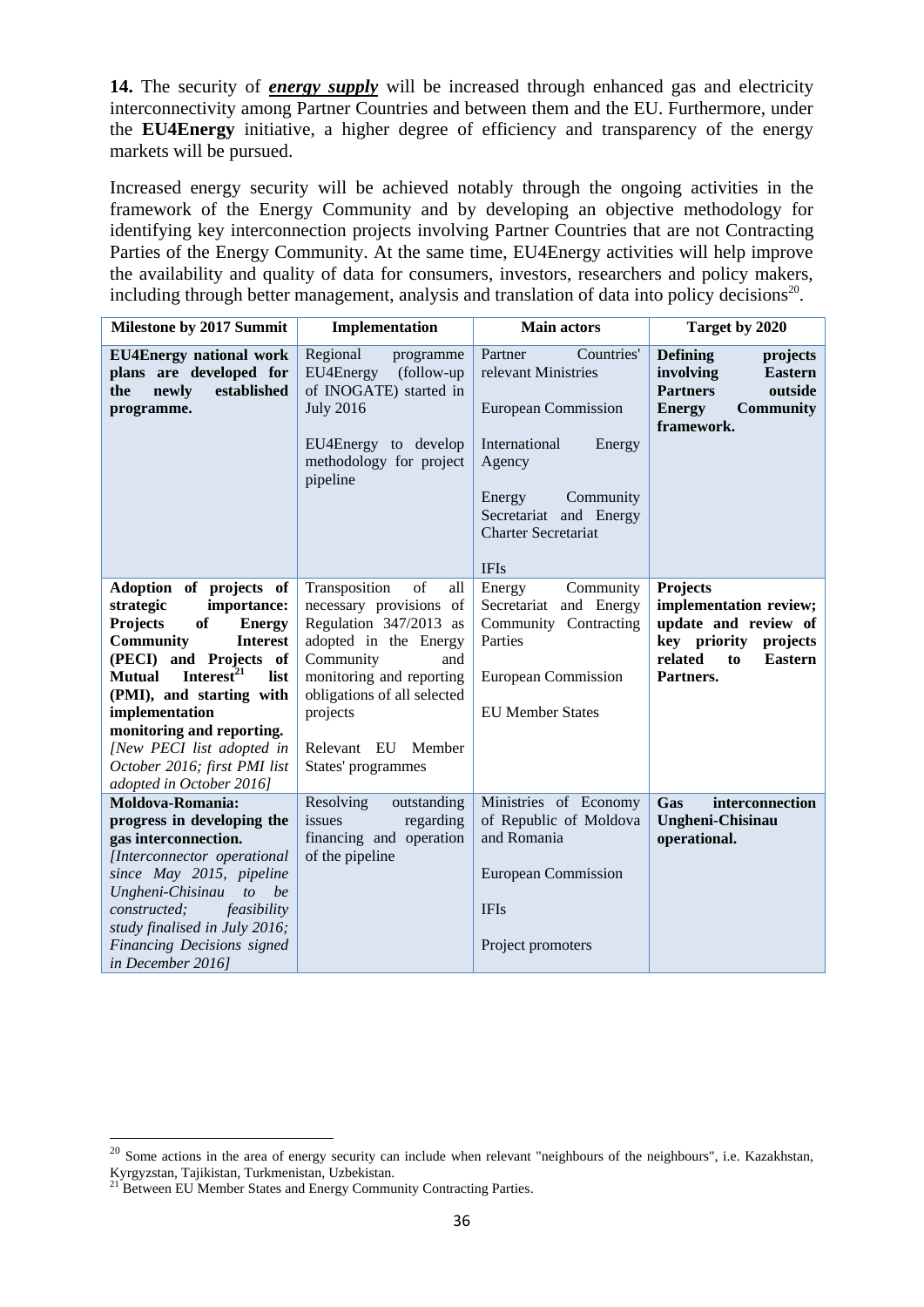| Solid progress made on<br>the expansion of the South<br>Caucasus Gas Pipeline<br>Azerbaijan<br>based<br>on<br>continued cooperation<br>[Currently all contracts]<br>awarded; work started on<br>construction of compressor<br>pipeline<br>station<br>and<br>sections] | Southern Gas Corridor<br>(SGC) Advisory Council<br>Penta-lateral<br>Working<br>Group<br>and<br>implementation of the<br>Ashgabat Declaration of<br>1 May 2015 | all<br>of<br>Governments<br>countries along the SGC<br>corridor<br>European Commission<br><b>IFIs</b> | <b>Southern Gas Corridor</b><br>operational and<br>gas<br>flowing to Turkey and<br>the EU.<br>Relevant progress on<br><b>SGC</b> extension towards<br><b>Central Asia.</b> |
|-----------------------------------------------------------------------------------------------------------------------------------------------------------------------------------------------------------------------------------------------------------------------|---------------------------------------------------------------------------------------------------------------------------------------------------------------|-------------------------------------------------------------------------------------------------------|----------------------------------------------------------------------------------------------------------------------------------------------------------------------------|
| <b>Electricity</b><br>interconnections Georgia-<br>Armenia.<br>reliable<br><i>Currently</i><br>n <sub>O</sub><br>power connection between<br>Georgia and Armenia]                                                                                                     | Technical<br>Assistance<br>financed through NIF                                                                                                               | of<br>Governments<br>Georgia/Armenia<br>European Commission<br><b>IFIs</b>                            | Establishment of the<br>NIF supported back-to-<br>electricity<br>back<br>interconnection<br>between Georgia and<br>Armenia.                                                |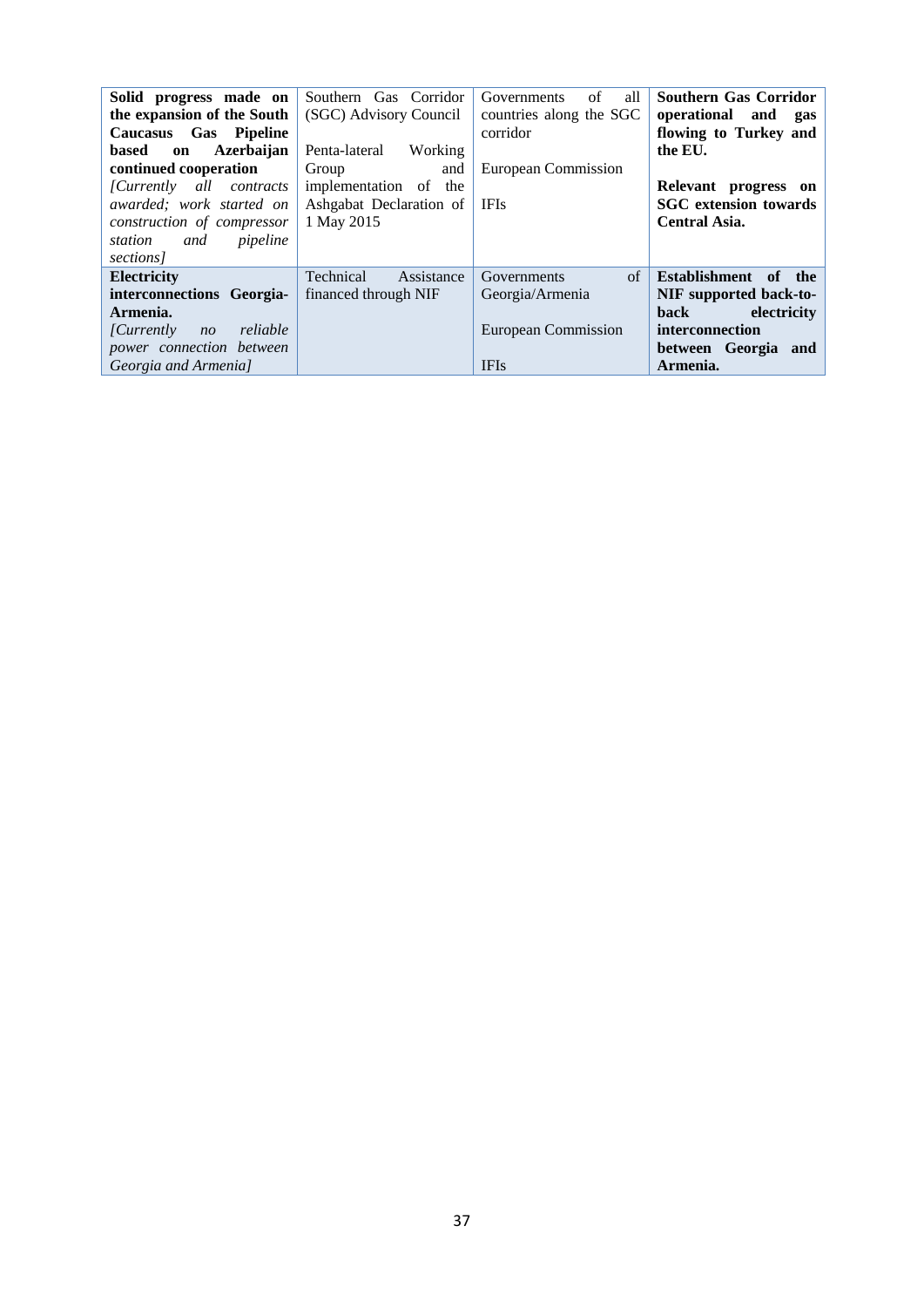### **15.** Decisive steps will be taken to *enhance energy efficiency and improve the use of renewable energy, and to reduce Greenhouse Gas emissions*, in line with the Paris Agreement on Climate Change.

This will be done particularly by aligning financial instruments with plans and Partner Countries' national policies in this area; coordinating with IFIs as outlined in the implementing Sustainable Energy and Climate Action Plans (SECAP) through the Covenant of Mayors (CoM) Programme; implementing SMEs support for sustainable efficiency<sup>22</sup>, ensuring synergies between EU4Business, EU4Energy and EU4Innovation; unlocking finance for green investments through blending facilities; supporting the preparation of national midcentury, long-term low greenhouse gas (GHG) emission development strategies<sup>23</sup>, as well as the establishment of national emissions monitoring, reporting and verification.

| <b>Milestone by 2017 Summit</b>                                                                                                                                                                                                                                                                                                                                         | Implementation                                                                                                                                                                                                                                                                     | <b>Main actors</b>                                                                                                                                                                                                  | <b>Target by</b>                                                                                                                                                                                                                                                                                       |
|-------------------------------------------------------------------------------------------------------------------------------------------------------------------------------------------------------------------------------------------------------------------------------------------------------------------------------------------------------------------------|------------------------------------------------------------------------------------------------------------------------------------------------------------------------------------------------------------------------------------------------------------------------------------|---------------------------------------------------------------------------------------------------------------------------------------------------------------------------------------------------------------------|--------------------------------------------------------------------------------------------------------------------------------------------------------------------------------------------------------------------------------------------------------------------------------------------------------|
| CoM East II is launched<br>(Yerevan, October 2016).<br><b>20</b><br>At<br>least<br><b>Partner</b><br><b>Countries'</b><br>Local<br>Authorities committed to<br>CoM-East 2030 objectives.<br>[Currently at the beginning<br>implementation<br>of<br>the<br>process]                                                                                                      | Design<br>and<br>implementation of local<br><b>SECAP</b><br>(including<br>efficiency<br>energy<br>measures,<br>i.e.<br>better-<br>performing<br>district<br>heating systems, energy<br>efficient<br>public<br>transportation/lighting)<br>Relevant EU Member<br>States' programmes | Partner Countries'<br>cities/city networks,<br><b>Local Authorities</b><br><b>Partner Countries'</b><br>Ministries of Energy and<br>Climate<br><b>European Commission</b><br><b>EU Member States</b><br><b>IFIs</b> | 2020<br>At least 100 Partner<br><b>Countries'</b><br>Local<br>reduced<br><b>Authorities</b><br>urban CO2 emissions of<br>20%.<br>At least 50<br><b>Partner</b><br><b>Countries'</b><br>Local<br>committed<br><b>Authorities</b><br>ambitious<br>more<br>to<br>objectives.                              |
| <b>Political</b><br><sub>of</sub><br>ownership<br>energy efficiency raised<br>through Informal Policy<br>Dialogue and investment<br>priorities set jointly with<br>IFIs, in line with the High-<br>level Energy Efficiency<br><b>Initiative with IFIs.</b>                                                                                                              | Green for Growth Fund<br>Eastern Europe Energy<br>Efficiency<br>and<br>Environment Partnership<br>(E5P)<br>Municipal<br>Project<br><b>Support Facility</b><br>Relevant EU Member<br>States' programmes                                                                             | Partner<br>Countries'<br>Ministries of Energy and<br>Climate<br><b>European Commission</b><br><b>EU Member States</b><br><b>IFIs</b>                                                                                | Funds'<br>disbursement<br>rates<br>improved<br>following policy reform<br>in Partner Countries.<br>Progress on supported<br>investment<br>projects<br>achieved to targets.<br>EU investment funds<br>provided in compliance<br>with<br>and/or<br>EU<br>international<br>environmental<br>requirements. |
| <b>Nationally</b><br>determined<br>contributions (NDC) to the<br>Paris<br><b>Agreement</b><br>developed.<br>[Currently two countries<br>have developed their NDCs<br>as they ratified the Paris<br>Agreement]<br><b>Sectoral Policy guidelines</b><br>for the implementation of<br>the<br>Paris<br><b>Agreement</b><br>drafted.<br><i>[Currently</i><br>such<br>$n_{0}$ | Clima East Project<br>Future regional project<br>on climate action (to be<br>formulated)<br>and<br>possibility for twinning<br>projects (to be assessed).<br><b>EU-UNDP</b><br><b>Biomass</b><br>project in Moldova<br>SUDeP pilot projects                                        | Countries'<br>Partner<br>relevant Ministries<br><b>European Commission</b><br><b>EU Member States</b><br>International<br>organisations<br><b>IFIs</b>                                                              | Partner countries on-<br>with<br>track<br>Paris<br><b>Agreement</b><br>to<br>communicate<br>and<br>implement their NDCs<br>as well as their mid-<br>century, long-term low<br><b>GHG</b><br>emission<br>development strategies.                                                                        |

1 <sup>22</sup> EU support:  $\epsilon$ 55 million.

<sup>&</sup>lt;sup>23</sup> To be communicated to UN Framework Convention on Climate Change Secretariat.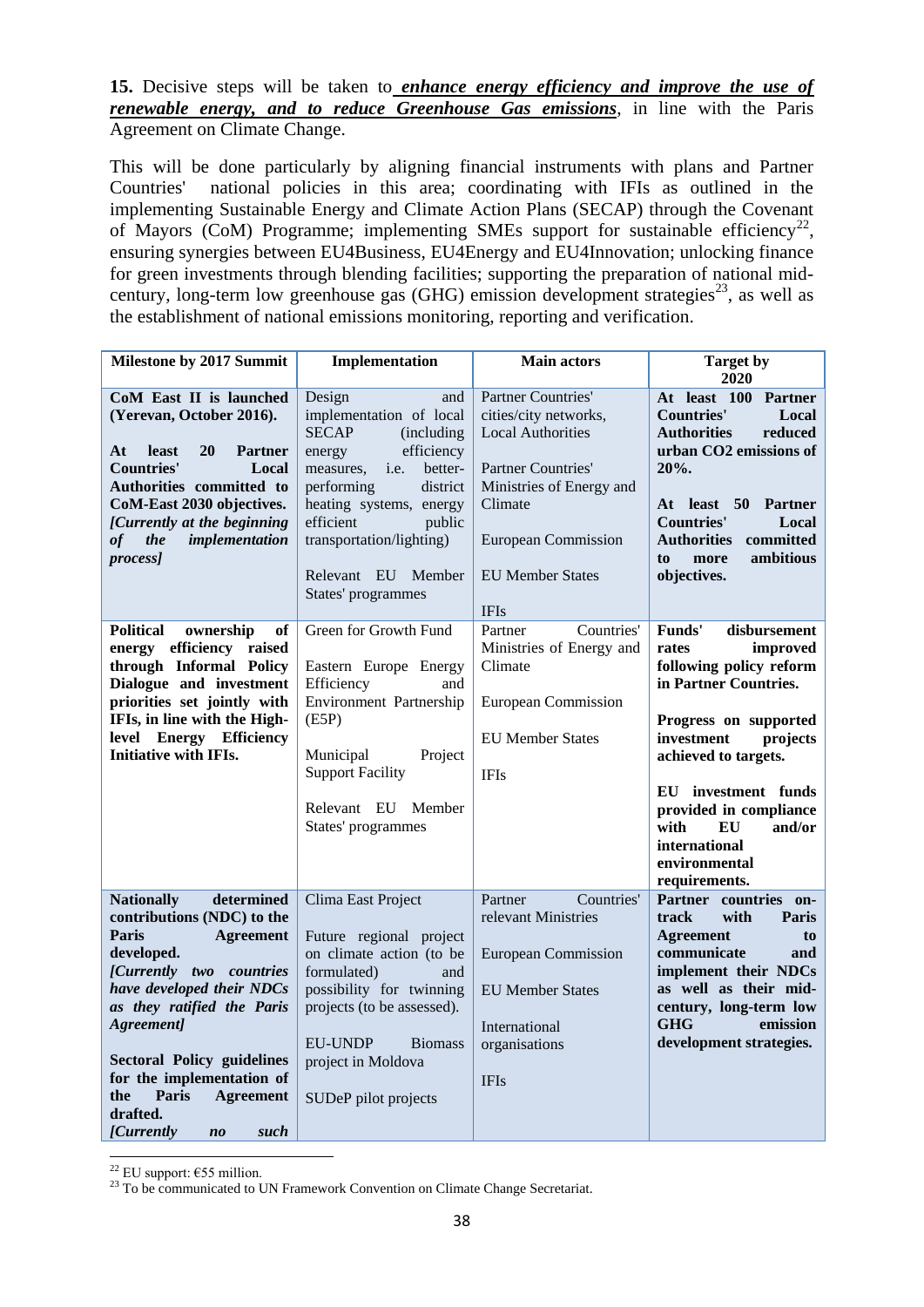| guidelines in place]                                                                                                                                                                                                | Member<br>Relevant EU<br>States' programmes<br>E5P                                                                                                        |                                                                                                                                                 |                                                                                                                                 |
|---------------------------------------------------------------------------------------------------------------------------------------------------------------------------------------------------------------------|-----------------------------------------------------------------------------------------------------------------------------------------------------------|-------------------------------------------------------------------------------------------------------------------------------------------------|---------------------------------------------------------------------------------------------------------------------------------|
| Start upgrading national<br>greenhouse<br>gas<br>monitoring, reporting and<br>verification practices in<br>with<br>Paris<br>line<br>the<br>Agreement.                                                               | Clima East Project<br>Future regional project<br>on climate action (to be<br>formulated)<br>and<br>possibility for twinning<br>projects (to be assessed). | Countries'<br>Partner<br>relevant Ministries<br>European Commission<br><b>EU Member States</b><br>International<br>organisations<br><b>IFIs</b> | <b>Partner</b><br>countries<br>getting on-track with<br>Paris<br>Agreement<br>transparency<br>requirements.                     |
| Launch of climate action<br>facilities<br>investment<br>with<br><b>Partner</b><br>agreed<br><b>Countries and IFIs.</b><br><i>[Currently</i><br>specific<br>$n^o$<br>climate action investment<br>facilities agreed] | Financial mechanisms to<br>attract private funds and<br>finance<br>investment<br>projects (NIF framework<br>loans and EU grant)                           | <b>European Commission</b><br><b>IFIs</b>                                                                                                       | least<br>At<br>major<br>one<br>climate<br>action<br>investment facility per<br><b>Country</b><br><b>Partner</b><br>in<br>place. |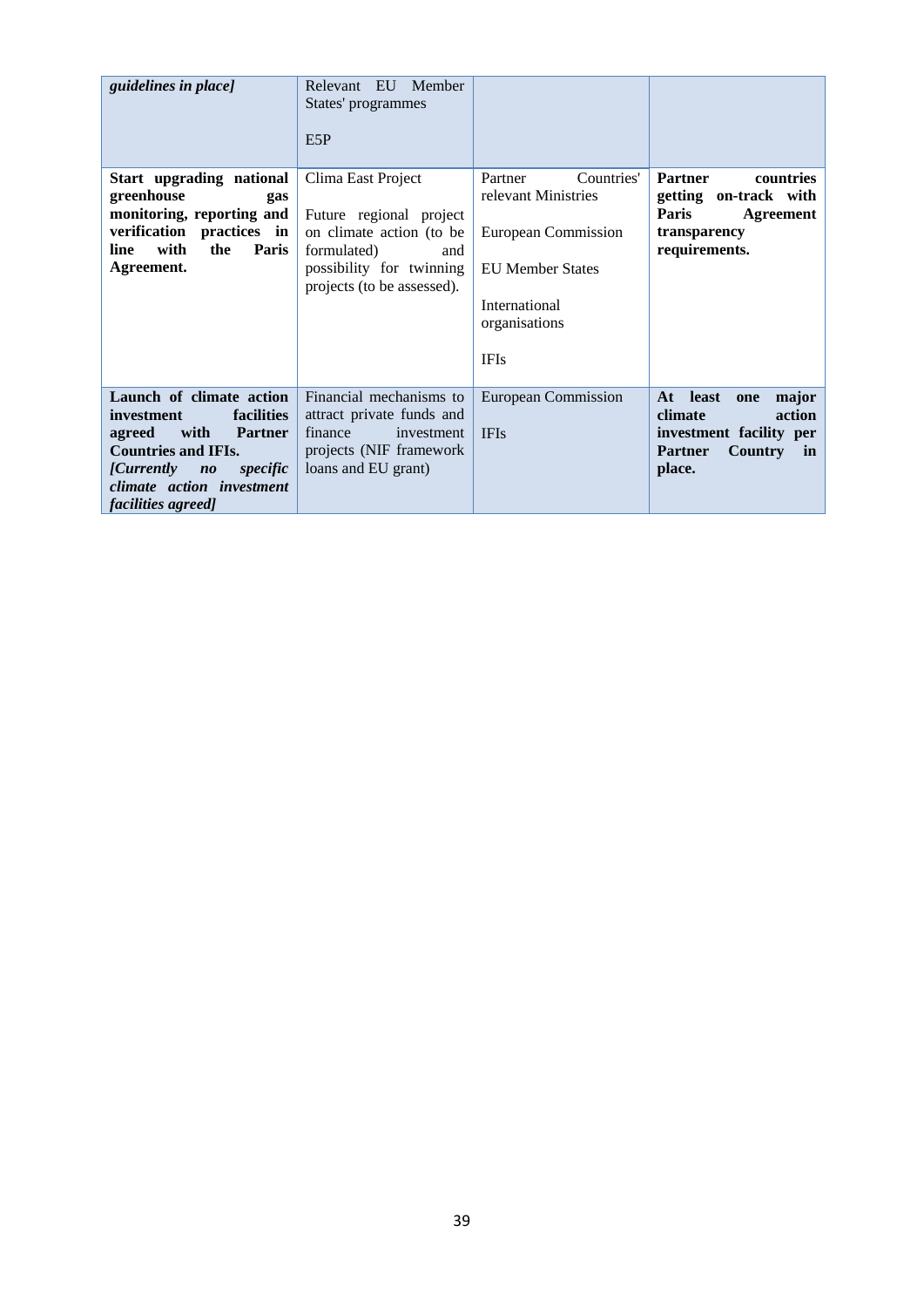**16.** *Environment and adaptation to climate change* will be supported by improving water resources management and trans-boundary cooperation, mainstreaming environmental goals, into development and sectoral policies and plans, developing sounder environmental governance, enhancing environmental awareness, improving the sustainable management of key natural resources and promoting climate change resilience.

The EU environmental legislation, notably the Water Framework Directive (WFD) will serve as benchmark for actions which will lead to improved health and quality of life of citizens; stronger resilience based on preserved ecosystem services, including through a pan-European network of protected areas; new **economic opportunities**, including green jobs and higher revenue; higher productivity following a better use of materials in production processes with relevant indicators coming closer to world average; the establishment of the necessary policy and regulatory frameworks to achieve gains of up to 2% of GDP in terms of avoided premature deaths and related economic costs stemming from environmental pollution and adverse impacts of climate change. Measures tackling illegal logging and actions to promote the rational exploitation of resources in the Black Sea will strengthen the sustainable management of valuable natural resources and help Partner Countries benefit economically from more sustainable exploitation.

| Milestone by 2017 Summit                                                                                                                                                                                                                                                                                                                                                                                | Implementation                                                                                                                                                        | <b>Main actors</b>                                                                                                                                                                                                                                                              | Target by 2020                                                                                                                                                                                                                                                                                                                                                                                             |
|---------------------------------------------------------------------------------------------------------------------------------------------------------------------------------------------------------------------------------------------------------------------------------------------------------------------------------------------------------------------------------------------------------|-----------------------------------------------------------------------------------------------------------------------------------------------------------------------|---------------------------------------------------------------------------------------------------------------------------------------------------------------------------------------------------------------------------------------------------------------------------------|------------------------------------------------------------------------------------------------------------------------------------------------------------------------------------------------------------------------------------------------------------------------------------------------------------------------------------------------------------------------------------------------------------|
| <b>National</b><br>and<br>regional<br>work plans to improve<br>water management ready.<br><b>Two-three</b><br>pilot<br>Water<br><b>Framework</b><br><b>Directive</b><br>compliant<br><b>River</b><br><b>Basin</b><br><b>Plans</b><br><b>Management</b><br>adopted<br>by<br><b>Partner</b><br><b>Countries.</b><br>Water<br>quality<br>surveys,<br>including two Joint Black<br>Sea surveys carried out. | EU Water Initiative+<br>Environmental<br>Monitoring of the Black<br>Sea project<br>Cross-Border<br>Cooperation programmes<br>Relevant EU Member<br>States' programmes | Partner<br>Countries'<br>relevant Ministries<br><b>European Commission</b><br><b>EU Member States</b><br>OECD, United Nations<br>Economic<br>Commission<br>for Europe<br>(UNECE),<br><b>Nations</b><br>United<br>Development<br>Programme (UNDP)<br><b>Black Sea Commission</b> | At least 30% of River<br><b>Basin</b><br><b>Management</b><br>Plans developed and a<br><b>Framework</b><br>Water<br><b>Directive</b><br>compliant<br>management<br>commenced.<br><b>Risks for the Black Sea</b><br>degradation and target<br>environmental<br>quality<br>identified and marine<br>litter clean-up carried<br>out in Georgia and<br><b>Ukraine based on active</b><br>public participation. |
| Resource Efficiency and<br><b>Cleaner Production Clubs</b><br>of SMEs created in all<br><b>Partner Countries.</b>                                                                                                                                                                                                                                                                                       | EaP GREEN Project<br>National programme in<br><b>Belarus</b>                                                                                                          | Countries'<br>Partner<br>Governments,<br>incl.<br>economic and sectoral<br>Ministries and LAs                                                                                                                                                                                   | Share of and revenue<br>from green economy<br>sectors increased.<br>200 SMEs trained.                                                                                                                                                                                                                                                                                                                      |
| <b>Environmental</b><br><b>Strategic</b><br>Assessments (SEA)<br>and<br><b>Environmental</b><br><b>Impact</b><br>(EIA)<br><b>Assessments</b><br>legislation adopted<br>and<br>implementation launched.                                                                                                                                                                                                  | EaP<br>Panel<br>on<br>Environment<br>and<br>Climate Change<br>Relevant EU Member<br>States' programmes                                                                | <b>European Commission</b><br><b>EU Member States</b><br>CSOs<br><b>SMEs</b><br>and<br><b>Business</b>                                                                                                                                                                          | 10%<br>savings<br>cost<br>realised by<br>60 pilot<br>enterprises<br>due<br>to<br>cleaner production.<br><b>Strategic</b>                                                                                                                                                                                                                                                                                   |
| Green<br>plans<br>economy<br>drafted and adopted by<br>two-three<br><b>Partner</b><br><b>Countries.</b><br><b>New</b><br>economy<br>green<br>programme formulated.<br><b>Action Plan drafted along</b>                                                                                                                                                                                                  |                                                                                                                                                                       | <b>Support Organisations</b><br>OECD, UNECE, UNEP,<br><b>UNDP</b><br><b>IFIs</b>                                                                                                                                                                                                | <b>Environmental</b><br>Assessments (SEA) and<br><b>Environmental Impact</b><br><b>Assessments</b><br>(EIA)<br>legislation<br>compliant<br>with<br>relevant<br><b>Conventions</b><br><b>EU</b><br>and<br>benchmarks<br>and<br>applied in line with the                                                                                                                                                     |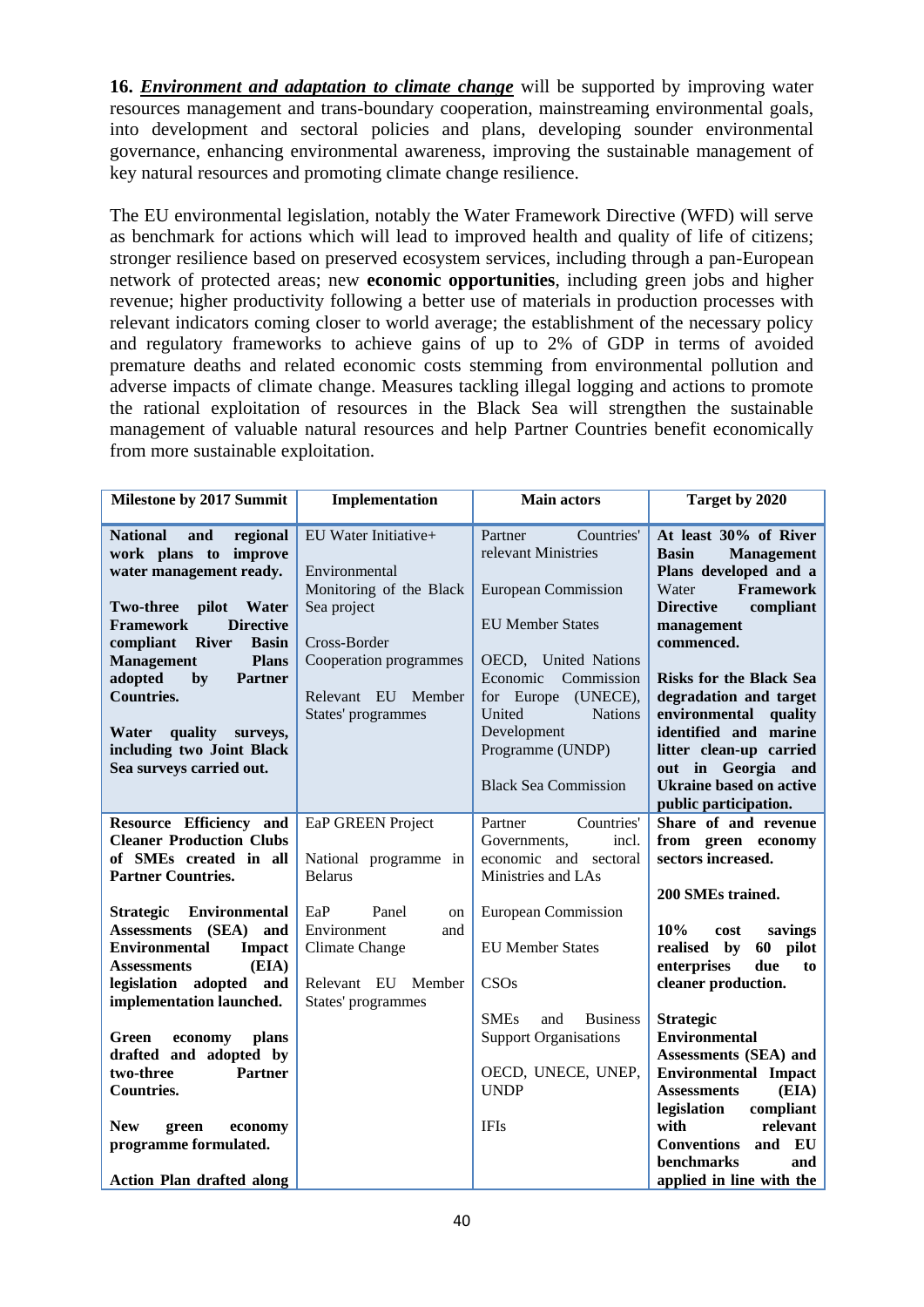| of<br>provisions<br>EaP<br><b>Ministerial Declaration on</b><br>Cooperation<br>on<br><b>Environment and Climate</b><br>Change.<br><b>Adaptation</b><br>measures<br>identified as part of sector-<br>specific actions.        |                                                                                                                                                                                                                                                                                                                              |                                                                                                                                                                                                                                                                                  | intended scope across<br>all sectors.<br>1000 SMEs aware of<br>green economy benefits.<br>growth<br>Green<br>and<br>adaptation<br>measures<br>identified as part of<br>sector-specific actions.                                                          |
|------------------------------------------------------------------------------------------------------------------------------------------------------------------------------------------------------------------------------|------------------------------------------------------------------------------------------------------------------------------------------------------------------------------------------------------------------------------------------------------------------------------------------------------------------------------|----------------------------------------------------------------------------------------------------------------------------------------------------------------------------------------------------------------------------------------------------------------------------------|----------------------------------------------------------------------------------------------------------------------------------------------------------------------------------------------------------------------------------------------------------|
| <b>Progress</b><br>in<br>developing<br>and enforcing sustainable<br>forestry<br>laws<br>and<br>strengthening institutions,<br>thus laying the basis for<br>combatting illegal logging<br>and promoting sustainable<br>trade. | Regional "Forestry Law<br>and<br>Enforcement<br>Governance" Programme<br>and its successor<br>Twinning<br>project<br><b>or</b><br>study visit (involving<br>competent<br>authorities,<br>and<br>other<br>customs,<br>relevant institutions) e.g.<br>in Ukraine and Belarus<br>and projects funded by<br><b>Member States</b> | Partner<br>Countries'<br>relevant<br>Ministries,<br>forest<br>agencies<br>and<br>customs<br><b>European Commission</b><br>EU Member States (in<br>Timber<br>particular EU<br>Regulation<br>competent<br>authorities)<br><b>World Bank</b><br>CSOs<br>and<br>local<br>communities | <b>Illegal</b><br>logging<br>addressed, and level of<br>illegal timber exports<br>prevented.<br><b>Improved</b><br>and<br>transparent<br>forest<br>governance.<br>livelihoods<br><b>Improved</b><br>for people in forestry-<br>dependent<br>communities. |
| Launch of preparation for<br>national<br>and<br>sectoral<br>adaptation plans.<br>[To date no plans in place]                                                                                                                 | Clima East Project                                                                                                                                                                                                                                                                                                           | Countries'<br>Partner<br>relevant Ministries<br><b>European Commission</b>                                                                                                                                                                                                       | National and sectoral<br>adaptation plans<br>in<br>place.                                                                                                                                                                                                |
| National work plans and a<br>regional work plan for<br>environmental<br>sharing<br>information developed and<br>adopted.                                                                                                     | "Shared<br>Environmental<br>Information<br>System"<br>Project                                                                                                                                                                                                                                                                | Countries'<br>Partner<br>relevant Ministries<br><b>European Commission</b><br>Environment<br>European<br>Agency                                                                                                                                                                  | on-line<br><b>Improved</b><br>access to data and state<br>of<br>the<br>environment<br>analyses.                                                                                                                                                          |
| <b>Nature</b><br>conservation<br>strengthened<br>through<br>progress on identification<br>of a shared network of<br>specially<br>designated<br>protected areas.                                                              | Network"<br>"Emerald<br>Programme and follow-<br>up activities                                                                                                                                                                                                                                                               | <b>Partner Countries'</b><br>relevant Ministries<br><b>European Commission</b><br>European Environmental<br>Agency<br>Council of Europe<br>CSOs                                                                                                                                  | <b>Increased</b><br>share<br>of<br>officially<br>designated<br>protected areas under<br>the Emerald Network.<br><b>Improved management</b><br>of existing designated<br>areas.                                                                           |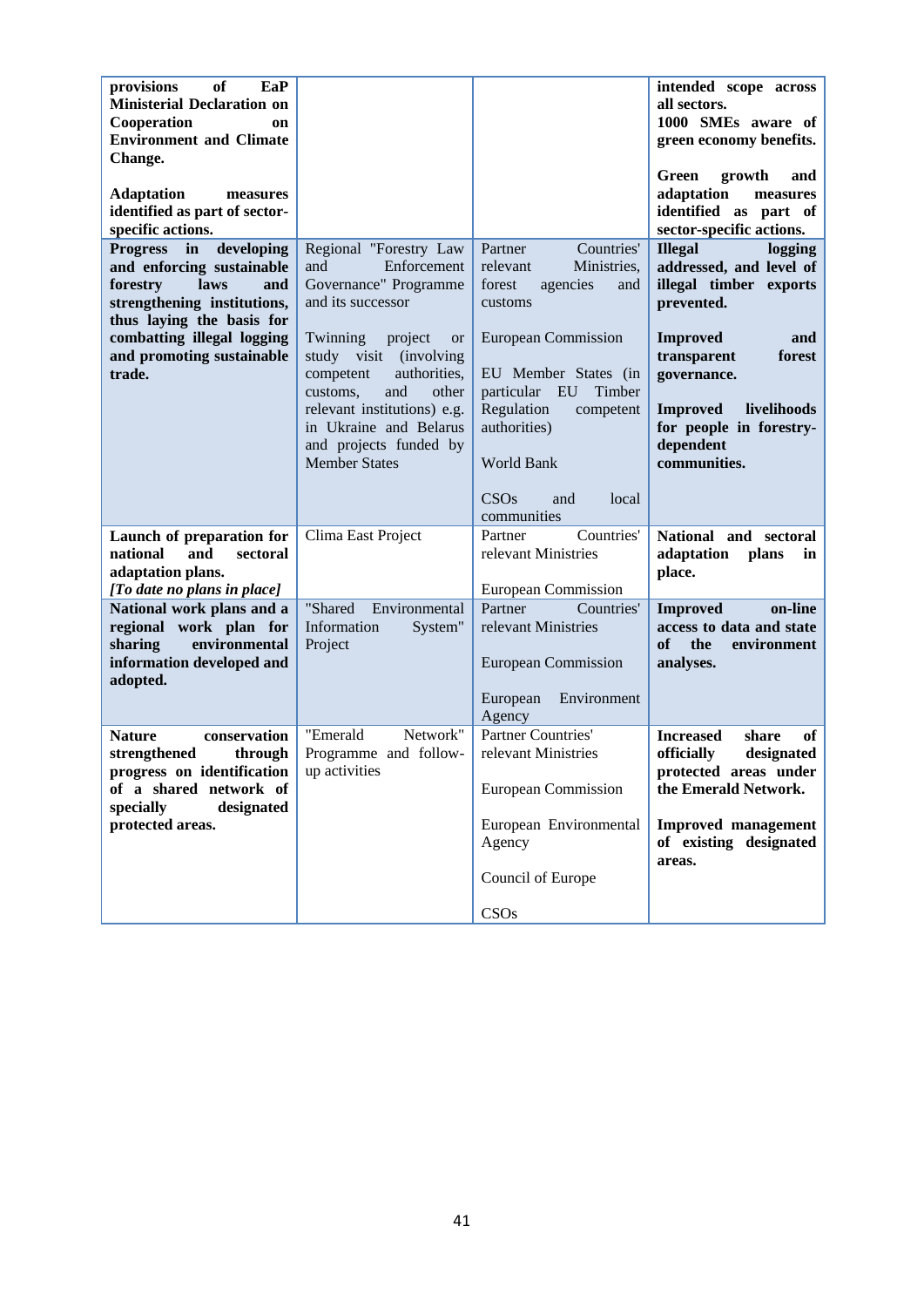# **Priority IV: Mobility and people-to-people contacts**

Mobility and people-to-people contacts bring EU and Partner Countries' societies closer together and offer tangible benefits to citizens. **Visa liberalisation** in a secure and wellmanaged environment promotes movement of people and the diversification of professional cross-regional networks.

Investing in **education** policies and systems contributes to building participative societies, youth employability and innovation. The quality and relevance of education in EaP Partner Countries will be further enhanced with the focus on the modernisation agenda and reforms in line with the European Higher Education Area. Support for and empowering of the **young generation**, particularly in terms of developing their skills, civic engagement and fostering their employability, has a direct impact and strengthens the social fabric of the society.

Cooperation on **culture** enriches contacts between societies and promotes cultural diversity and intercultural dialogue, and contributes develop the potential of cultural and creative sectors. The participation of three Partner Countries in Creative Europe increases opportunities for cultural exchanges, stimulates cultural industries and facilitates peer-to-peer learning.

Finally, creating closer links between **research and innovation** initiatives and results to market demand and opportunities, as well as carrying out cooperation, will accelerate the market uptake of research results and help improve competitiveness and innovation in economic development.

Given these considerations, the following deliverables are envisaged under Priority IV:

**17.** Progress on *Visa Liberalisation Dialogues and Mobility Partnerships* will be supported, with visa free travel with Moldova, Georgia and Ukraine already in place. Consideration will be given in due course to the opening of a Visa Liberalisation Dialogue with Armenia, if conditions allow; the first High-Level Mobility Partnership meetings with Azerbaijan took place and a first one with Belarus is to be held.

| <b>Milestone by 2017 Summit</b>                                                                                                                                                                                                                                                                                                       | Implementation                                                                                                                                                                                                                                                                                                                           | <b>Main actors</b>                                                                                                                                                                                                                                 | Target by 2020                                                                                                                                                                                                                                                                                                                 |
|---------------------------------------------------------------------------------------------------------------------------------------------------------------------------------------------------------------------------------------------------------------------------------------------------------------------------------------|------------------------------------------------------------------------------------------------------------------------------------------------------------------------------------------------------------------------------------------------------------------------------------------------------------------------------------------|----------------------------------------------------------------------------------------------------------------------------------------------------------------------------------------------------------------------------------------------------|--------------------------------------------------------------------------------------------------------------------------------------------------------------------------------------------------------------------------------------------------------------------------------------------------------------------------------|
| regime<br>for<br><b>Visa-free</b><br>Ukraine and Georgia.<br>Continuous fulfilment of<br>VLAP<br><b>benchmarks</b><br>for<br>Moldova<br>Georgia,<br>and<br>Ukraine.<br>Consider in due course the<br>of<br><b>Visa</b><br>opening<br>$\mathbf{a}$<br>Liberalisation<br><b>Dialogue</b><br>if<br>Armenia,<br>with<br>conditions allow. | The visa-free regime for<br>of biometric<br>holders<br>passports entered into<br>force on 28 March 2017<br>for Georgia and on 11<br>June 2017 for Ukraine.<br>Increased<br>people-to-<br>people contacts between<br>the EU<br>and Partner<br>Countries<br>a<br><b>as</b><br>of<br>consequence<br>considerably eased travel<br>conditions | Partner<br>Countries'<br>of Foreign<br><b>Ministries</b><br>Affair, Home Affairs and<br>Justice<br>Partner Countries' Law<br>enforcement agencies<br>European Border and<br><b>Coast Guard Agency</b><br><b>European Commission</b><br><b>EEAS</b> | Continuous fulfilment<br>of VLAP benchmarks<br>for Georgia, Moldova,<br>Ukraine and annual<br>reporting<br>by<br>the<br><b>Commission.</b><br><b>Effective</b><br>implementation of all<br><b>Mobility Partnerships,</b><br>with balance between<br>the 4 pillars (legal<br>migration,<br>irregular<br>migration<br>migration, |
| <b>Re-launch and finalisation</b><br>of the Visa Facilitation<br><b>Readmission</b><br>and<br>negotiations with Belarus.                                                                                                                                                                                                              | TAIEX peer review<br>Improved migration<br>management in Partner<br>Countries                                                                                                                                                                                                                                                            | <b>EU Member States</b>                                                                                                                                                                                                                            | development,<br>and<br>international<br>protection),<br>including<br>migration,<br>circular<br>return<br>and<br>reintegration schemes.                                                                                                                                                                                         |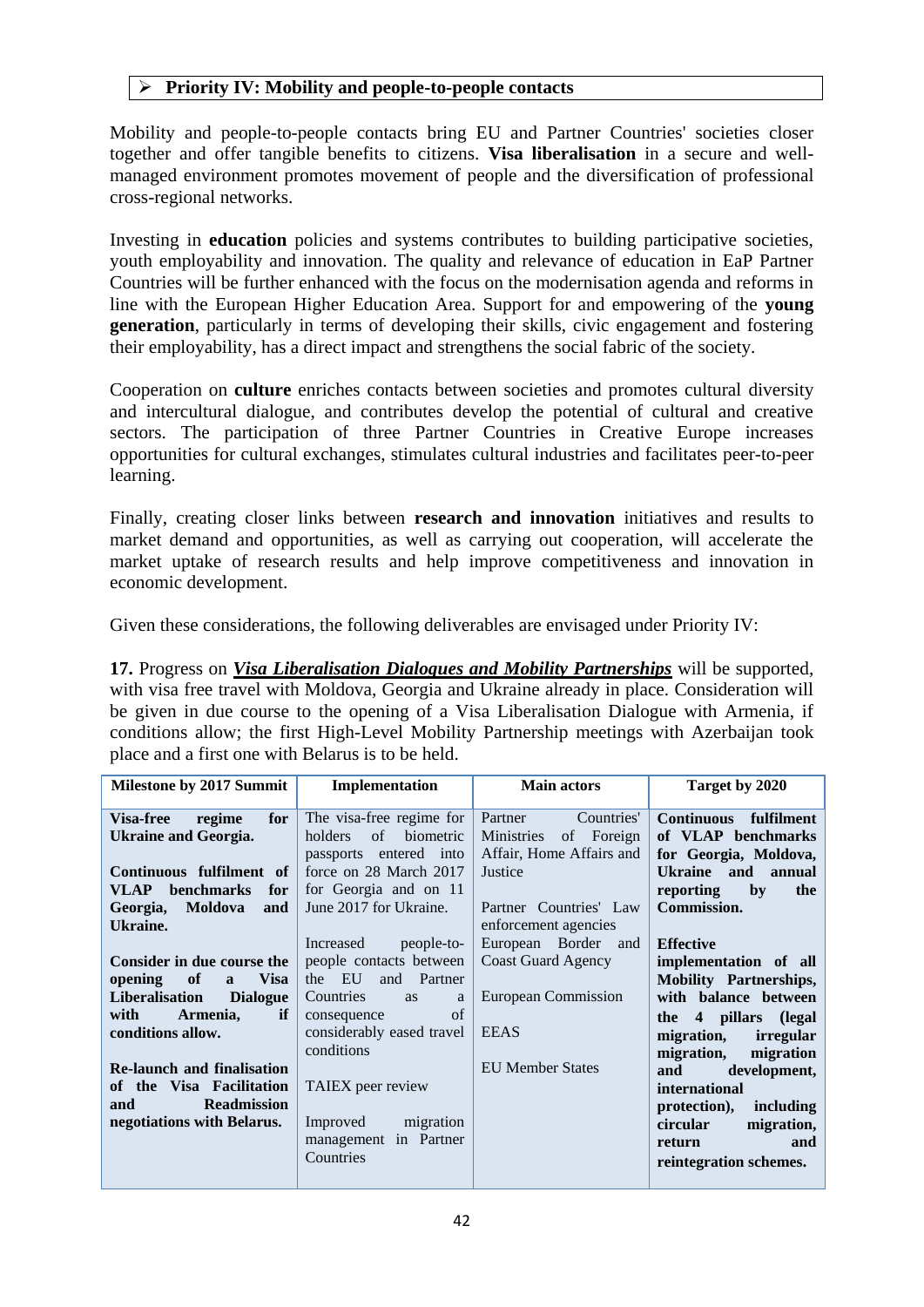| <b>Holding of first High Level</b><br>meeting under Mobility<br>Partnership with Belarus.<br>Holding of the first High<br><b>Level</b><br>meeting<br>under<br><b>Mobility Partnership with</b><br>Azerbaijan. | Relevant EU Member<br>States' programmes<br>Monitoring<br>the<br>implementation of<br>the<br>Visa Facilitation<br>and<br><b>Readmission Agreements</b><br>concluded between the<br>EU<br>and<br>Partner |                            | <b>Significant</b><br>progress<br>towards<br>the<br>made<br>possible conclusion of<br><b>VLAP</b> with Armenia<br>and subsequent visa-<br>travel for<br>free<br>its<br>if<br>citizens,<br>all<br>benchmarks are met. |
|---------------------------------------------------------------------------------------------------------------------------------------------------------------------------------------------------------------|---------------------------------------------------------------------------------------------------------------------------------------------------------------------------------------------------------|----------------------------|----------------------------------------------------------------------------------------------------------------------------------------------------------------------------------------------------------------------|
|                                                                                                                                                                                                               | Countries.                                                                                                                                                                                              |                            | Consider in due course<br>the opening of a Visa<br><b>Liberalisation Dialogue</b><br>with<br>Azerbaijan, if<br>conditions allow.                                                                                     |
| <b>Border</b><br><b>Integrated</b>                                                                                                                                                                            | <b>Border</b><br>Integrated                                                                                                                                                                             | Countries'<br>Partner      | Modernised network of                                                                                                                                                                                                |
| <b>Management:</b>                                                                                                                                                                                            | Management<br>Flagship                                                                                                                                                                                  | relevant Ministries and    | <b>Border Crossing Points</b>                                                                                                                                                                                        |
| reconstruction<br>works                                                                                                                                                                                       | Initiative                                                                                                                                                                                              | administrations            | among Partners<br>and                                                                                                                                                                                                |
| under way in at least seven                                                                                                                                                                                   |                                                                                                                                                                                                         |                            | between them and EU                                                                                                                                                                                                  |
| <b>Border Crossing points.</b>                                                                                                                                                                                | EBCGA-led<br>EaP<br>Integrated<br>Border                                                                                                                                                                | <b>European Commission</b> | <b>Member States.</b>                                                                                                                                                                                                |
|                                                                                                                                                                                                               | Management<br>capacity                                                                                                                                                                                  | <b>EEAS</b>                | Contribution<br>to                                                                                                                                                                                                   |
|                                                                                                                                                                                                               | building project                                                                                                                                                                                        |                            | enhanced trade flows                                                                                                                                                                                                 |
|                                                                                                                                                                                                               |                                                                                                                                                                                                         | <b>EU Member States</b>    | mobility<br>and<br>among                                                                                                                                                                                             |
|                                                                                                                                                                                                               | Cross-Border                                                                                                                                                                                            |                            | partners as<br>well as                                                                                                                                                                                               |
|                                                                                                                                                                                                               | Cooperation programmes                                                                                                                                                                                  | European Border<br>and     | between them and the                                                                                                                                                                                                 |
|                                                                                                                                                                                                               |                                                                                                                                                                                                         | Guard<br>Coast<br>Agency   | EU.                                                                                                                                                                                                                  |
|                                                                                                                                                                                                               |                                                                                                                                                                                                         | (EBCGA)                    |                                                                                                                                                                                                                      |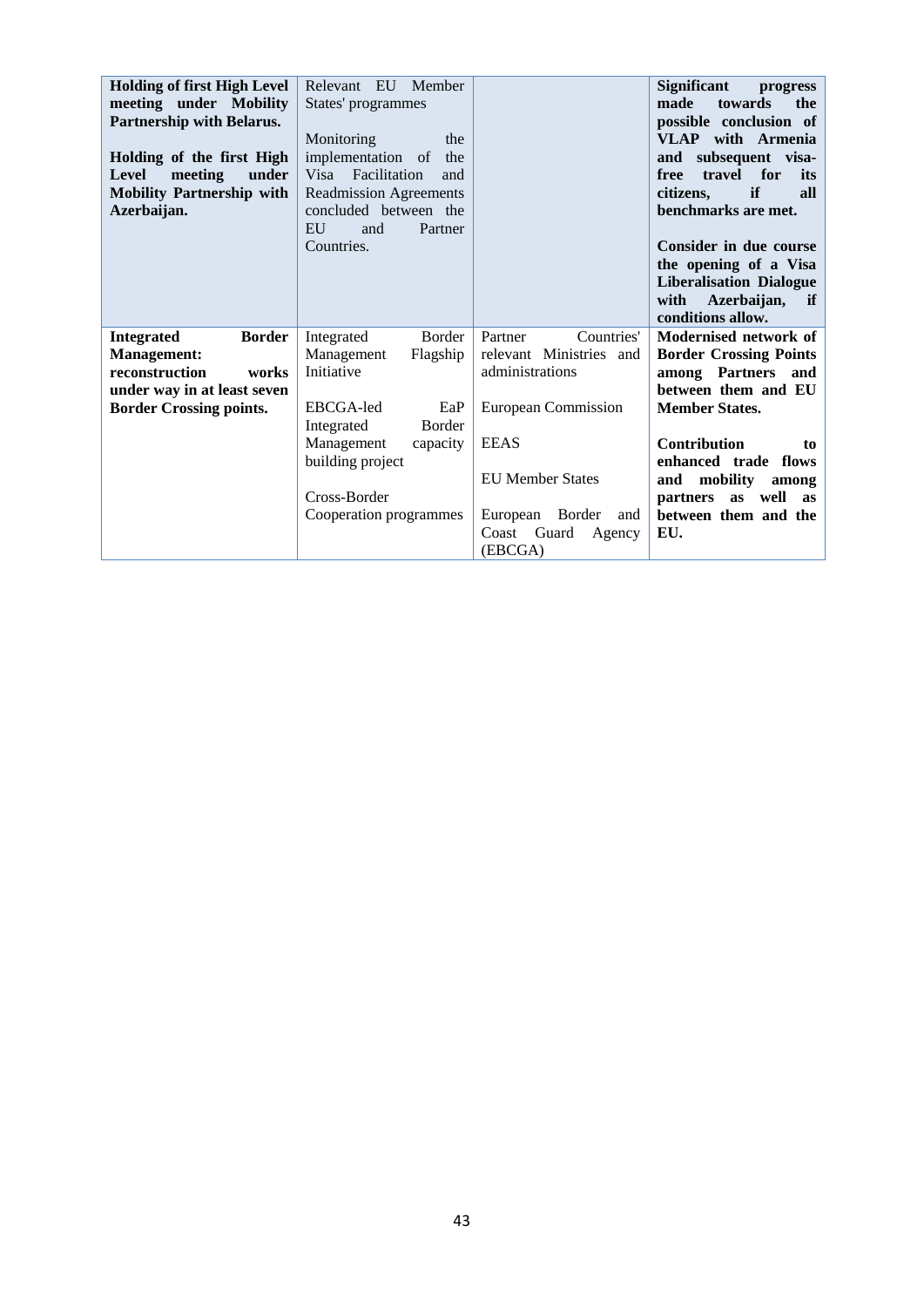**18.** Investment in *young people's skills, entrepreneurship and employability* will be substantially strengthened, with a particular focus on leadership, mobility and quality of formal and non-formal education.

The Erasmus+ programme provides mobility opportunities to young people and youth workers from Partner Countries in the formal and non-formal educational sector. Youth leadership and entrepreneurship will be fostered through the **EU4Youth** initiative. The participation of Partner Countries to Erasmus+, Creative Europe, COSME and Horizon 2020, including the Marie Skłodowska-Curie actions, opens up new mobility opportunities for universities, administrations, businesses, professionals, cultural and audio-visual operators, young people students and researchers. These are further supported by new IT-based tools such as the EaPConnect, allowing researchers and students in the EaP area to virtually collaborate with their counterparts.

| Milestone by 2017 Summit                                                                                                                                                                                                                                                                                                                                                                                         | Implementation | <b>Main actors</b>                                                                                                                                                                                                                                                                           | Target by 2020                                                                                                                                                                                                                                                                                                                                         |
|------------------------------------------------------------------------------------------------------------------------------------------------------------------------------------------------------------------------------------------------------------------------------------------------------------------------------------------------------------------------------------------------------------------|----------------|----------------------------------------------------------------------------------------------------------------------------------------------------------------------------------------------------------------------------------------------------------------------------------------------|--------------------------------------------------------------------------------------------------------------------------------------------------------------------------------------------------------------------------------------------------------------------------------------------------------------------------------------------------------|
| 1 <sup>st</sup> group of multilateral<br>partnerships<br>supporting<br>entrepreneurship<br>education<br>and<br>social<br>entrepreneurship<br>established (see also Civil<br>Fellowships;<br><b>Society</b><br>Deliverable 1).<br>[EU4Youth implementation<br>starting in 2017]                                                                                                                                   | EU4Youth       | Youth organisations in<br>EU<br>and<br>Partner<br>Countries<br><b>European Commission</b>                                                                                                                                                                                                    | <b>Civil</b><br><b>Along</b><br><b>Society</b><br>Fellowships for youth,<br>partnerships<br>for<br>Entrepreneurship<br>and<br>transnational<br>cooperation<br>projects<br>implemented, with 100<br>youth<br>organisations<br>and<br>organisations<br>addressing youth issues<br>supported and reduced<br>skills - labour market<br>demands mismatch.   |
| 800<br>bilateral<br>projects<br>among Higher Education<br><b>Institutions</b><br>and<br>60<br>capacity building projects<br>carried out.<br>[In 2015-2016: 613 HEI<br>and 47 capacity building<br>projects carried out]<br>10<br>000<br>individual<br>mobilities from Partner<br><b>Countries funded.</b><br>2015-2016:<br>7 500<br>$I\!I\!n$<br>individual mobilities from<br><b>Partner Countries' funded]</b> | Erasmus+       | Countries'<br>Partner<br>Ministries of Education<br>European Commission<br><b>EU Member States</b><br>Education<br>Higher<br>Institutions from EU and<br><b>Partner Countries</b><br>Central<br>and<br>National<br>Services<br>Support<br>of<br>eTwining and eTwinning<br>Partner<br>Support | Over 1 200 bilateral<br>projects among Higher<br><b>Education</b> Institutions<br><b>110</b><br>and<br>capacity<br>building<br>projects<br>carried out.<br>Over 20 000 mobility<br>opportunities<br>$\mathbf{in}$<br>the<br>field of education.<br>Around 350 Erasmus<br><b>Mundus Joint Master</b><br><b>Degrees</b><br>full<br>scholarships awarded. |
| <b>200</b><br><b>Erasmus</b><br><b>Mundus</b><br><b>Joint Master Degrees full</b><br>scholarships awarded.<br>2014-2016:<br>164<br>$\prod n$<br><b>Joint</b><br>Erasmus Mundus<br><b>Master</b><br><b>Degrees</b><br>full<br>scholarships awarded]<br>2 000 projects, 1 300<br>teachers and 800 schools<br>connected via eTwinning<br>Plus.                                                                      |                | Agencies                                                                                                                                                                                                                                                                                     | Over 3 000 projects, 2<br>600 teachers and 1 000<br>schools connected via<br>eTwinning $Plus24$ .<br>Improved quality and<br>relevance of education<br>systems,<br>modernised<br>teaching methods and<br>reinforced<br>employability<br>of                                                                                                             |

**<sup>.</sup>**  $24$  NB. eTwinning Plus initiative is currently in a pilot stage and subject to a decision on its continuation.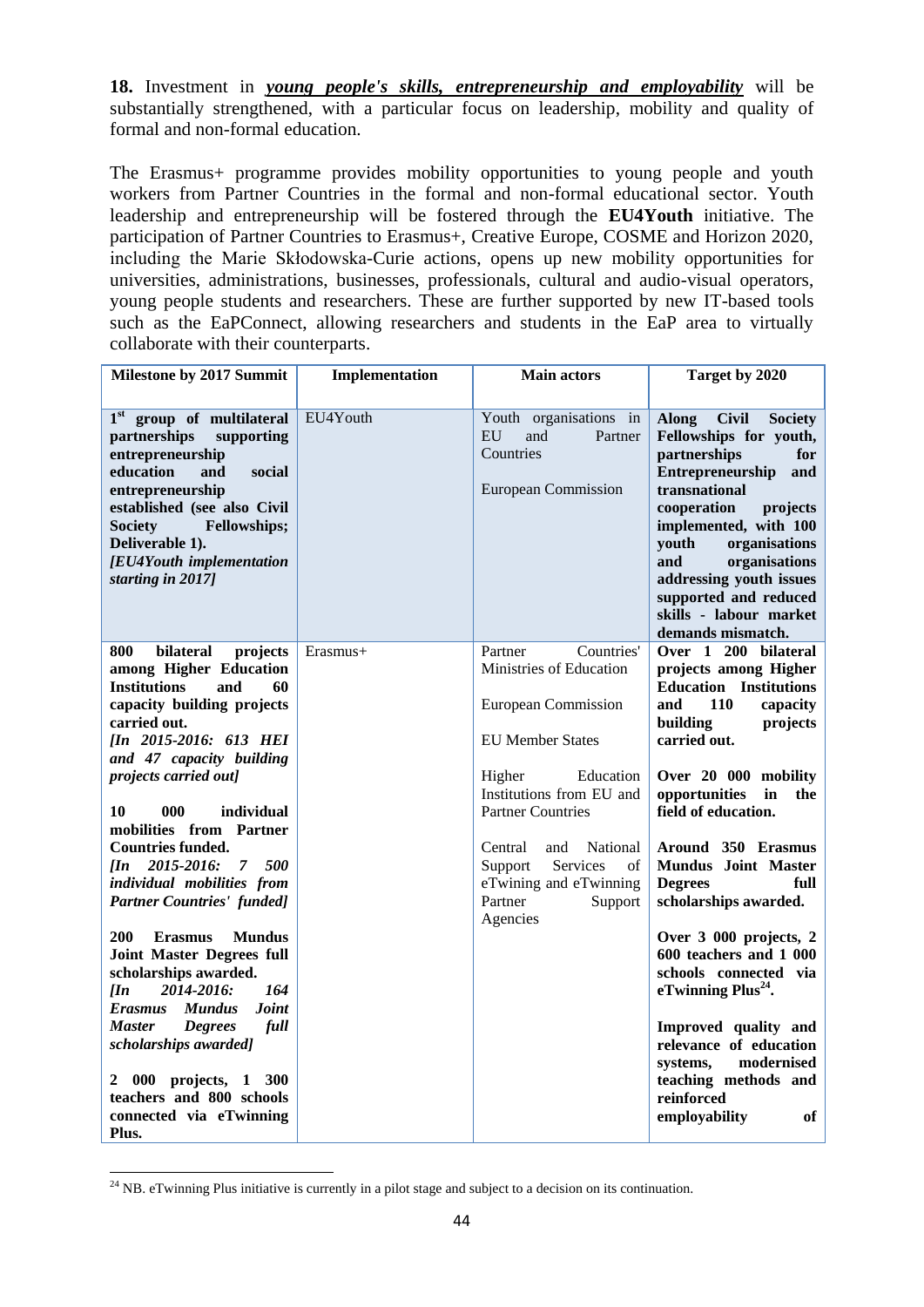| 2014-2016:<br>1546<br>$\pi$<br>projects, 938 teachers and<br>426 schools connected]                                                                                                                                                                                         |                                                                                                                                    |                                                                                                                                                                                                                  | graduates.<br>Progress in adoption<br>effective<br>and<br>implementation<br>of<br>legislation and policies<br>line<br>with<br>the<br>in<br><b>Higher</b><br><b>European</b><br><b>Education</b><br>Area<br>and<br>Bologna principles.<br><b>Increased</b><br>internationalisation and<br>excellence<br>of<br>higher<br>education systems in<br><b>Partner Countries.</b>                     |
|-----------------------------------------------------------------------------------------------------------------------------------------------------------------------------------------------------------------------------------------------------------------------------|------------------------------------------------------------------------------------------------------------------------------------|------------------------------------------------------------------------------------------------------------------------------------------------------------------------------------------------------------------|----------------------------------------------------------------------------------------------------------------------------------------------------------------------------------------------------------------------------------------------------------------------------------------------------------------------------------------------------------------------------------------------|
| Over<br><b>20</b><br>000<br>young<br>people/youth<br>workers<br>from Partner Countries<br>involved in Erasmus+ $^{25}$ .<br>2014-2015:<br>14.000<br>$\prod n$<br>people/youth<br>young<br>workers involved] <sup>26</sup>                                                   | Erasmus+<br>(including<br>EU4Youth<br>programme<br>Component)<br>EaP Youth Forum                                                   | Countries'<br>Partner<br>relevant Ministries<br>Youth<br>organisations,<br>youth workers and young<br>people from EU<br>and<br><b>Partner Countries</b><br><b>European Commission</b><br><b>EU Member States</b> | Over 60<br>000<br>young<br>people<br>and<br>youth<br>workers from Partner<br>Countries took part in<br>Erasmus+.<br><b>Countries'</b><br><b>Partner</b><br>youth benefits<br>from<br>facilitated<br>inter-<br>cultural dialogue and<br>increased employability<br>and civic skills.<br><b>Enhanced</b><br>openness/inclusiveness<br>in<br><b>EU-Partner</b><br><b>Countries cooperation.</b> |
| Youth employment and<br>transition<br>work<br>to<br>strategies<br>action<br>and<br>plans/road maps adopted<br>in at least two or more<br>countries.<br>[Work in progress]                                                                                                   | European Commission's<br>bilateral programmes<br>EU4Youth programme<br>Relevant EU Member<br>States' programmes                    | Countries'<br>Partner<br>Ministries of Education<br>and Employment<br>European Commission<br><b>EU Member States</b><br>European<br>Training<br>Foundation                                                       | <b>Partner</b><br><b>Countries</b><br>reduce<br>youth<br>unemployment<br>NEETs <sup>27</sup> rates.<br>and<br><b>Partner</b> Countries<br>employment<br>develop<br>transition<br>and<br>skills-<br>strategies<br>and<br>development actions.                                                                                                                                                 |
| The<br>quality<br>and<br>attractiveness<br>of<br>vocational education and<br>training, and in particular<br>responsiveness<br>its<br>to<br>labour<br>market<br>needs,<br>starts to improve.<br>[Bilateral programmes in<br>place and supported by<br><b>Torino</b> process] | European Commission's<br>regional<br>and<br>bilateral<br>programmes<br>(i.e.<br>MOST).<br>Relevant EU Member<br>States' programmes | Countries'<br>Partner<br>Ministries of Education<br>and Employment<br><b>European Commission</b><br><b>EU Member States</b><br>European<br>Training<br>Foundation                                                | <b>Enrolment</b><br>in<br>vocational<br>education<br>and<br>training<br><i>is</i><br>increased.<br><b>The</b><br>percentage<br>оf<br>vocational<br>education<br>and training graduates<br>employment<br>in<br>or<br>further study after six<br>months is increased.                                                                                                                          |

<sup>&</sup>lt;sup>25</sup> Youth exchanges, European Voluntary Service, Youth workers training and networking, meetings between young people and decision makers in the field of youth.

<sup>&</sup>lt;sup>26</sup> From 2014-2016 about 66000 young people and youth workers from Erasmus+ Programme Countries and Partner Countries have been involved in joint non-formal learning youth projects. About one third of these participants are from Partner Countries.

 $^{27}$  Not (engaged) in education, employment or training.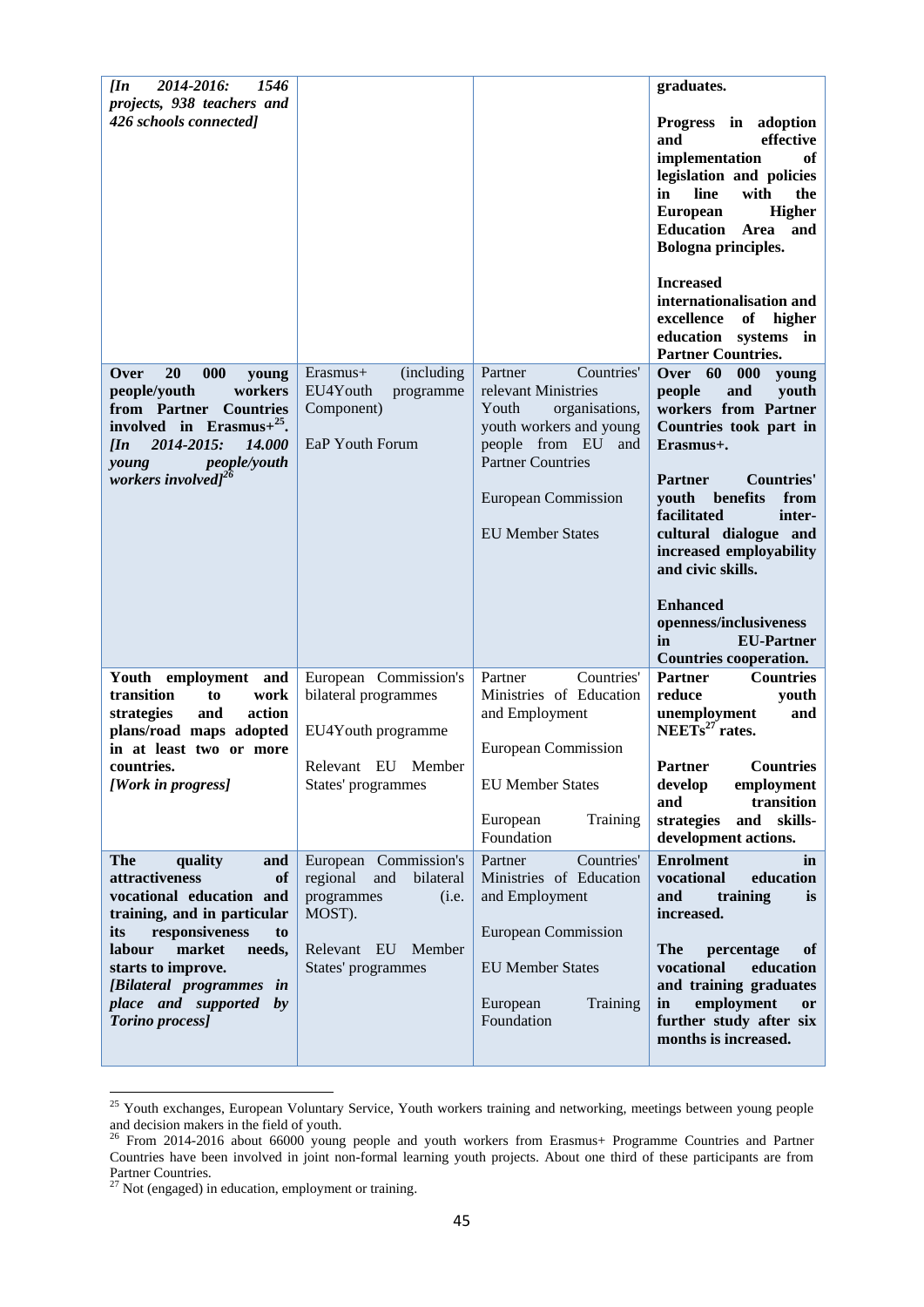|                                                                                                                                                                                                                                                                                   |                                   | Other multilateral<br>and<br>bilateral donors                                                                                                                                                                            | <b>Reduced</b><br>mismatch<br><b>between</b><br>skills<br>and<br>market<br>labour<br>demands.                                                                                                                                                                                                                                                                                      |
|-----------------------------------------------------------------------------------------------------------------------------------------------------------------------------------------------------------------------------------------------------------------------------------|-----------------------------------|--------------------------------------------------------------------------------------------------------------------------------------------------------------------------------------------------------------------------|------------------------------------------------------------------------------------------------------------------------------------------------------------------------------------------------------------------------------------------------------------------------------------------------------------------------------------------------------------------------------------|
| Participation<br>of<br>three<br>Partner Countries in the<br><b>Creative</b><br><b>Europe</b><br>programme, and advanced<br>preparation for at least<br>one more to join in 2018.<br>[Currently three Partner<br>already<br><b>Countries</b><br><i>participate]</i>                | Creative Europe                   | Countries'<br>Partner<br>Ministries of Culture<br><b>European Commission</b><br>and<br>Cultural<br>creative<br>operators from EU and<br><b>Partner Countries</b>                                                         | Reinforced cooperation<br>under<br>the<br><b>Creative</b><br>Europe network in the<br>Neighbourhood.                                                                                                                                                                                                                                                                               |
| Increased participation in<br>international<br>cultural<br>cooperation initiatives and<br>synergies between public<br>and private actors.<br>[Work in progress; between<br>April 2016 and October<br>2016, 66 events were held,<br>with<br>6709<br>direct<br><i>participants]</i> | EU-EaP<br>Culture<br>Programme II | Countries'<br>Partner<br>Ministries of Culture<br><b>European Commission</b><br>Programme consortium,<br>including<br>Cultural<br>Institutes<br>from<br>EU<br>Member<br><b>States</b><br>and<br><b>Partner Countries</b> | Cultural and creative<br>sectors are integrated<br>cultural<br>policy<br>into<br>reforms and strategic<br>document of Partner<br><b>Countries.</b><br>Civil society and other<br>relevant<br>non-state<br>actors<br>in<br><b>Partner</b><br><b>Countries</b><br>actively<br>participate<br>the<br>in<br>formulation of culture<br>policies and in capacity<br>building activities. |
| of<br><b>Active</b><br>participation<br><b>Countries</b><br>in<br><b>Partner</b><br>researcher mobility<br>and<br>exchanges.<br>[In 2014-2015: 129 EaP<br>research fellowships; 43<br>participating institutions]                                                                 | Marie Skłodowska-Curie<br>actions | Marie Skłodowska-Curie<br>actions National Contact<br>Points<br>in<br>Partner<br>Countries<br>European Commission<br><b>EU Member States</b>                                                                             | Increased number of<br><b>Countries'</b><br><b>Partner</b><br>researchers<br>and<br>organisation<br>research<br>benefitting<br>from<br>opportunities<br>for<br>mobility, training, and<br>cooperation<br>under<br>Skłodowska-<br>Marie<br><b>Curie actions.</b>                                                                                                                    |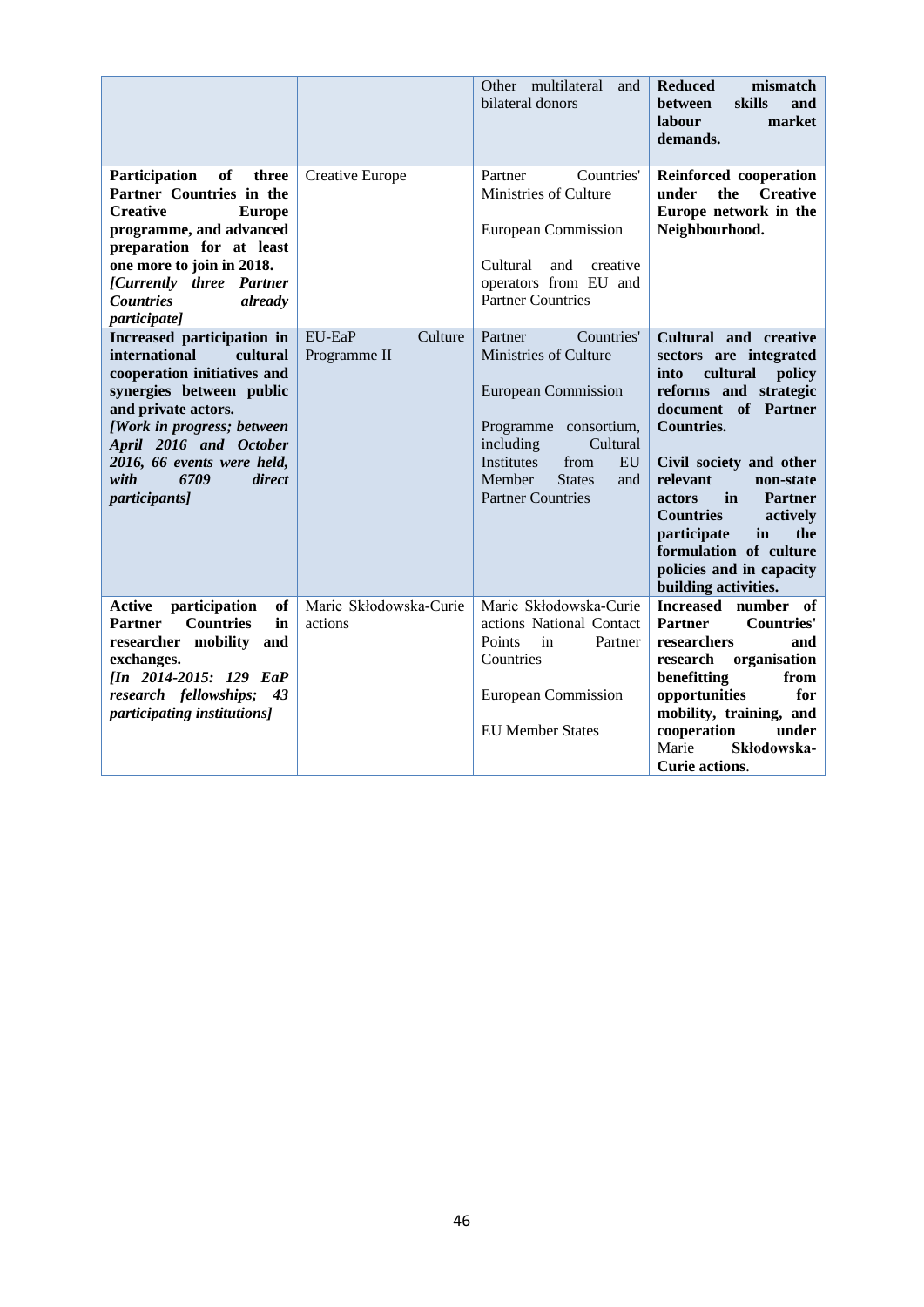**19.** An *EaP European School* will be established to provide high quality education to pupils from Partner Countries; increase their educational and employment opportunities; promote co-operation, multi-cultural understanding, tolerance, fundamental values and a better understanding of the EU and its engagement in the region.

| <b>Milestone by 2017 Summit</b>           | Implementation           | <b>Main actors</b>                     | Target by 2020          |
|-------------------------------------------|--------------------------|----------------------------------------|-------------------------|
|                                           |                          |                                        |                         |
| Study on setting up the                   | Study                    | Countries'<br>Partner                  | EaP European school     |
| school finalised and plan                 |                          | Ministries of Education                | set up.                 |
| establishment<br>for                      | European Commission's    | and Foreign Affairs                    |                         |
| developed.                                | regional programme       |                                        |                         |
|                                           |                          | European Commission                    |                         |
| didactic<br><b>Proposed</b>               |                          |                                        |                         |
| programme, governance                     |                          | International schools                  |                         |
| and funding arrangements                  |                          |                                        |                         |
| developed.                                |                          | <b>Governors</b><br><b>Board</b><br>of |                         |
|                                           |                          | International                          |                         |
|                                           |                          | Baccalaureate                          |                         |
| The setting of the network                | EU<br>funded programme   | Higher<br>Education                    | Network<br>of Partner   |
| <b>Countries'</b><br>of<br><b>Partner</b> | strong alignment<br>with | Institutions from EU and               | Countries' universities |
| universities delivering EU-               | with Erasmus+ and EU     | <b>Partner Countries</b>               | will be up and running  |
| focused programmes in                     | Member<br>States'        |                                        | focusing on EU studies  |
| progress.                                 | initiatives              | European Commission                    | excellence<br>and<br>in |
|                                           |                          |                                        | teaching.               |
|                                           |                          | <b>EU Member States</b>                |                         |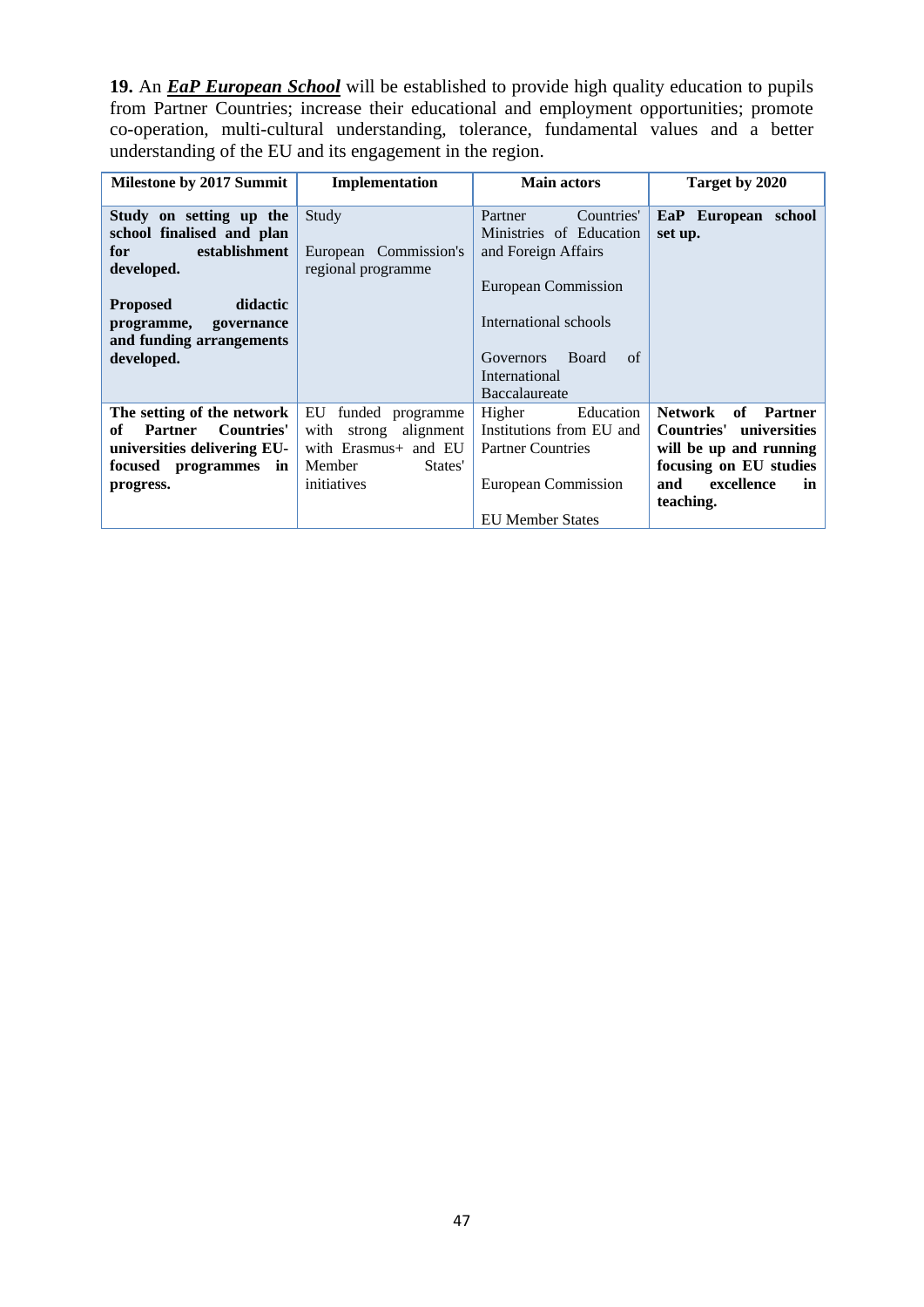**20.** The *integration of EaP and EU research and innovation systems and programmes* will be also promoted through a new **EU4Innovation** initiative, aiming to enhance *inter alia* the employment and career prospects of researchers; aligning of EaP and EU research programmes mainly through the association process, funding research and innovation on a competitive basis; and fostering research-industry partnerships.

| Milestone by 2017 Summit                                                                                                                                                                                               | Implementation                                                                                                                                                                                | <b>Main actors</b>                                                                                                                                                                                                                                                                                                                                                                     | Target by 2020                                                                                                                                                                                                                                                                                                                                                                                         |
|------------------------------------------------------------------------------------------------------------------------------------------------------------------------------------------------------------------------|-----------------------------------------------------------------------------------------------------------------------------------------------------------------------------------------------|----------------------------------------------------------------------------------------------------------------------------------------------------------------------------------------------------------------------------------------------------------------------------------------------------------------------------------------------------------------------------------------|--------------------------------------------------------------------------------------------------------------------------------------------------------------------------------------------------------------------------------------------------------------------------------------------------------------------------------------------------------------------------------------------------------|
| functional<br><b>Fully</b><br>associations of at least four<br><b>Countries</b><br><b>Partner</b><br>to<br>Horizon 2020.                                                                                               | Horizon 2020<br>support<br>actions and projects<br>2020<br>Horizon<br><b>Programme Committees</b><br>Horizon<br>Joint<br>2020<br><b>Association Committees</b>                                | Countries'<br>Partner<br>Ministries of Education<br>and Science<br><b>European Commission</b><br><b>EU</b> Member States<br>National Academies of<br>Science; research and<br>business communities                                                                                                                                                                                     | <b>Associated</b><br>countries'<br>research<br>and<br>innovation stakeholders<br>integrated in relevant<br>EU<br>networks/platforms,<br>and<br>alignment<br>of<br>associated<br>countries'<br>and EU's strategies for<br>research<br>and<br>innovation.<br><b>Full access of Partner</b><br><b>Countries</b><br>all<br>to<br>Horizon 2020 funding<br>schemes for individual<br>researchers/innovators. |
| <b>Successful implementation</b><br>the<br><b>Association</b><br>of<br>of<br>Ukraine to the Research<br>and Training Programme<br>of Euratom (2014-2018).                                                              | Ukraine-Euratom<br>Research and Innovation<br>Committee<br>Euratom<br>Programme<br>Committee                                                                                                  | Ukrainian Ministries of<br>Education and Science;<br>Energy and Coal<br>European Commission<br>National<br>Academy of<br>Sciences<br>of<br>Ukraine<br>(NASU) and its research<br>institutes<br>State<br>Enterprise<br>"National<br>Nuclear<br>Generating<br>Energy<br>Company "Energoatom"<br><b>State Nuclear Regulatory</b><br>Inspectorate of Ukraine<br><b>European Commission</b> | Reinforced cooperation<br>in<br>nuclear research<br>(fission - direct and<br>indirect actions - and<br>fusion).                                                                                                                                                                                                                                                                                        |
| coordination<br><b>New</b><br>and<br>support project of H2020,<br>EaP<br><b>Plus</b><br>promoted;<br>coordination<br>platform<br>fully operational.<br>[Platform]<br>launched<br>$\dot{\mathbf{m}}$<br>September 2016] | Networking<br>and<br>brokerage<br>events,<br>training, promotion of<br>Horizon 2020 calls<br>Study visits to relevant<br>EU<br>national<br>ministries/agencies <sup>28</sup><br>EU4Innovation | Countries'<br>Partner<br>Ministries of Education<br>and Science<br><b>European Commission</b><br><b>EU Member States</b><br>EU<br>and<br>Partner<br>Countries' research and<br>business communities                                                                                                                                                                                    | <b>Substantially increased</b><br>participation of Partner<br><b>Countries</b> in Horizon<br>2020.<br>[Currently 103 retained<br>H2020 participation]<br><b>Science Technology and</b><br><b>Innovation (STI) Policy</b><br><b>Recommendations</b><br>"EU-EaP beyond 2020"<br>based on fact-finding<br>reports<br>for<br><b>Partner</b><br><b>Countries.</b>                                           |

 $^{28}$  Covering topics such as IPR, science/industry links, research integrity including ethical behavior, open access.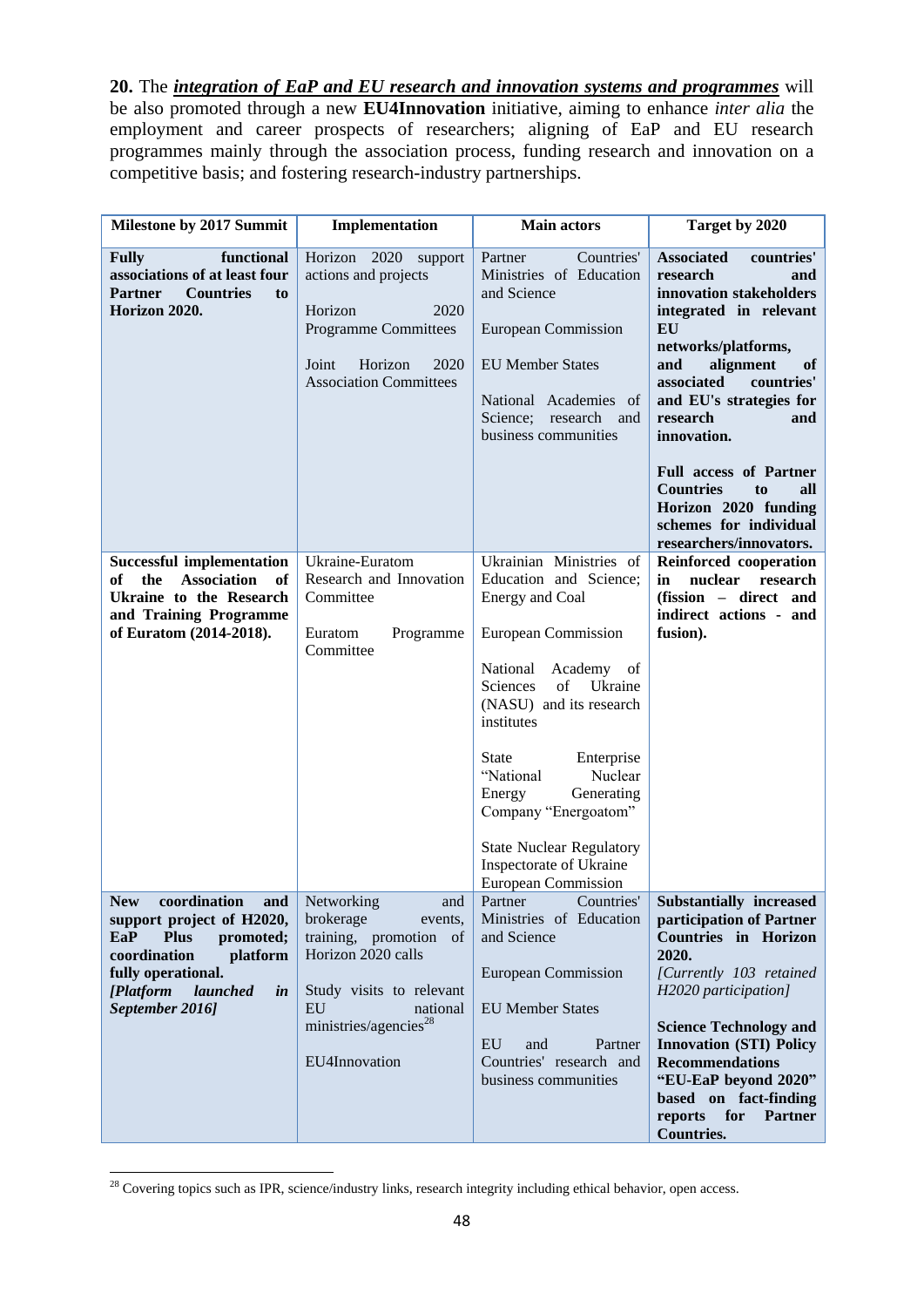|                                                                                                                                             |                                                                                          |                                                                                                        | INO<br>such<br>recommendations<br>currently in place]<br><b>Six</b><br><b>EU-EaP</b><br>new<br><b>Innovation</b><br><b>Clusters</b><br>country)<br>(one<br>per<br>established,<br>and<br>innovation managers in<br><b>Partner</b><br><b>Countries</b><br>trained.<br>INo<br><i>Clusters</i><br>such<br>currently in place] |
|---------------------------------------------------------------------------------------------------------------------------------------------|------------------------------------------------------------------------------------------|--------------------------------------------------------------------------------------------------------|----------------------------------------------------------------------------------------------------------------------------------------------------------------------------------------------------------------------------------------------------------------------------------------------------------------------------|
| Peer-reviews of at least<br>four countries'<br>research<br>and innovation systems.<br>[Process ongoing for the<br>four countries]           | Technical assistance and<br>experts missions<br>Relevant EU Member<br>States' programmes | Countries'<br>Partner<br>National authorities<br><b>European Commission</b><br><b>EU</b> Member States | <b>National</b><br>public<br>research<br>and<br>innovation<br>systems<br>improved<br>in<br>performance,<br>competitiveness.                                                                                                                                                                                                |
| High-capacity broadband<br>for<br>internet<br>network<br>and education<br>research<br>being established across<br><b>Partner Countries.</b> | EaP Connect                                                                              | <b>European Commission</b><br><b>GÉANT</b><br>National research<br>and<br>education network            | Six National research<br>and education networks<br>in the region integrated<br>pan-European<br>in<br><b>GÉANT</b><br>network,<br>decreasing<br>digital<br>divide.<br>Eduroam deployed and<br>integration<br>with<br><b>GÉANT</b><br>services<br>stimulated.                                                                |